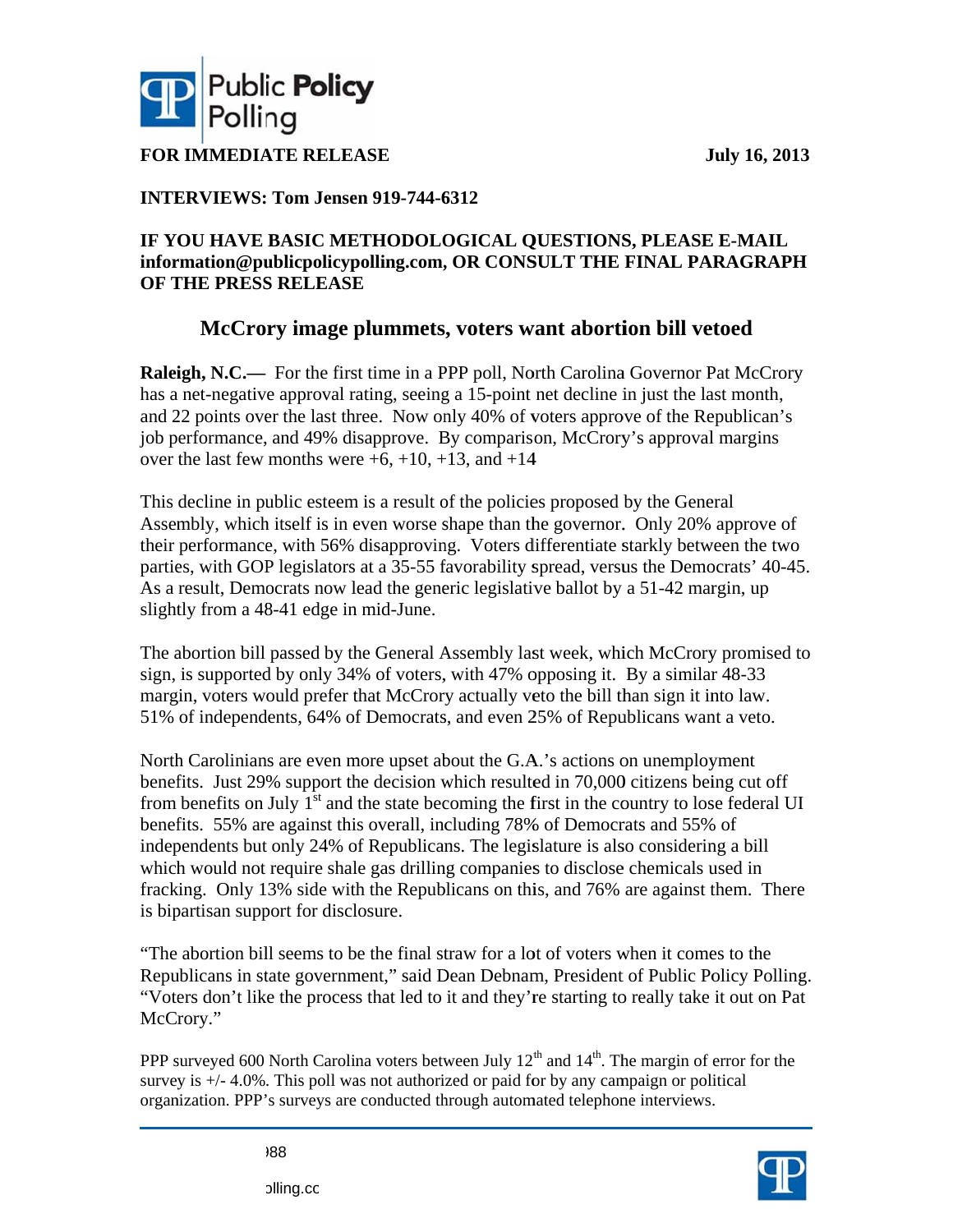

# **North Carolina Survey Results**

**Q1** Do you approve or disapprove of Governor Pat McCrory's job performance? Approve ..................40% Not sure ...................11% *Disapprove* 49% .............. **Q2** Do you approve or disapprove of the job Republicans as a whole are doing of running state government? Approve .................35% Not sure ..................10% *Disapprove* 55% .............. **Q3** Do you approve or disapprove of the job the General Assembly is doing? Approve .................20% Not sure ..................24% *Disapprove.............*56% **Q4** Do you have a favorable or unfavorable opinion of the Democrats in the North Carolina Legislature? *Favorable* 40% ........................................................ *Unfavorable* 45% .................................................... *Not sure* 15% .......................................................... **Q5** Do you have a favorable or unfavorable opinion of the Republicans in the North Carolina Legislature? *Favorable* 35% ........................................................ *Unfavorable* 55% .................................................... *Not sure* 10% .......................................................... **Q6** Generally speaking, if there was an election for the state legislature today, would you vote for the Democratic or Republican candidate from your district? *Democrat* 51% ........................................................ *Republican* 42% ...................................................... *Not sure* 8% ..........................................................

| Q7  | Do you think the General Assembly is<br>transparent, or not?                                                                                                     |     |
|-----|------------------------------------------------------------------------------------------------------------------------------------------------------------------|-----|
|     |                                                                                                                                                                  |     |
|     |                                                                                                                                                                  |     |
|     |                                                                                                                                                                  |     |
| Q8  | Do you think that the General Assembly is<br>causing North Carolina national<br>embarrassment, or not?                                                           |     |
|     |                                                                                                                                                                  |     |
|     |                                                                                                                                                                  |     |
|     |                                                                                                                                                                  |     |
| Q9. | Do you support or oppose the abortion bill<br>passed by the General Assembly this week?                                                                          |     |
|     |                                                                                                                                                                  |     |
|     |                                                                                                                                                                  |     |
|     |                                                                                                                                                                  |     |
|     | Q10 Do you think Governor McCrory should sign or<br>veto this bill?                                                                                              |     |
|     |                                                                                                                                                                  |     |
|     |                                                                                                                                                                  |     |
|     |                                                                                                                                                                  |     |
|     | Q11 Do you think it is appropriate or inappropriate<br>for the General Assembly to combine abortion<br>laws with bills about motorcycle safety or<br>Sharia Law? |     |
|     |                                                                                                                                                                  |     |
|     |                                                                                                                                                                  |     |
|     |                                                                                                                                                                  |     |
|     | Q12 Do you think Sharia Law is a pressing issue<br>state government should address, or not?                                                                      |     |
|     |                                                                                                                                                                  |     |
|     |                                                                                                                                                                  |     |
|     |                                                                                                                                                                  | 37% |

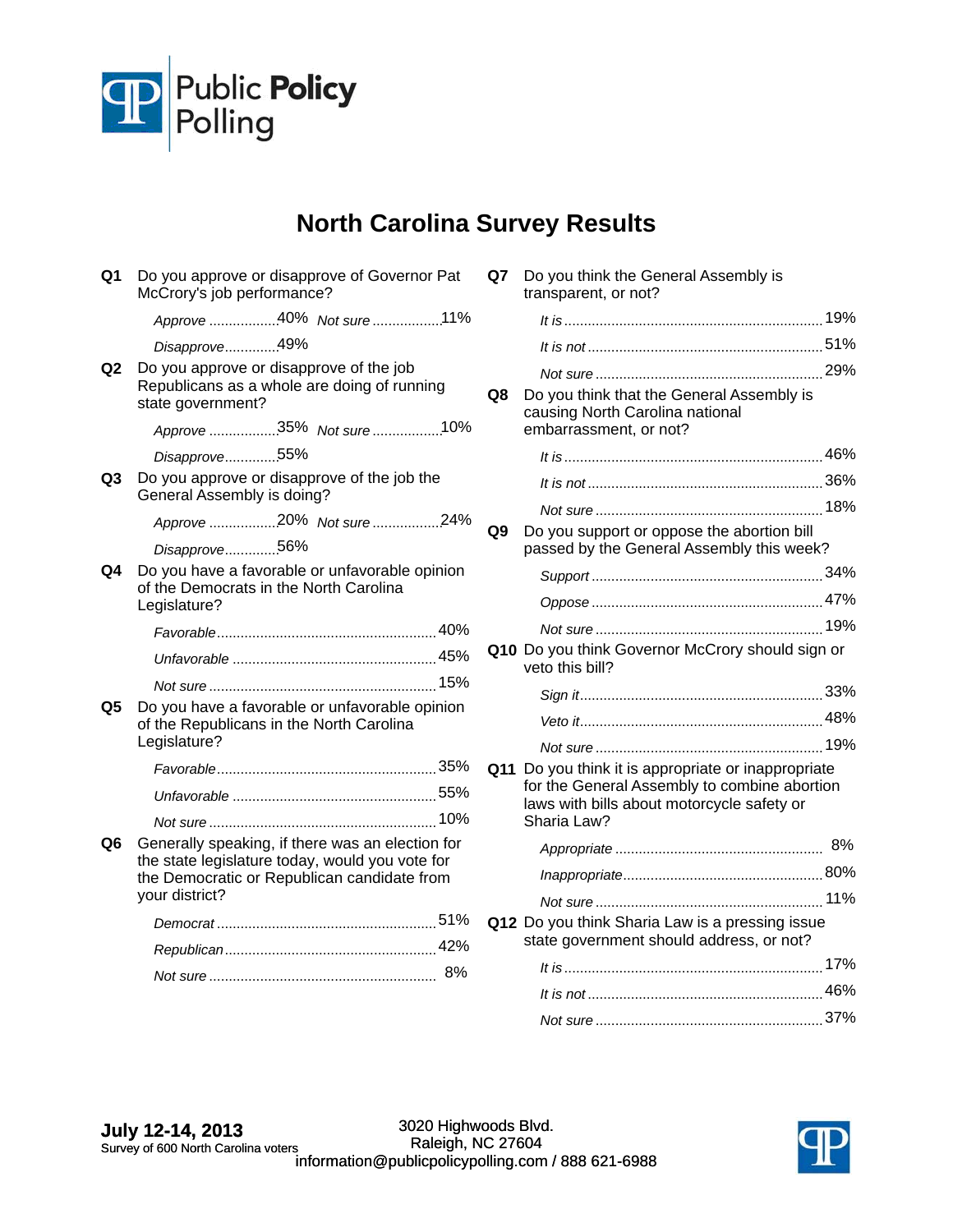

| Q13 Do you support or oppose the legislation<br>passed earlier this year that resulted in 70,000<br>North Carolinians losing unemployment<br>benefits on July 1st?                         |  |
|--------------------------------------------------------------------------------------------------------------------------------------------------------------------------------------------|--|
|                                                                                                                                                                                            |  |
|                                                                                                                                                                                            |  |
|                                                                                                                                                                                            |  |
| Q14 Do you think shale gas drilling companies<br>engaging in fracking in North Carolina should<br>have to disclose all the toxic chemicals they<br>plan to inject into the ground, or not? |  |
|                                                                                                                                                                                            |  |
|                                                                                                                                                                                            |  |
|                                                                                                                                                                                            |  |
| Q15 Do you have a favorable or unfavorable opinion<br>of the protesters who have been getting<br>arrested at the General Assembly opposing the<br>Republican agenda?                       |  |
|                                                                                                                                                                                            |  |
|                                                                                                                                                                                            |  |
| Q16 Who do you have a higher opinion of: the<br>members of the General Assembly or the<br>people protesting them?                                                                          |  |
|                                                                                                                                                                                            |  |
|                                                                                                                                                                                            |  |
|                                                                                                                                                                                            |  |
| The people protesting them 47%                                                                                                                                                             |  |
| Q17 Are the protesters at the General Assembly<br>making you more or less likely to support their<br>agenda, or does it not make a difference?                                             |  |
|                                                                                                                                                                                            |  |
|                                                                                                                                                                                            |  |
|                                                                                                                                                                                            |  |

| Q18 Would you support or oppose mandatory drug<br>testing for members of the General Assembly?                                         |  |
|----------------------------------------------------------------------------------------------------------------------------------------|--|
|                                                                                                                                        |  |
|                                                                                                                                        |  |
|                                                                                                                                        |  |
| Q19 In the last presidential election, did you vote for<br>Barack Obama or Mitt Romney?                                                |  |
|                                                                                                                                        |  |
|                                                                                                                                        |  |
| Someone else/Don't remember  4%<br>Q20 Who did you vote for Governor last year:<br>Walter Dalton or Pat McCrory?                       |  |
|                                                                                                                                        |  |
|                                                                                                                                        |  |
| Someone else/Don't remember  7%                                                                                                        |  |
| Q21 Would you describe yourself as very liberal,<br>somewhat liberal, moderate, somewhat<br>conservative, or very conservative?        |  |
|                                                                                                                                        |  |
|                                                                                                                                        |  |
|                                                                                                                                        |  |
|                                                                                                                                        |  |
|                                                                                                                                        |  |
| Q22 If you are a woman, press 1. If a man, press 2.                                                                                    |  |
|                                                                                                                                        |  |
|                                                                                                                                        |  |
| Q23 If you are a Democrat, press 1. If a Republican,<br>press 2. If you are an independent or identify<br>with another party, press 3. |  |
|                                                                                                                                        |  |
|                                                                                                                                        |  |
|                                                                                                                                        |  |

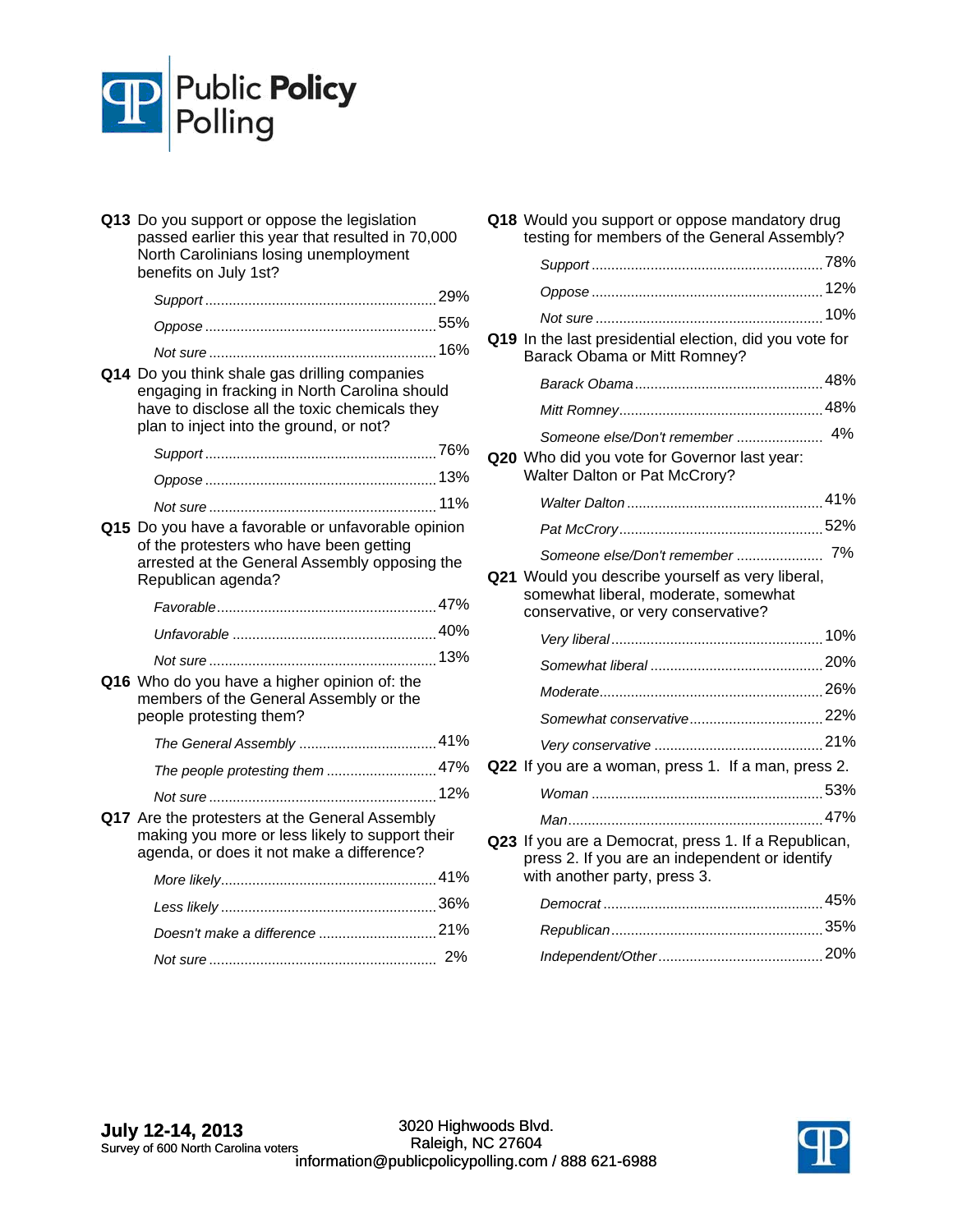

| Q24 If you are white, press 1. If African-American,<br>press 2. If other, press 3.                                               |    |
|----------------------------------------------------------------------------------------------------------------------------------|----|
|                                                                                                                                  |    |
|                                                                                                                                  |    |
|                                                                                                                                  | 5% |
| Q25 If you are 18 to 29 years old, press 1. If 30 to<br>45, press 2. If 46 to 65, press 3. If you are<br>older than 65, press 4. |    |
|                                                                                                                                  |    |
|                                                                                                                                  |    |
|                                                                                                                                  |    |
|                                                                                                                                  |    |

#### **Q26** Area Code

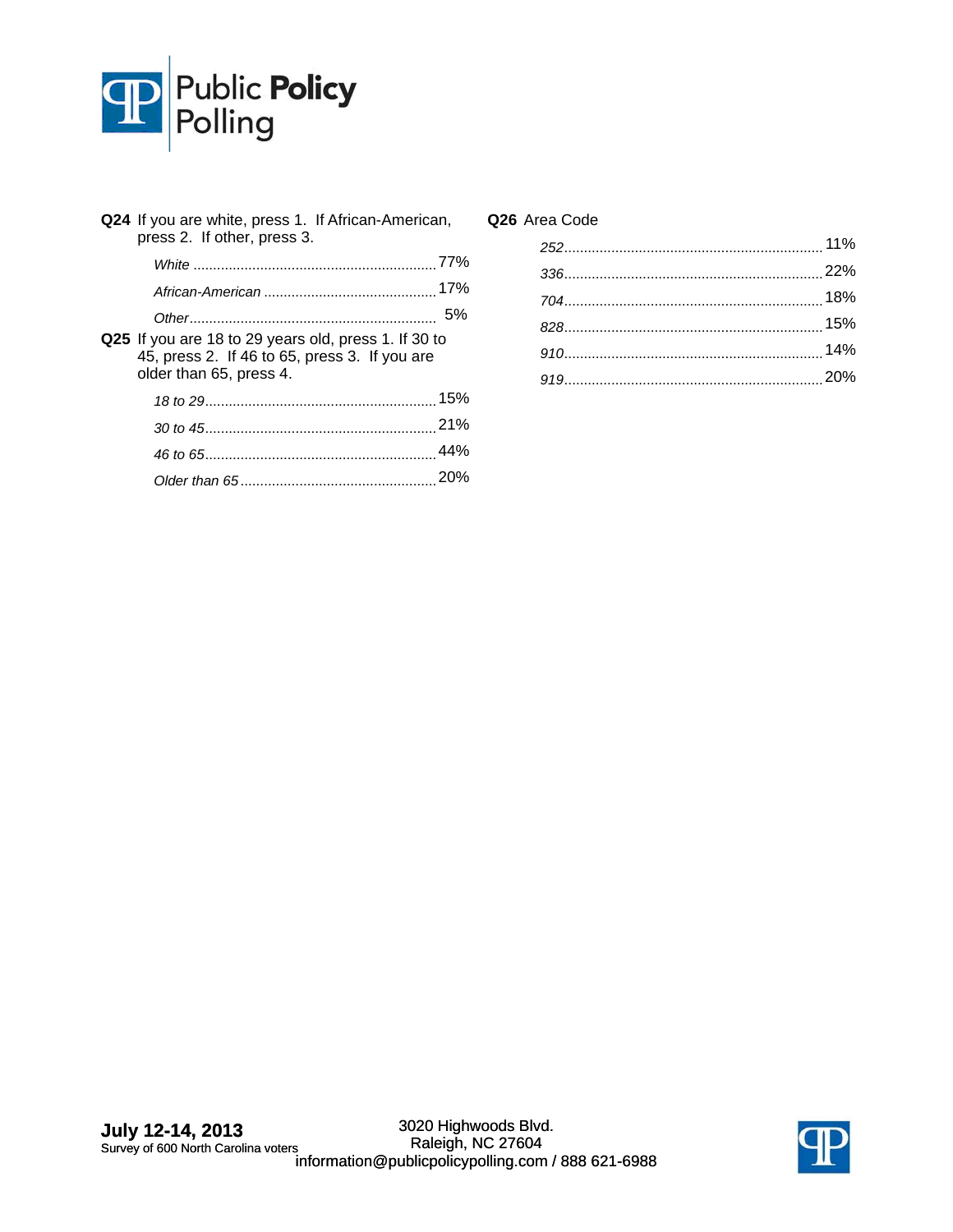

|                         |             | 2012 Pres Vote |              |                                     |
|-------------------------|-------------|----------------|--------------|-------------------------------------|
|                         | <b>Base</b> | Barack I       | Obama Romney | Mitt Someone else/Don't<br>remember |
| <b>McCrory Approval</b> |             |                |              |                                     |
| Approve                 | 40%         | 10%            | 71%          | 30%                                 |
| <b>Disapprove</b>       | 49%         | 78%            | 19%          | 56%                                 |
| Not sure 11%            |             | 12%            | 10%          | 14%                                 |

|                           |      | 2012 Pres Vote |              |                                     |  |
|---------------------------|------|----------------|--------------|-------------------------------------|--|
|                           | Base | Barack I       | Obama Romney | Mitt Someone else/Don't<br>remember |  |
| <b>GOP Gov't Approval</b> |      |                |              |                                     |  |
| Approve 35%               |      | 7%             | 66%          | 16%                                 |  |
| <b>Disapprove</b>         | 55%  | 87%            | 22%          | 58%                                 |  |
| Not sure 10%              |      | 5%             | 12%          | 26%                                 |  |

|                    |      | 2012 Pres Vote |              |                                     |  |
|--------------------|------|----------------|--------------|-------------------------------------|--|
|                    | Base | Barack I       | Obama Romney | Mitt Someone else/Don't<br>remember |  |
| <b>GA Approval</b> |      |                |              |                                     |  |
| Approve 20%        |      | 8%             | 34%          | 28%                                 |  |
| <b>Disapprove</b>  | 56%  | 72%            | 40%          | 36%                                 |  |
| Not sure 24%       |      | 20%            | 26%          | 36%                                 |  |

|                           |      |        | 2012 Pres Vote |                                     |  |
|---------------------------|------|--------|----------------|-------------------------------------|--|
|                           | Base | Barack | Obama Romney   | Mitt Someone else/Don't<br>remember |  |
| Leg. Dems<br>Favorability |      |        |                |                                     |  |
| Favorable 40%             |      | 68%    | 11%            | 38%                                 |  |
| <b>Unfavorable</b>        | 45%  | 12%    | 79%            | 48%                                 |  |
| Not sure                  | 15%  | 20%    | 10%            | 14%                                 |  |

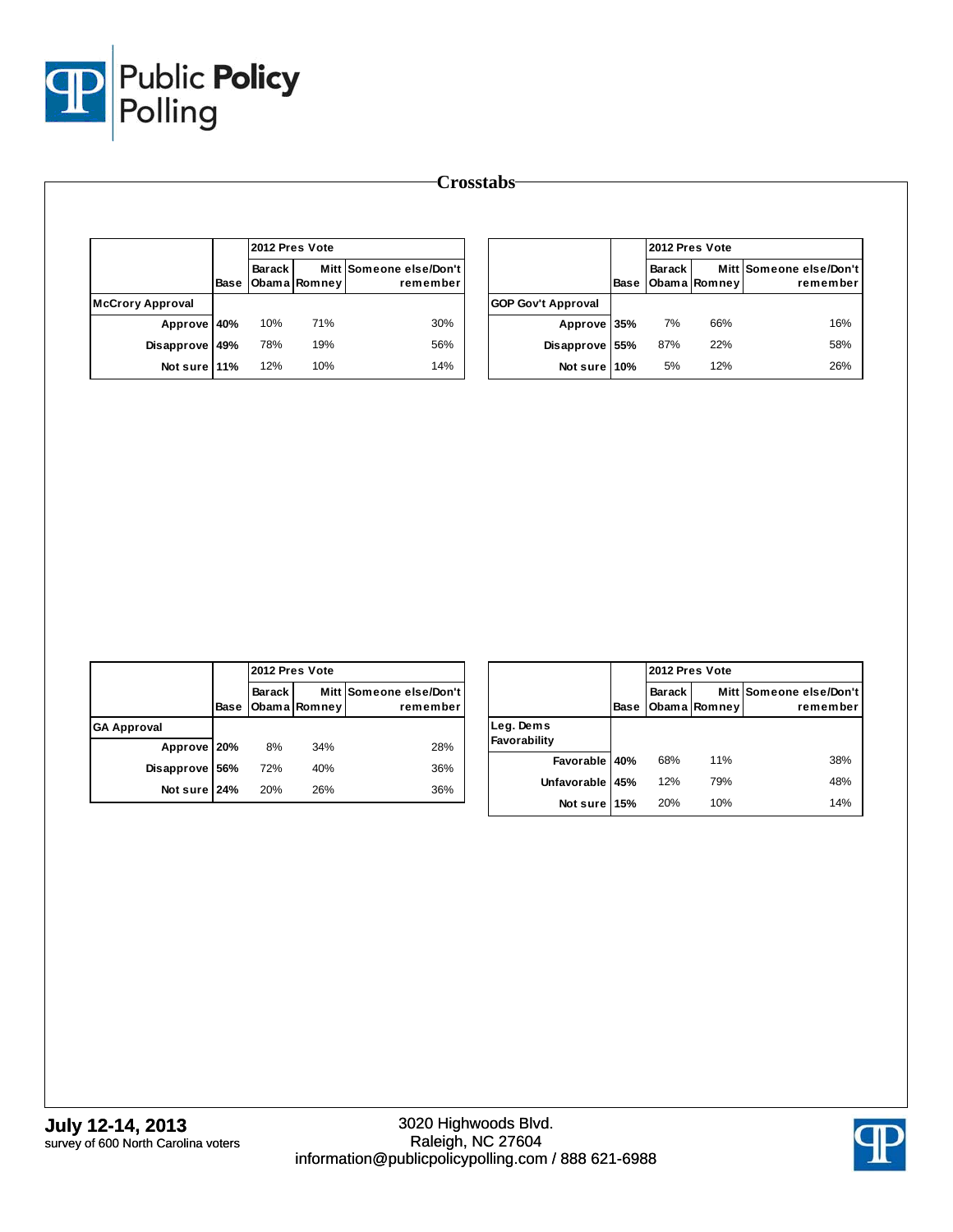

|                       |      |               | 2012 Pres Vote |                                     |  |
|-----------------------|------|---------------|----------------|-------------------------------------|--|
|                       | Base | <b>Barack</b> | Obama Romney   | Mitt Someone else/Don't<br>remember |  |
| Leg. GOP Favorability |      |               |                |                                     |  |
| Favorable 35%         |      | 9%            | 62%            | 24%                                 |  |
| Unfavorable           | 55%  | 86%           | 23%            | 66%                                 |  |
| Not sure 10%          |      | 6%            | 15%            | 10%                                 |  |

|                     |             | 2012 Pres Vote |              |                                     |  |
|---------------------|-------------|----------------|--------------|-------------------------------------|--|
|                     | <b>Base</b> | Barack I       | Obama Romney | Mitt Someone else/Don't<br>remember |  |
| Generic Leg. Ballot |             |                |              |                                     |  |
| Democrat 51%        |             | 94%            | 9%           | 28%                                 |  |
| Republican 42%      |             | 4%             | 80%          | 40%                                 |  |
| Not sure            | 8%          | 2%             | 11%          | 32%                                 |  |

|                        |             |          | 2012 Pres Vote |                                     |  |  |
|------------------------|-------------|----------|----------------|-------------------------------------|--|--|
|                        | Base        | Barack I | Obama Romney   | Mitt Someone else/Don't<br>remember |  |  |
| <b>GA Transparent?</b> |             |          |                |                                     |  |  |
|                        | It is $19%$ | 16%      | 22%            | 32%                                 |  |  |
| It is not 51%          |             | 59%      | 44%            | 41%                                 |  |  |
| Not sure 29%           |             | 24%      | 35%            | 27%                                 |  |  |

|                                              |              |               | 2012 Pres Vote |                                     |  |
|----------------------------------------------|--------------|---------------|----------------|-------------------------------------|--|
|                                              | Base         | <b>Barack</b> | Obama Romney   | Mitt Someone else/Don't<br>remember |  |
| <b>GA Causing NC Nat'l</b><br>Embarrassment? |              |               |                |                                     |  |
|                                              | It is $146%$ | 72%           | 18%            | 64%                                 |  |
| It is not $36%$                              |              | 12%           | 62%            | 28%                                 |  |
| Not sure 18%                                 |              | 16%           | 20%            | 8%                                  |  |

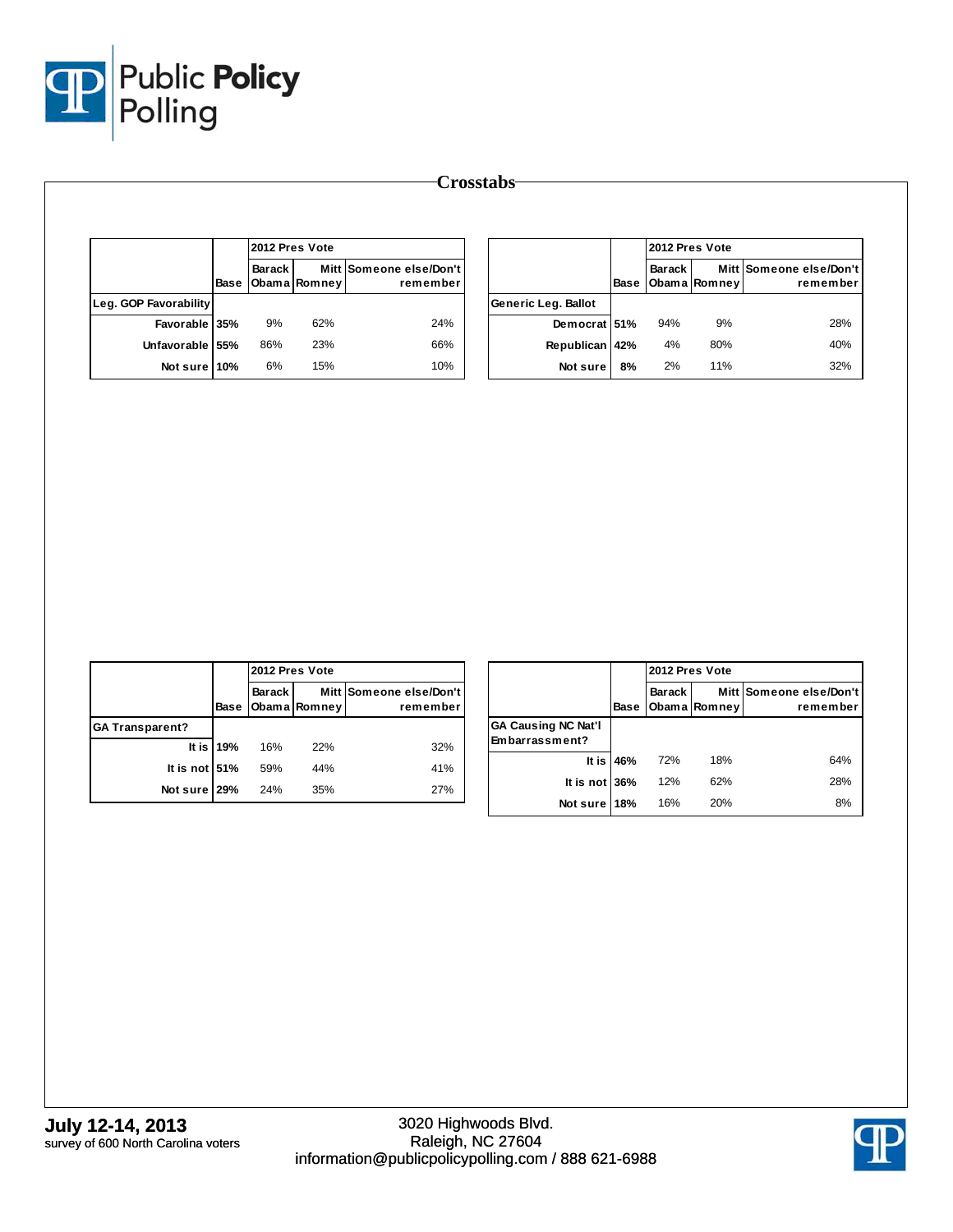

| <b>Crosstabs</b> |  |
|------------------|--|
|------------------|--|

|                                        |      | 2012 Pres Vote |              |                                     |  |  |
|----------------------------------------|------|----------------|--------------|-------------------------------------|--|--|
|                                        | Base | <b>Barack</b>  | Obama Romney | Mitt Someone else/Don't<br>remember |  |  |
| Support/Oppose<br><b>Abortion Bill</b> |      |                |              |                                     |  |  |
| Support 34%                            |      | 14%            | 55%          | 38%                                 |  |  |
| Oppose                                 | 47%  | 70%            | 23%          | 50%                                 |  |  |
| Not sure 19%                           |      | 16%            | 22%          | 12%                                 |  |  |

|                                                         |             | 2012 Pres Vote |              |                                     |  |
|---------------------------------------------------------|-------------|----------------|--------------|-------------------------------------|--|
|                                                         | <b>Base</b> | Barack I       | Obama Romney | Mitt Someone else/Don't<br>remember |  |
| <b>Should McCrory Sign</b><br>or Veto Abortion<br>Bill? |             |                |              |                                     |  |
| Sign it 33%                                             |             | 13%            | 53%          | 38%                                 |  |
| Veto it 48%                                             |             | 71%            | 24%          | 50%                                 |  |
| Not sure                                                | 19%         | 15%            | 23%          | 12%                                 |  |

|                                                                     |      | 2012 Pres Vote |              |                                     |  |  |
|---------------------------------------------------------------------|------|----------------|--------------|-------------------------------------|--|--|
|                                                                     | Base | Barack         | Obama Romney | Mitt Someone else/Don't<br>remember |  |  |
| Appropriate to<br>Combo Abortion w/<br>Motorcycle & Sharia<br>Regs? |      |                |              |                                     |  |  |
| Appropriate                                                         | 8%   | 7%             | 10%          | 14%                                 |  |  |
| Inappropriate                                                       | 80%  | 84%            | 76%          | 76%                                 |  |  |
| Not sure                                                            | 11%  | 9%             | 14%          | 10%                                 |  |  |

|                                        |             |               | 2012 Pres Vote |                                     |  |
|----------------------------------------|-------------|---------------|----------------|-------------------------------------|--|
|                                        | Base        | <b>Barack</b> | Obama Romney   | Mitt Someone else/Don't<br>remember |  |
| Sharia Law a<br><b>Pressing Issue?</b> |             |               |                |                                     |  |
|                                        | It is $17%$ | 10%           | 24%            | 17%                                 |  |
| It is not $46%$                        |             | 56%           | 36%            | 33%                                 |  |
| Not sure 37%                           |             | 34%           | 40%            | 50%                                 |  |

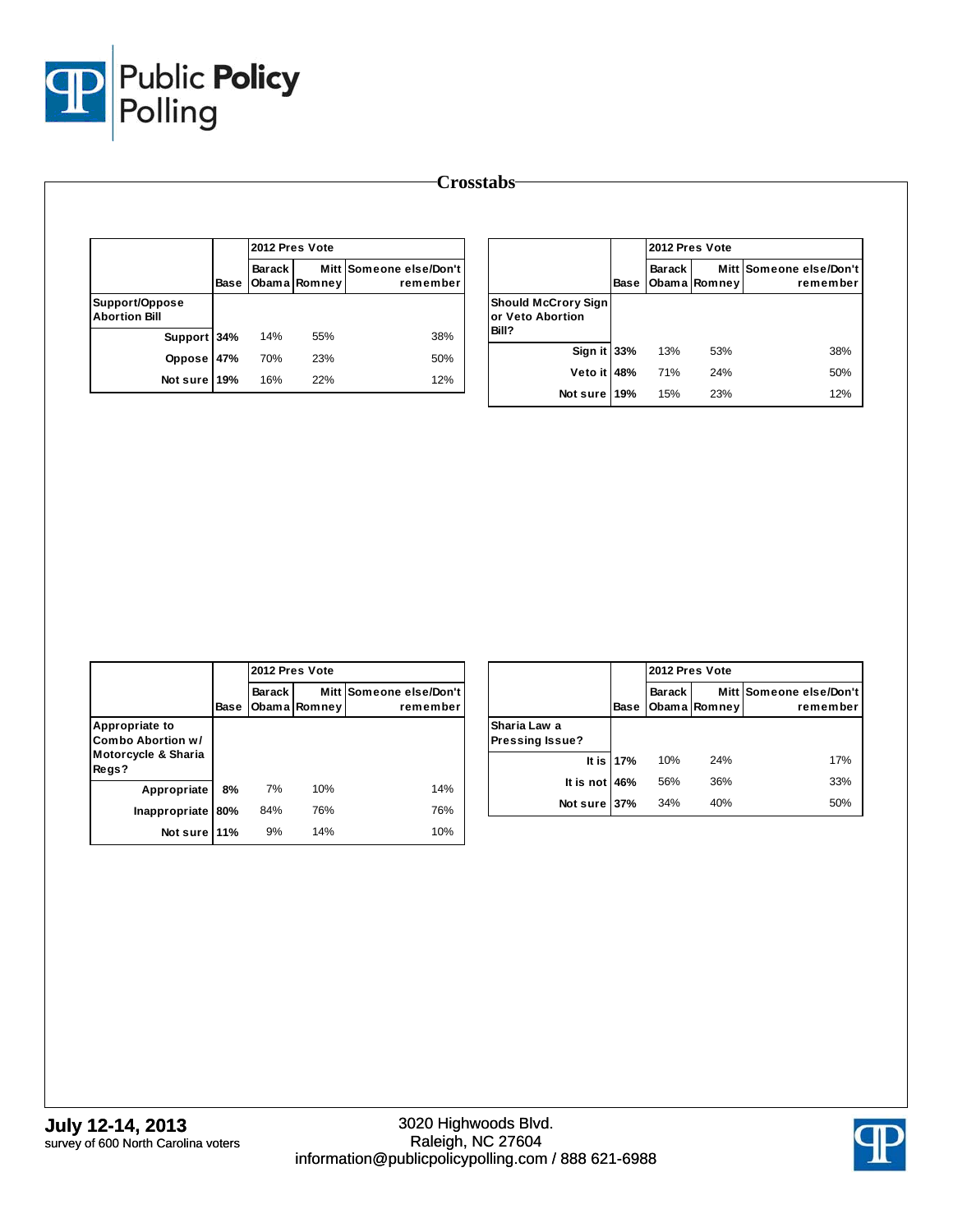

|                                                        |      | 2012 Pres Vote |              |                                            |  |
|--------------------------------------------------------|------|----------------|--------------|--------------------------------------------|--|
|                                                        | Base | <b>Barack</b>  | Obama Romney | Mitt Someone else/Don't<br><b>remember</b> |  |
| Support/Oppose<br>Unemployment<br><b>Benefits Loss</b> |      |                |              |                                            |  |
| Support 29%                                            |      | 8%             | 52%          | 26%                                        |  |
| Oppose                                                 | 55%  | 81%            | 26%          | 67%                                        |  |
| Not sure                                               | 16%  | 11%            | 22%          | 7%                                         |  |

|                                                                              |      | 2012 Pres Vote                |        |                                     |  |
|------------------------------------------------------------------------------|------|-------------------------------|--------|-------------------------------------|--|
|                                                                              | Base | <b>Barack</b><br><b>Obama</b> | Romney | Mitt Someone else/Don't<br>remember |  |
| Support/Oppose<br><b>Requiring Fracking</b><br>Co's to Disclose<br>Chemicals |      |                               |        |                                     |  |
| Support 76%                                                                  |      | 80%                           | 70%    | 88%                                 |  |
| Oppose                                                                       | 13%  | 10%                           | 18%    | 5%                                  |  |
| Not sure                                                                     | 11%  | 10%                           | 12%    | 7%                                  |  |

|                                   |      |               | 2012 Pres Vote |                                     |  |  |
|-----------------------------------|------|---------------|----------------|-------------------------------------|--|--|
|                                   | Base | <b>Barack</b> | Obama Romney   | Mitt Someone else/Don't<br>remember |  |  |
| <b>Protesters</b><br>Favorability |      |               |                |                                     |  |  |
| Favorable 47%                     |      | 76%           | 18%            | 42%                                 |  |  |
| Unfavorable                       | 40%  | 13%           | 67%            | 40%                                 |  |  |
| Not sure 13%                      |      | 11%           | 15%            | 18%                                 |  |  |

|                                               |      |                               | 2012 Pres Vote |                                     |  |  |
|-----------------------------------------------|------|-------------------------------|----------------|-------------------------------------|--|--|
|                                               | Base | <b>Barack</b><br><b>Obama</b> | Romney         | Mitt Someone else/Don't<br>remember |  |  |
| <b>Higher Opinion of GA</b><br>or Protesters? |      |                               |                |                                     |  |  |
| The General 41%<br>Assembly                   |      | 13%                           | 70%            | 28%                                 |  |  |
| The people<br>protesting them                 | 47%  | 78%                           | 14%            | 68%                                 |  |  |
| Not sure                                      | 12%  | 9%                            | 16%            | 4%                                  |  |  |

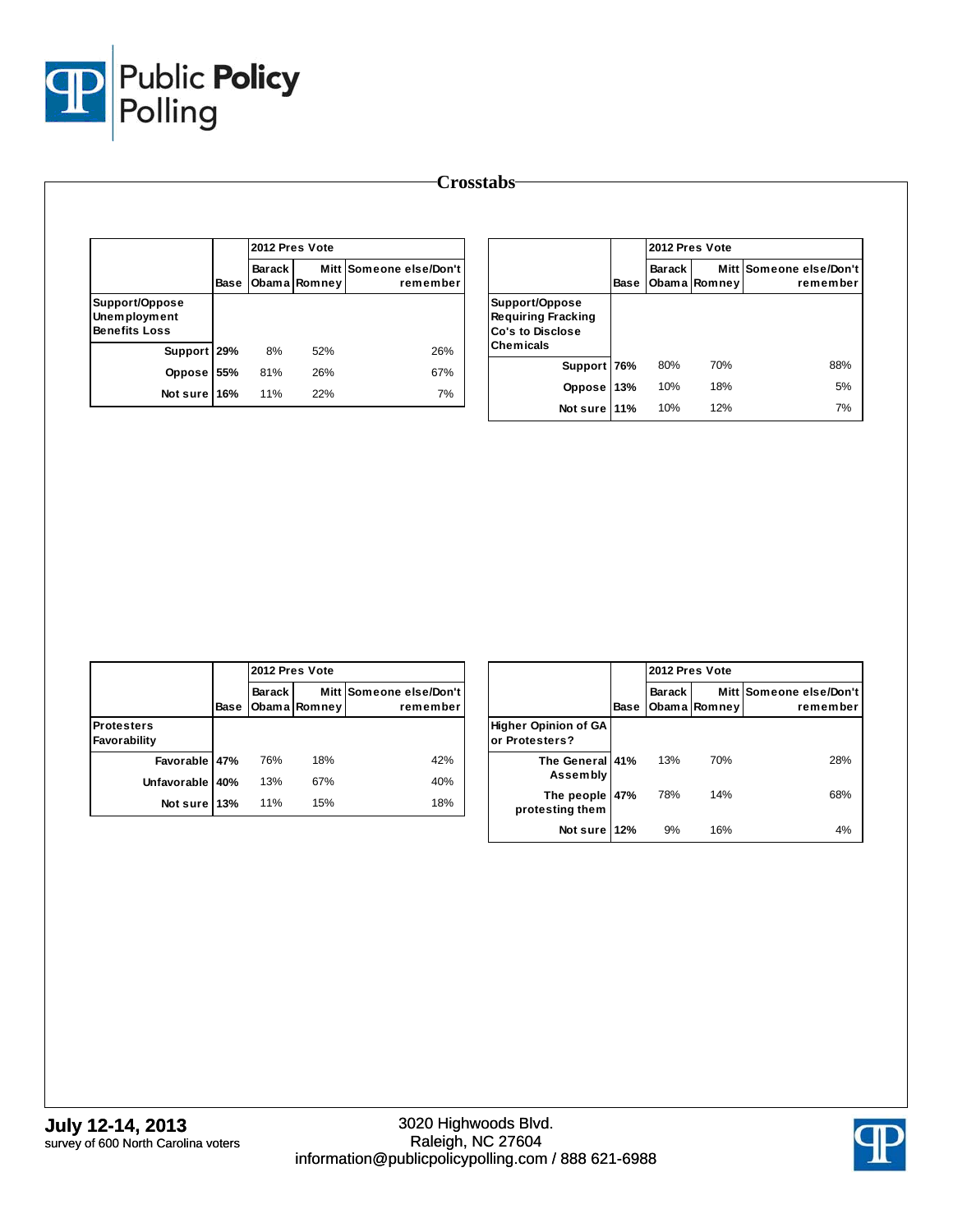

|                                                                             |      | 2012 Pres Vote |              |                                     |
|-----------------------------------------------------------------------------|------|----------------|--------------|-------------------------------------|
|                                                                             | Base | <b>Barack</b>  | Obama Romney | Mitt Someone else/Don't<br>remember |
| Protesters:<br><b>More/Less Likely to</b><br><b>Support Their</b><br>Agenda |      |                |              |                                     |
| More likely                                                                 | 41%  | 70%            | 13%          | 26%                                 |
| Less likely                                                                 | 36%  | 10%            | 64%          | 30%                                 |
| Doesn't make a<br>difference                                                | 21%  | 18%            | 22%          | 36%                                 |
| Not sure                                                                    | 2%   | 3%             | 2%           | 8%                                  |

|                                                                                    |      | 2012 Pres Vote |              |                                     |  |  |
|------------------------------------------------------------------------------------|------|----------------|--------------|-------------------------------------|--|--|
|                                                                                    | Base | <b>Barack</b>  | Obama Romney | Mitt Someone else/Don't<br>remember |  |  |
| Support/Oppose<br><b>Mandatory Drug</b><br><b>Testing for GA</b><br><b>Members</b> |      |                |              |                                     |  |  |
| Support 78%                                                                        |      | 70%            | 85%          | 83%                                 |  |  |
| Oppose                                                                             | 12%  | 18%            | 7%           | 10%                                 |  |  |
| Not sure                                                                           | 10%  | 12%            | 8%           | 7%                                  |  |  |

|                         |             |               | 2012 Gov Vote  |                                    |  |
|-------------------------|-------------|---------------|----------------|------------------------------------|--|
|                         | <b>Base</b> | <b>Walter</b> | Dalton McCrory | Pat Someone else/Don't<br>remember |  |
| <b>McCrory Approval</b> |             |               |                |                                    |  |
| Approve 40%             |             | 9%            | 68%            | 14%                                |  |
| <b>Disapprove</b>       | 49%         | 85%           | 21%            | 47%                                |  |
| Not sure 11%            |             | 6%            | 11%            | 38%                                |  |

|                           |      |        | 2012 Gov Vote         |                                    |  |
|---------------------------|------|--------|-----------------------|------------------------------------|--|
|                           | Base | Walter | <b>Dalton McCrory</b> | Pat Someone else/Don't<br>remember |  |
| <b>GOP Gov't Approval</b> |      |        |                       |                                    |  |
| Approve 35%               |      | 8%     | 61%                   | 7%                                 |  |
| Disapprove                | 55%  | 88%    | 26%                   | 77%                                |  |
| Not sure                  | 10%  | 4%     | 13%                   | 16%                                |  |

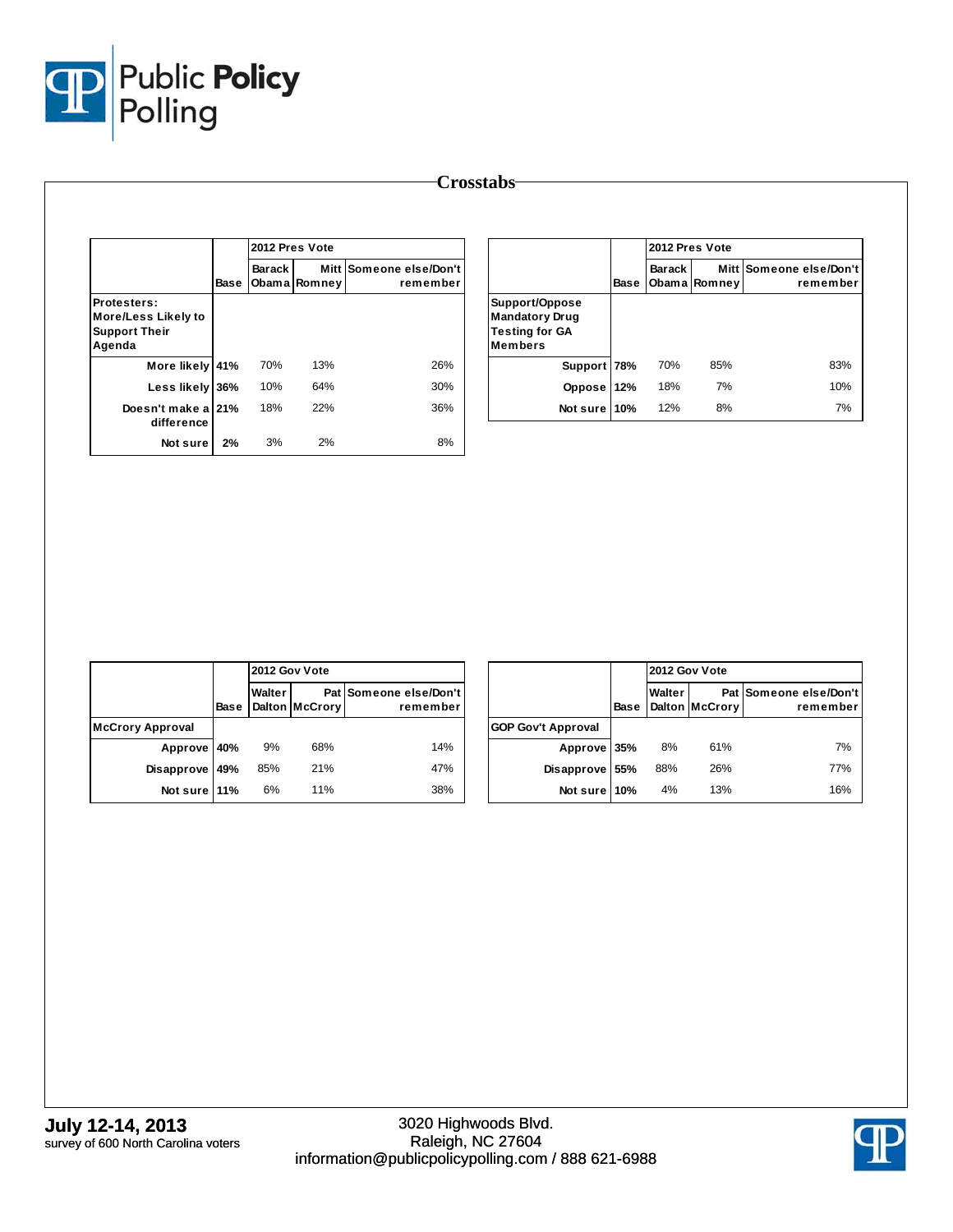

| <b>Crosstabs</b> |  |
|------------------|--|
|------------------|--|

|                    |             |        | 2012 Gov Vote         |                                    |  |
|--------------------|-------------|--------|-----------------------|------------------------------------|--|
|                    | <b>Base</b> | Walter | <b>Dalton McCrory</b> | Pat Someone else/Don't<br>remember |  |
| <b>GA Approval</b> |             |        |                       |                                    |  |
| Approve   20%      |             | 9%     | 30%                   | 24%                                |  |
| Disapprove         | 56%         | 78%    | 42%                   | 28%                                |  |
| Not sure 24%       |             | 14%    | 28%                   | 49%                                |  |

|                           |             | 2012 Gov Vote |                |                                    |
|---------------------------|-------------|---------------|----------------|------------------------------------|
|                           | <b>Base</b> | Walter        | Dalton McCrory | Pat Someone else/Don't<br>remember |
| Leg. Dems<br>Favorability |             |               |                |                                    |
| Favorable 40%             |             | 71%           | 15%            | 44%                                |
| <b>Unfavorable</b>        | 45%         | 12%           | 75%            | 15%                                |
| Not sure I                | 15%         | 16%           | 11%            | 41%                                |

|                       |      |               | 2012 Gov Vote  |                                    |  |
|-----------------------|------|---------------|----------------|------------------------------------|--|
|                       | Base | <b>Walter</b> | Dalton McCrory | Pat Someone else/Don't<br>remember |  |
| Leg. GOP Favorability |      |               |                |                                    |  |
| Favorable 35%         |      | 10%           | 57%            | 8%                                 |  |
| Unfavorable           | 55%  | 86%           | 29%            | 69%                                |  |
| Not sure              | 10%  | 4%            | 13%            | 23%                                |  |

|                     |             |        | 2012 Gov Vote  |                                    |  |
|---------------------|-------------|--------|----------------|------------------------------------|--|
|                     | <b>Base</b> | Walter | Dalton McCrory | Pat Someone else/Don't<br>remember |  |
| Generic Leg. Ballot |             |        |                |                                    |  |
| Democrat 51%        |             | 90%    | 18%            | 63%                                |  |
| Republican          | 42%         | 5%     | 73%            | 15%                                |  |
| Not sure            | 8%          | 4%     | 8%             | 22%                                |  |

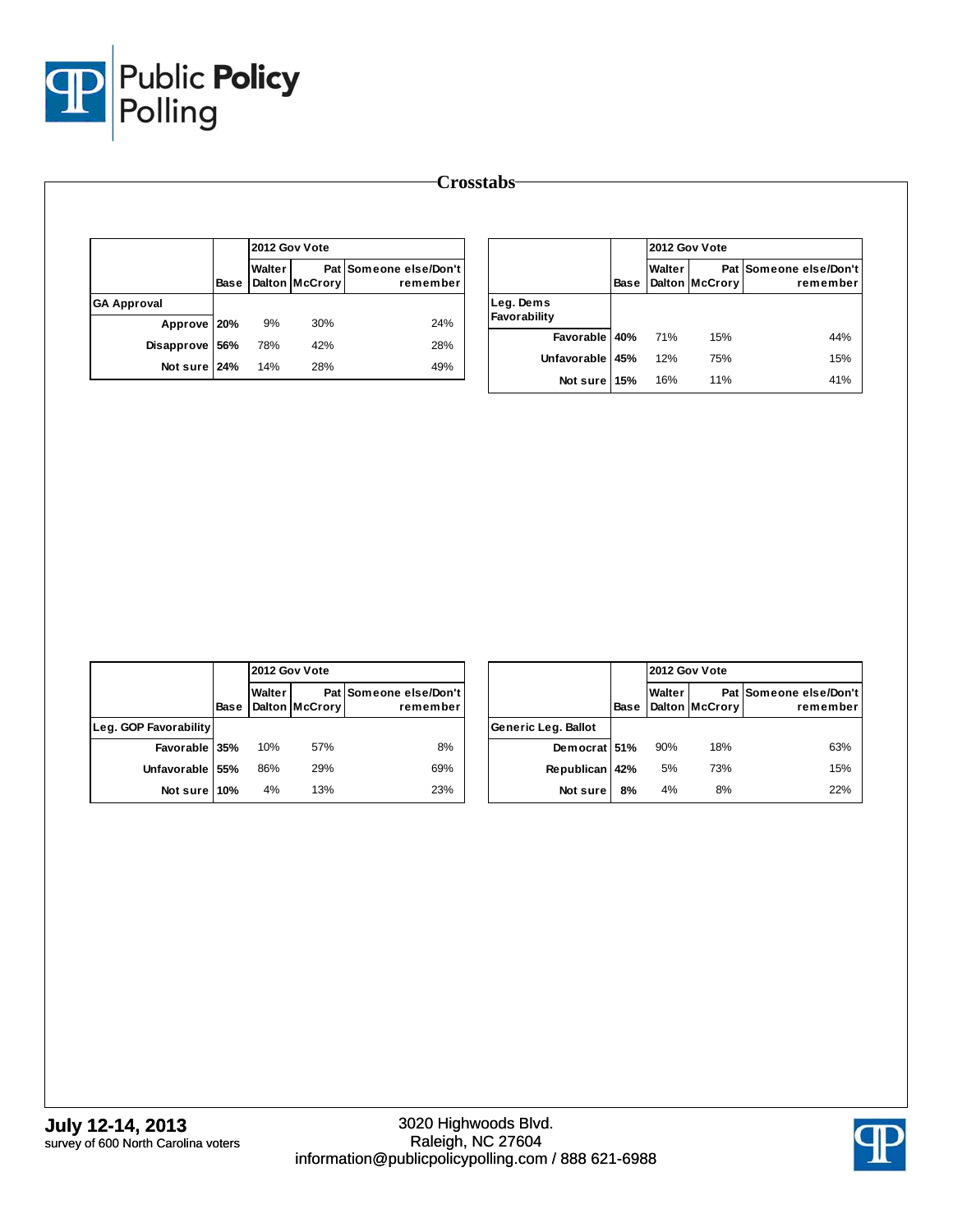

| <b>Crosstabs</b> |  |  |
|------------------|--|--|
|                  |  |  |

|                        |             |        | 2012 Gov Vote    |                                    |  |
|------------------------|-------------|--------|------------------|------------------------------------|--|
|                        | Base        | Walter | Dalton   McCrory | Pat Someone else/Don't<br>remember |  |
| <b>GA Transparent?</b> |             |        |                  |                                    |  |
|                        | It is $19%$ | 19%    | 21%              | 10%                                |  |
| It is not 51%          |             | 60%    | 45%              | 47%                                |  |
| Not sure 29%           |             | 21%    | 34%              | 42%                                |  |

|                                              |             | 2012 Gov Vote |                |                                    |
|----------------------------------------------|-------------|---------------|----------------|------------------------------------|
|                                              | <b>Base</b> | Walter        | Dalton McCrory | Pat Someone else/Don't<br>remember |
| <b>GA Causing NC Nat'l</b><br>Embarrassment? |             |               |                |                                    |
| It is                                        | 46%         | 76%           | 21%            | 52%                                |
| It is not $36%$                              |             | 11%           | 60%            | 6%                                 |
| Not sure                                     | 18%         | 12%           | 19%            | 42%                                |

|                                        |             | 2012 Gov Vote |                |                                    |
|----------------------------------------|-------------|---------------|----------------|------------------------------------|
|                                        | <b>Base</b> | Walter        | Dalton McCrory | Pat Someone else/Don't<br>remember |
| Support/Oppose<br><b>Abortion Bill</b> |             |               |                |                                    |
| Support 34%                            |             | 15%           | 50%            | 26%                                |
| Oppose 47%                             |             | 71%           | 29%            | 42%                                |
| Not sure 19%                           |             | 13%           | 21%            | 32%                                |

|                                                         |      |        | 2012 Gov Vote  |                                    |  |
|---------------------------------------------------------|------|--------|----------------|------------------------------------|--|
|                                                         | Base | Walter | Dalton McCrory | Pat Someone else/Don't<br>remember |  |
| <b>Should McCrory Sign</b><br>or Veto Abortion<br>Bill? |      |        |                |                                    |  |
| Sign it 33%                                             |      | 14%    | 50%            | 25%                                |  |
| Veto it                                                 | 48%  | 74%    | 29%            | 35%                                |  |
| Not sure                                                | 19%  | 12%    | 21%            | 40%                                |  |

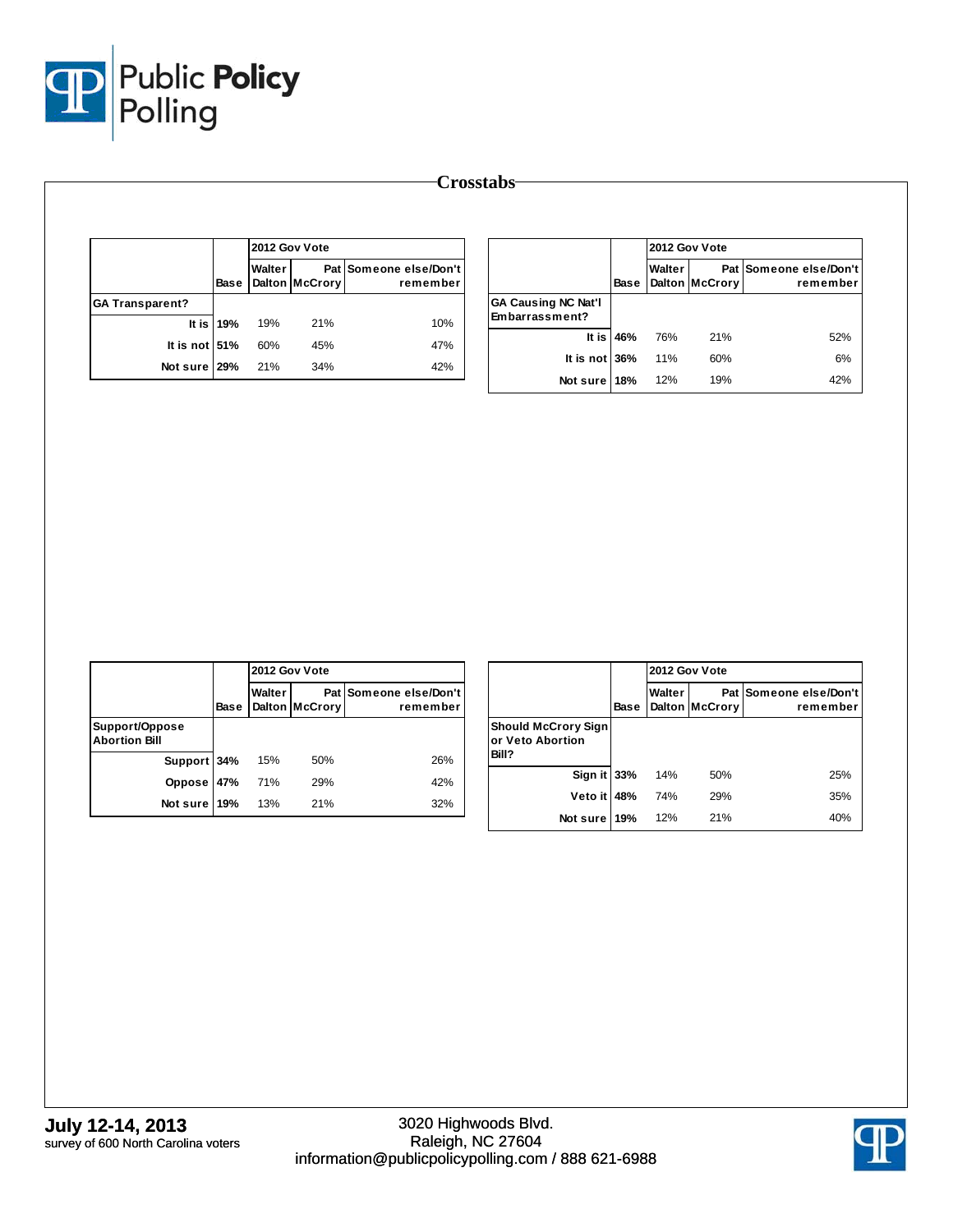

|                                                                     | Base | 2012 Gov Vote |                |                                    |  |  |
|---------------------------------------------------------------------|------|---------------|----------------|------------------------------------|--|--|
|                                                                     |      | Walter        | Dalton McCrory | Pat Someone else/Don't<br>remember |  |  |
| Appropriate to<br>Combo Abortion w/<br>Motorcycle & Sharia<br>Regs? |      |               |                |                                    |  |  |
| Appropriate                                                         | 8%   | 6%            | 9%             | 18%                                |  |  |
| Inappropriate                                                       | 80%  | 87%           | 78%            | 52%                                |  |  |
| Not sure                                                            | 11%  | 7%            | 13%            | 30%                                |  |  |

|                                        |           | 2012 Gov Vote |                       |                                    |  |  |
|----------------------------------------|-----------|---------------|-----------------------|------------------------------------|--|--|
|                                        | Base      | Walter        | <b>Dalton McCrory</b> | Pat Someone else/Don't<br>remember |  |  |
| Sharia Law a<br><b>Pressing Issue?</b> |           |               |                       |                                    |  |  |
|                                        | It is 17% | 10%           | 23%                   | 14%                                |  |  |
| It is not $146%$                       |           | 56%           | 39%                   | 25%                                |  |  |
| Not sure 37%                           |           | 34%           | 38%                   | 60%                                |  |  |

|                                                        |             | 2012 Gov Vote |                |                                    |  |
|--------------------------------------------------------|-------------|---------------|----------------|------------------------------------|--|
|                                                        | <b>Base</b> | Walter        | Dalton McCrory | Pat Someone else/Don't<br>remember |  |
| Support/Oppose<br>Unemployment<br><b>Benefits Loss</b> |             |               |                |                                    |  |
| Support 29%                                            |             | 13%           | 46%            | 8%                                 |  |
| Oppose                                                 | 55%         | 79%           | 33%            | 62%                                |  |
| Not sure                                               | 16%         | 8%            | 21%            | 30%                                |  |

|                                                                              |             | 2012 Gov Vote |                       |                                |  |
|------------------------------------------------------------------------------|-------------|---------------|-----------------------|--------------------------------|--|
|                                                                              | <b>Base</b> | Walter        | Pat<br>Dalton McCrory | Someone else/Don't<br>remember |  |
| Support/Oppose<br><b>Requiring Fracking</b><br>Co's to Disclose<br>Chemicals |             |               |                       |                                |  |
| Support 76%                                                                  |             | 85%           | 70%                   | 61%                            |  |
| Oppose                                                                       | 13%         | 8%            | 18%                   | 7%                             |  |
| Not sure 11%                                                                 |             | 7%            | 12%                   | 33%                            |  |

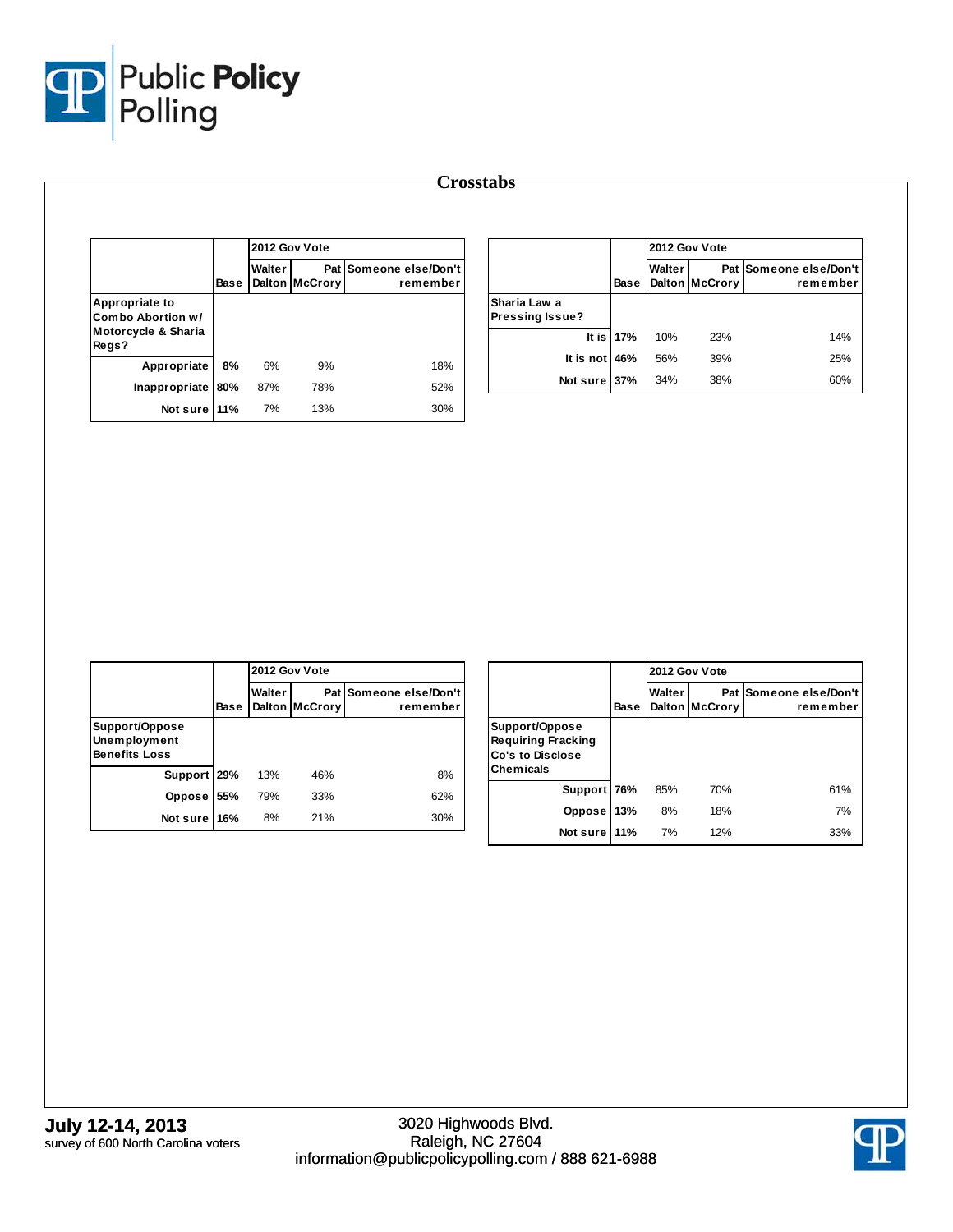

|                                   |      | 2012 Gov Vote |                |                                    |  |  |
|-----------------------------------|------|---------------|----------------|------------------------------------|--|--|
|                                   | Base | Walter        | Dalton McCrory | Pat Someone else/Don't<br>remember |  |  |
| <b>Protesters</b><br>Favorability |      |               |                |                                    |  |  |
| Favorable 47%                     |      | 78%           | 23%            | 47%                                |  |  |
| Unfavorable                       | 40%  | 12%           | 64%            | 18%                                |  |  |
| Not sure                          | 13%  | 10%           | 13%            | 35%                                |  |  |

|                                               |      | 2012 Gov Vote |                |                                    |  |
|-----------------------------------------------|------|---------------|----------------|------------------------------------|--|
|                                               | Base | Walter        | Dalton McCrory | Pat Someone else/Don't<br>remember |  |
| <b>Higher Opinion of GA</b><br>or Protesters? |      |               |                |                                    |  |
| The General 41%<br>Assembly                   |      | 13%           | 66%            | 13%                                |  |
| The people<br>protesting them                 | 47%  | 81%           | 20%            | 52%                                |  |
| Not sure                                      | 12%  | 6%            | 14%            | 35%                                |  |

|                                                                      |      | 2012 Gov Vote |                       |                                |  |
|----------------------------------------------------------------------|------|---------------|-----------------------|--------------------------------|--|
|                                                                      | Base | Walter        | Pat<br>Dalton McCrory | Someone else/Don't<br>remember |  |
| Protesters:<br>More/Less Likely to<br><b>Support Their</b><br>Agenda |      |               |                       |                                |  |
| More likely                                                          | 41%  | 71%           | 18%                   | 32%                            |  |
| Less likely                                                          | 36%  | 9%            | 59%                   | 27%                            |  |
| Doesn't make a 21%<br>difference                                     |      | 20%           | 20%                   | 36%                            |  |
| Not sure                                                             | 2%   | 1%            | 3%                    | 5%                             |  |

|                                                                                    |             | 2012 Gov Vote |                |                                    |  |  |
|------------------------------------------------------------------------------------|-------------|---------------|----------------|------------------------------------|--|--|
|                                                                                    | <b>Base</b> | Walter        | Dalton McCrory | Pat Someone else/Don't<br>remember |  |  |
| Support/Oppose<br><b>Mandatory Drug</b><br><b>Testing for GA</b><br><b>Members</b> |             |               |                |                                    |  |  |
| Support 78%                                                                        |             | 69%           | 84%            | 80%                                |  |  |
| <b>Oppose</b>                                                                      | 12%         | 16%           | 9%             | 11%                                |  |  |
| Not sure                                                                           | 10%         | 15%           | 6%             | 8%                                 |  |  |

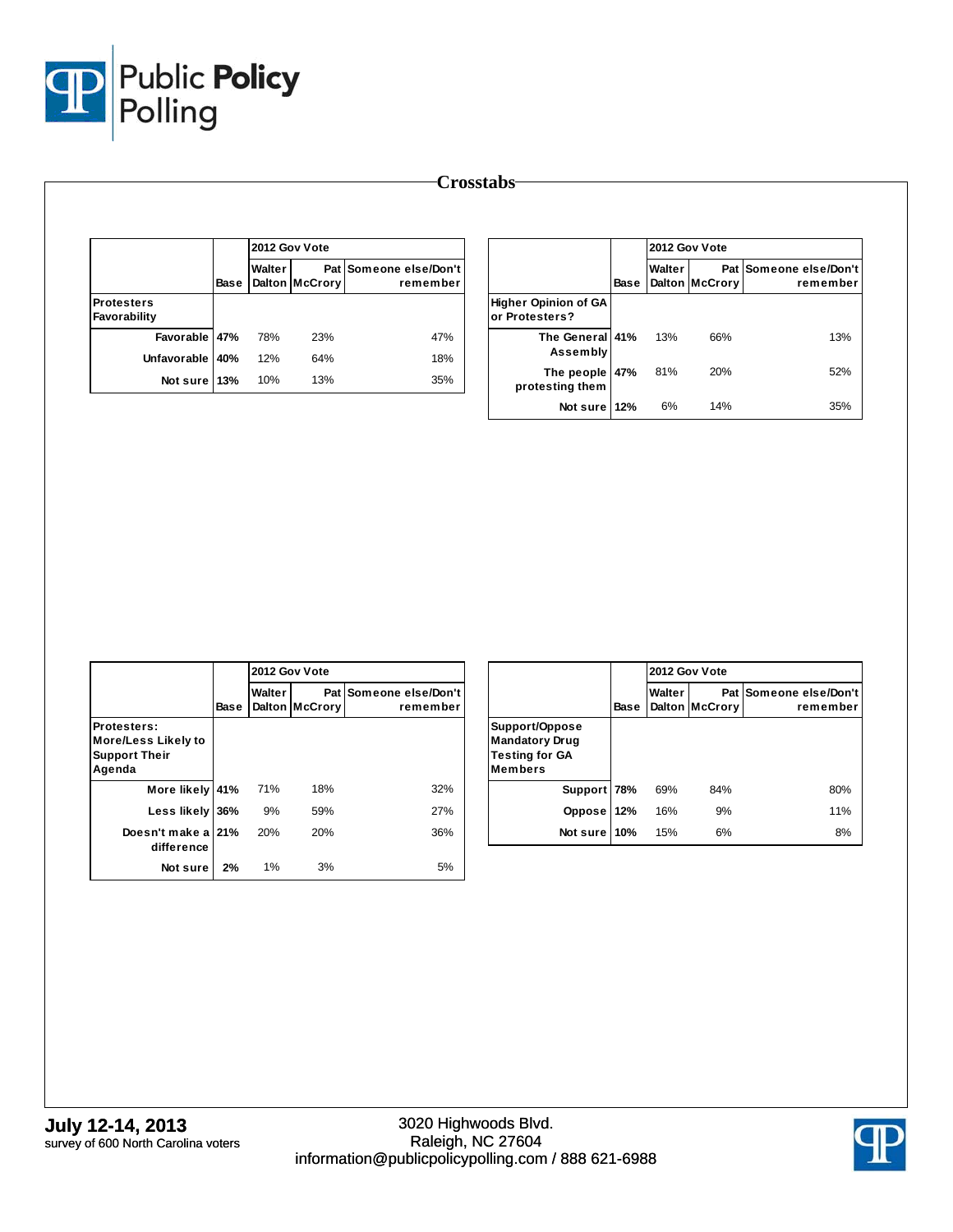

|                         |      |          | Ideology      |     |                                                        |      |  |  |
|-------------------------|------|----------|---------------|-----|--------------------------------------------------------|------|--|--|
|                         | Base | liberall | Very Somewhat |     | Somewhat<br>liberal Moderate conservative conservative | Very |  |  |
| <b>McCrory Approval</b> |      |          |               |     |                                                        |      |  |  |
| Approve 40%             |      | 18%      | 15%           | 24% | 64%                                                    | 69%  |  |  |
| Disapprove 49%          |      | 77%      | 74%           | 61% | 27%                                                    | 21%  |  |  |
| Not sure 11%            |      | 6%       | 11%           | 15% | 10%                                                    | 10%  |  |  |

|                           |      | Ideology       |               |     |                                                        |      |
|---------------------------|------|----------------|---------------|-----|--------------------------------------------------------|------|
|                           | Base | <b>liberal</b> | Very Somewhat |     | Somewhat<br>liberal Moderate conservative conservative | Very |
| <b>GOP Gov't Approval</b> |      |                |               |     |                                                        |      |
| Approve 35%               |      | 18%            | 15%           | 14% | 59%                                                    | 64%  |
| Disapprove 55%            |      | 76%            | 83%           | 73% | 30%                                                    | 23%  |
| Not sure                  | 10%  | 6%             | 2%            | 12% | 12%                                                    | 13%  |

|                    |      | Ideology |               |     |                                                        |      |  |
|--------------------|------|----------|---------------|-----|--------------------------------------------------------|------|--|
|                    | Base | liberal  | Very Somewhat |     | Somewhat<br>liberal Moderate conservative conservative | Very |  |
| <b>GA Approval</b> |      |          |               |     |                                                        |      |  |
| Approve 20%        |      | 11%      | 10%           | 13% | 27%                                                    | 39%  |  |
| Disapprove 56%     |      | 70%      | 71%           | 72% | 39%                                                    | 29%  |  |
| Not sure 24%       |      | 19%      | 18%           | 15% | 34%                                                    | 32%  |  |

|                           |             | Ideology |               |     |                                                        |      |
|---------------------------|-------------|----------|---------------|-----|--------------------------------------------------------|------|
|                           | <b>Base</b> | liberal  | Very Somewhat |     | Somewhat<br>liberal Moderate conservative conservative | Very |
| Leg. Dems<br>Favorability |             |          |               |     |                                                        |      |
| Favorable 40%             |             | 77%      | 58%           | 53% | 14%                                                    | 17%  |
| Unfavorable               | 45%         | 12%      | 22%           | 31% | 67%                                                    | 77%  |
| Not sure                  | 15%         | 12%      | 21%           | 17% | 18%                                                    | 6%   |

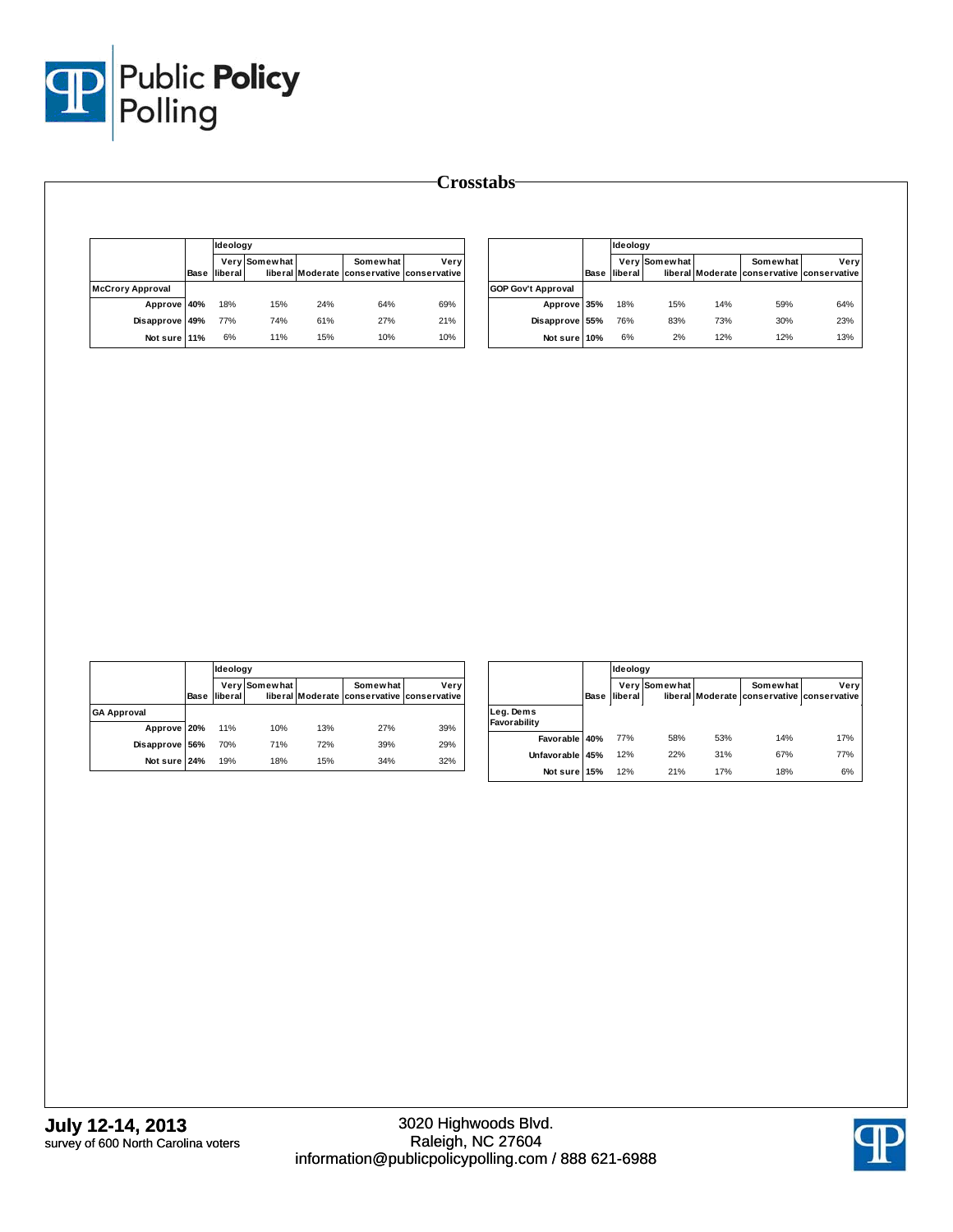

|                       |      | Ideology |               |     |                                                        |      |                     |    | Ideology     |               |     |                                                        |      |
|-----------------------|------|----------|---------------|-----|--------------------------------------------------------|------|---------------------|----|--------------|---------------|-----|--------------------------------------------------------|------|
|                       | Base | liberal  | Very Somewhat |     | Somewhat<br>liberal Moderate conservative conservative | Very |                     |    | Base liberal | Very Somewhat |     | Somewhat<br>liberal Moderate conservative conservative | Very |
| Leg. GOP Favorability |      |          |               |     |                                                        |      | Generic Leg. Ballot |    |              |               |     |                                                        |      |
| Favorable 35%         |      | 16%      | 19%           | 19% | 52%                                                    | 60%  | Democrat 51%        |    | 96%          | 82%           | 64% | 22%                                                    | 15%  |
| Unfavorable 55%       |      | 83%      | 75%           | 72% | 34%                                                    | 26%  | Republican 42%      |    | 4%           | 13%           | 25% | 65%                                                    | 80%  |
| Not sure 10%          |      | 2%       | 6%            | 9%  | 15%                                                    | 15%  | Not sure            | 8% | ٠            | 6%            | 10% | 12%                                                    | 5%   |

|                        |           |          | Ideology      |     |                                                        |      |  |  |
|------------------------|-----------|----------|---------------|-----|--------------------------------------------------------|------|--|--|
|                        | Base      | lliberal | Very Somewhat |     | Somewhat<br>liberal Moderate conservative conservative | Very |  |  |
| <b>GA Transparent?</b> |           |          |               |     |                                                        |      |  |  |
|                        | It is 19% | 20%      | 19%           | 16% | 23%                                                    | 21%  |  |  |
| It is not 51%          |           | 60%      | 64%           | 60% | 37%                                                    | 38%  |  |  |
| Not sure               | 29%       | 20%      | 18%           | 24% | 41%                                                    | 41%  |  |  |

|                                              |             | Ideology |               |     |                                                        |      |  |  |
|----------------------------------------------|-------------|----------|---------------|-----|--------------------------------------------------------|------|--|--|
|                                              | <b>Base</b> | liberal  | Very Somewhat |     | Somewhat<br>liberal Moderate conservative conservative | Very |  |  |
| <b>GA Causing NC Nat'l</b><br>Embarrassment? |             |          |               |     |                                                        |      |  |  |
|                                              | It is 46%   | 72%      | 61%           | 66% | 25%                                                    | 17%  |  |  |
| It is not 36%                                |             | 12%      | 22%           | 25% | 49%                                                    | 62%  |  |  |
| Not sure 18%                                 |             | 16%      | 16%           | 8%  | 26%                                                    | 21%  |  |  |

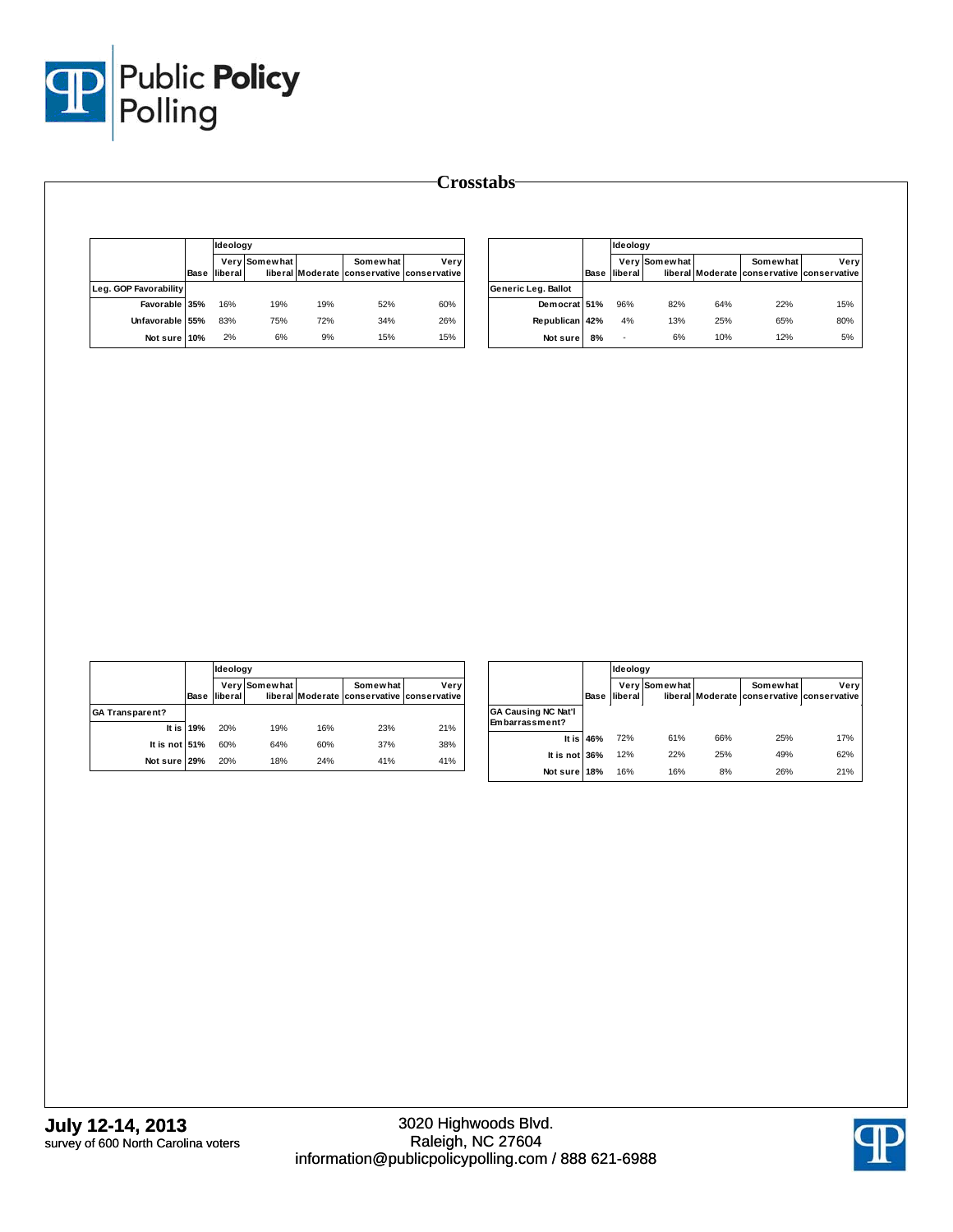

|                                        |      | Ideology |               |     |                                                        |      |
|----------------------------------------|------|----------|---------------|-----|--------------------------------------------------------|------|
|                                        | Base | liberall | Very Somewhat |     | Somewhat<br>liberal Moderate conservative conservative | Very |
| Support/Oppose<br><b>Abortion Bill</b> |      |          |               |     |                                                        |      |
| Support 34%                            |      | 23%      | 18%           | 24% | 38%                                                    | 63%  |
| <b>Oppose</b>                          | 47%  | 60%      | 62%           | 64% | 33%                                                    | 21%  |
| Not sure 19%                           |      | 18%      | 19%           | 12% | 29%                                                    | 16%  |

|                                                         |      |         |               | Ideology |                                                        |      |  |  |  |
|---------------------------------------------------------|------|---------|---------------|----------|--------------------------------------------------------|------|--|--|--|
|                                                         | Base | liberal | Very Somewhat |          | Somewhat<br>liberal Moderate conservative conservative | Very |  |  |  |
| <b>Should McCrory Sign</b><br>or Veto Abortion<br>Bill? |      |         |               |          |                                                        |      |  |  |  |
| Sign it 33%                                             |      | 23%     | 17%           | 20%      | 43%                                                    | 60%  |  |  |  |
| Veto it                                                 | 48%  | 63%     | 62%           | 63%      | 33%                                                    | 25%  |  |  |  |
| Not sure 19%                                            |      | 13%     | 21%           | 17%      | 24%                                                    | 15%  |  |  |  |

|                                                                     |      | Ideology |               |     |                                                        |      |
|---------------------------------------------------------------------|------|----------|---------------|-----|--------------------------------------------------------|------|
|                                                                     | Base | liberal! | Very Somewhat |     | Somewhat<br>liberal Moderate conservative conservative | Very |
| Appropriate to<br>Combo Abortion w/<br>Motorcycle & Sharia<br>Regs? |      |          |               |     |                                                        |      |
| Appropriate                                                         | 8%   | 9%       | 8%            | 6%  | 5%                                                     | 16%  |
| Inappropriate                                                       | 80%  | 77%      | 86%           | 83% | 80%                                                    | 72%  |
| Not sure 11%                                                        |      | 14%      | 7%            | 11% | 15%                                                    | 12%  |

|                                 |           | Ideology |               |     |                                                        |      |
|---------------------------------|-----------|----------|---------------|-----|--------------------------------------------------------|------|
|                                 | Base      | liberal  | Very Somewhat |     | Somewhat<br>liberal Moderate conservative conservative | Verv |
| Sharia Law a<br>Pressing Issue? |           |          |               |     |                                                        |      |
|                                 | It is 17% | 14%      | 11%           | 8%  | 17%                                                    | 35%  |
| It is not 46%                   |           | 56%      | 55%           | 58% | 26%                                                    | 35%  |
| Not sure                        | 37%       | 30%      | 34%           | 34% | 56%                                                    | 30%  |

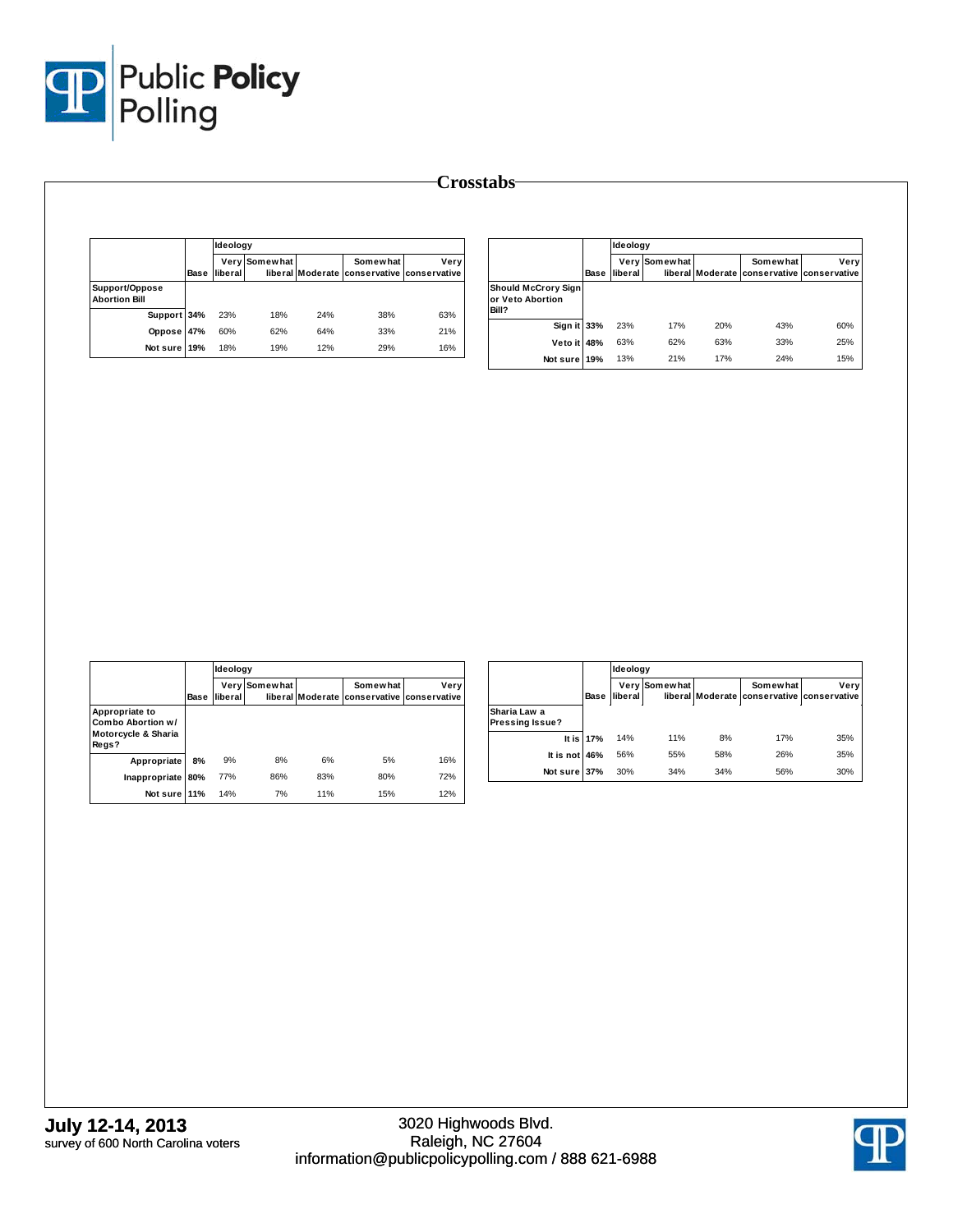

|                                                        |      |          |               |     |                                                        | Ideology |  |  |  |  |  |  |
|--------------------------------------------------------|------|----------|---------------|-----|--------------------------------------------------------|----------|--|--|--|--|--|--|
|                                                        | Base | liberal! | Very Somewhat |     | Somewhat<br>liberal Moderate conservative conservative | Very     |  |  |  |  |  |  |
| Support/Oppose<br>Unemployment<br><b>Benefits Loss</b> |      |          |               |     |                                                        |          |  |  |  |  |  |  |
| Support 29%                                            |      | 9%       | 9%            | 23% | 39%                                                    | 60%      |  |  |  |  |  |  |
| Oppose                                                 | 55%  | 77%      | 76%           | 68% | 37%                                                    | 22%      |  |  |  |  |  |  |
| Not sure 16%                                           |      | 14%      | 15%           | 9%  | 24%                                                    | 18%      |  |  |  |  |  |  |

|                                                                                     |      | Ideology |               |     |                                                        |      |
|-------------------------------------------------------------------------------------|------|----------|---------------|-----|--------------------------------------------------------|------|
|                                                                                     | Base | liberal  | Very Somewhat |     | Somewhat<br>liberal Moderate conservative conservative | Very |
| Support/Oppose<br><b>Requiring Fracking</b><br>Co's to Disclose<br><b>Chemicals</b> |      |          |               |     |                                                        |      |
| Support 76%                                                                         |      | 86%      | 79%           | 84% | 70%                                                    | 63%  |
| Oppose                                                                              | 13%  | 3%       | 10%           | 9%  | 12%                                                    | 27%  |
| Not sure                                                                            | 11%  | 11%      | 11%           | 7%  | 18%                                                    | 10%  |

|                                   |             |         | Ideology      |     |                                                        |      |  |  |
|-----------------------------------|-------------|---------|---------------|-----|--------------------------------------------------------|------|--|--|
|                                   | <b>Base</b> | liberal | Very Somewhat |     | Somewhat<br>liberal Moderate conservative conservative | Very |  |  |
| <b>Protesters</b><br>Favorability |             |         |               |     |                                                        |      |  |  |
| Favorable 47%                     |             | 74%     | 68%           | 61% | 22%                                                    | 25%  |  |  |
| Unfavorable I                     | 40%         | 15%     | 20%           | 29% | 56%                                                    | 64%  |  |  |
| Not sure 13%                      |             | 11%     | 12%           | 10% | 22%                                                    | 11%  |  |  |

|                                               |      | Ideology        |                 |     |                                                        |      |
|-----------------------------------------------|------|-----------------|-----------------|-----|--------------------------------------------------------|------|
|                                               | Base | Very<br>liberal | <b>Somewhat</b> |     | Somewhat<br>liberal Moderate conservative conservative | Very |
| <b>Higher Opinion of GA</b><br>or Protesters? |      |                 |                 |     |                                                        |      |
| The General 41%<br>Assembly                   |      | 18%             | 19%             | 26% | 56%                                                    | 74%  |
| The people  <br>protesting them               | 47%  | 75%             | 70%             | 67% | 25%                                                    | 11%  |
| Not sure                                      | 12%  | 7%              | 10%             | 8%  | 19%                                                    | 15%  |

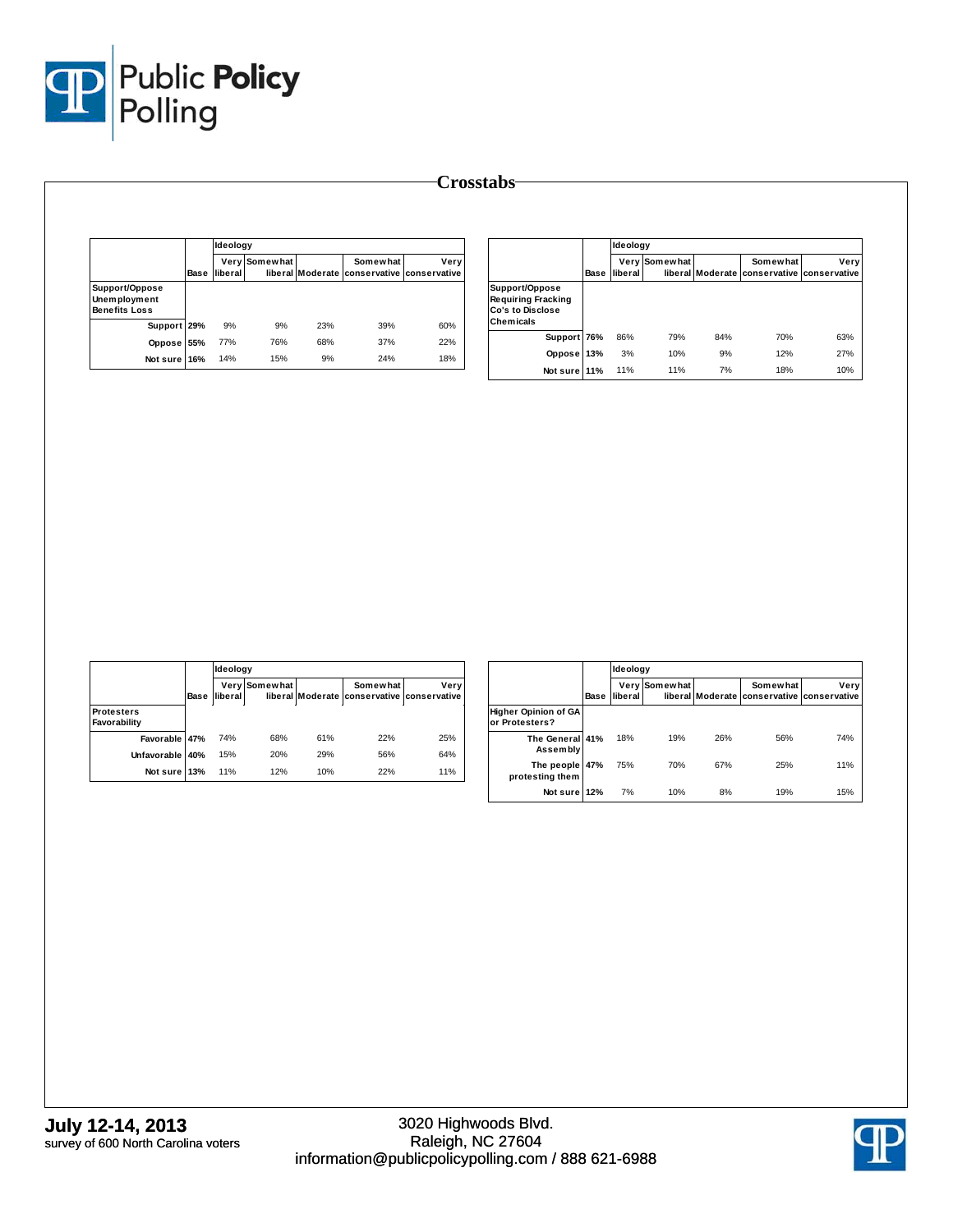

|                                                                      |      |         | <b>Ideology</b> |     |                                           |                      |
|----------------------------------------------------------------------|------|---------|-----------------|-----|-------------------------------------------|----------------------|
|                                                                      | Base | liberal | Very Somewhat   |     | Somewhat<br>liberal Moderate conservative | Very<br>conservative |
| Protesters:<br>More/Less Likely to<br><b>Support Their</b><br>Agenda |      |         |                 |     |                                           |                      |
| More likely 41%                                                      |      | 75%     | 57%             | 52% | 19%                                       | 18%                  |
| Less likely 36%                                                      |      | 4%      | 18%             | 29% | 52%                                       | 60%                  |
| Doesn't make a 21%<br>difference                                     |      | 20%     | 23%             | 15% | 27%                                       | 19%                  |
| Not sure                                                             | 2%   | 1%      | 2%              | 4%  | 2%                                        | 3%                   |

|                                                                                    |      | Ideology        |          |     |                                                        |      |
|------------------------------------------------------------------------------------|------|-----------------|----------|-----|--------------------------------------------------------|------|
|                                                                                    | Base | Verv<br>liberal | Somewhat |     | Somewhat<br>liberal Moderate conservative conservative | Very |
| Support/Oppose<br><b>Mandatory Drug</b><br><b>Testing for GA</b><br><b>Members</b> |      |                 |          |     |                                                        |      |
| Support 78%                                                                        |      | 67%             | 69%      | 79% | 78%                                                    | 90%  |
| Oppose                                                                             | 12%  | 12%             | 18%      | 16% | 9%                                                     | 5%   |
| Not sure                                                                           | 10%  | 20%             | 13%      | 6%  | 13%                                                    | 4%   |

|                         |     | Gender     |       |
|-------------------------|-----|------------|-------|
|                         |     | Base Woman | Man I |
| <b>McCrory Approval</b> |     |            |       |
| Approve 40%             |     | 32%        | 49%   |
| Disapprove              | 49% | 54%        | 42%   |
| Not sure                | 11% | 13%        | 8%    |

|                           |             | Gender |     |
|---------------------------|-------------|--------|-----|
|                           | <b>Base</b> | Woman  | Man |
| <b>GOP Gov't Approval</b> |             |        |     |
| Approve 35%               |             | 25%    | 47% |
| Disapprove                | 155%        | 63%    | 46% |
| Not sure                  | 10%         | 12%    | 7%  |

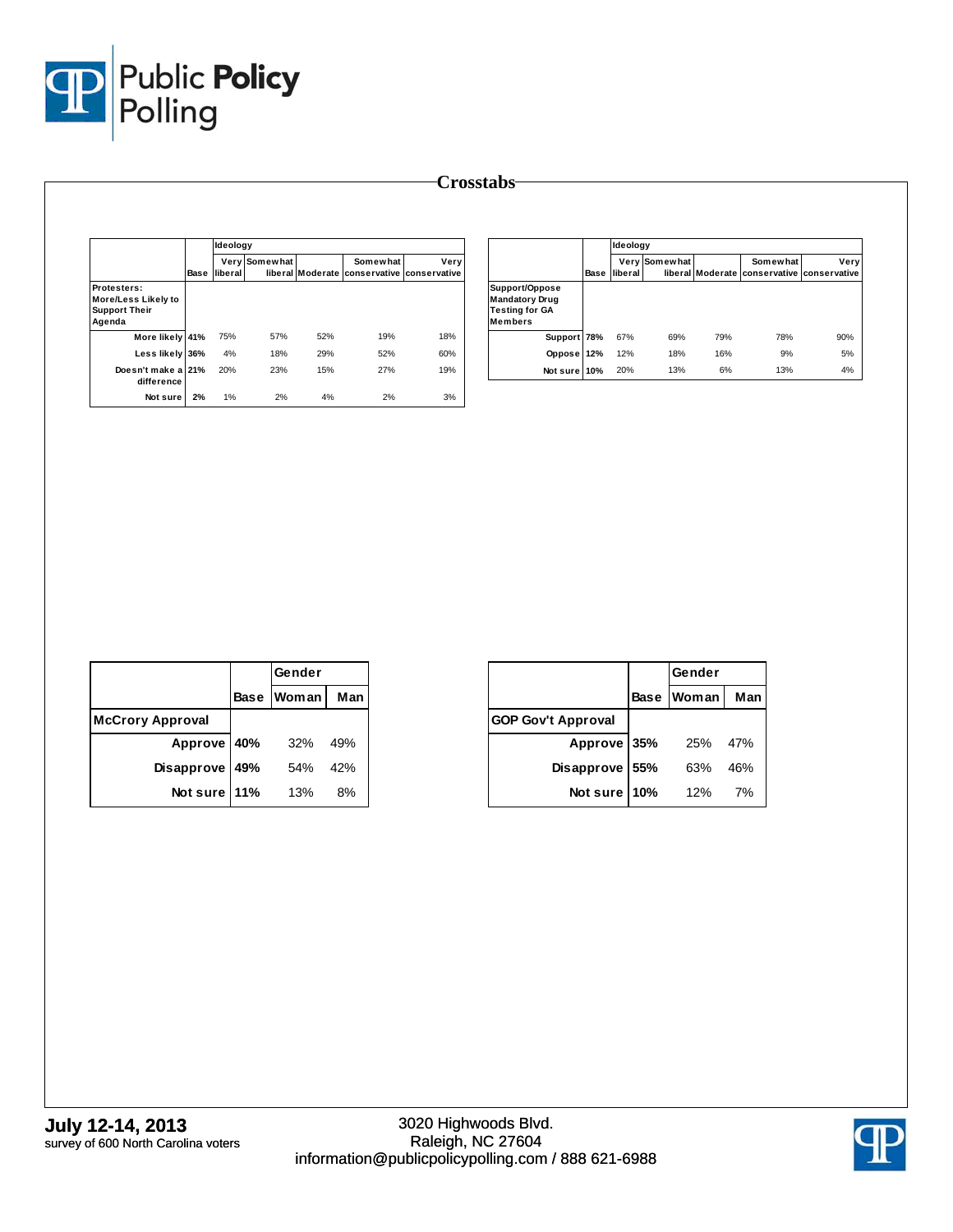

|                    | Gender     |      |
|--------------------|------------|------|
|                    | Base Woman | Man  |
| <b>GA Approval</b> |            |      |
| Approve 20%        | 12%        | -31% |
| Disapprove 56%     | 59%        | 53%  |
| Not sure 24%       | <b>29%</b> | 17%  |

|                           |             | Gender |     |
|---------------------------|-------------|--------|-----|
|                           | <b>Base</b> | Woman  | Man |
| Leg. Dems<br>Favorability |             |        |     |
| Favorable 40%             |             | 45%    | 33% |
| Unfavorable               | 45%         | 39%    | 53% |
| Not sure                  | <b>15%</b>  | 16%    | 14% |

|                       | Gender     |     |
|-----------------------|------------|-----|
|                       | Base Woman | Man |
| Leg. GOP Favorability |            |     |
| Favorable 35%         | 28%        | 42% |
| Unfavorable 55%       | 60%        | 49% |
| Not sure 10%          | 12%        | 8%  |

|                     |             | Gender |     |
|---------------------|-------------|--------|-----|
|                     | <b>Base</b> | Woman  | Man |
| Generic Leg. Ballot |             |        |     |
| Democrat 51%        |             | 60%    | 40% |
| Republican          | 42%         | 30%    | 54% |
| Not sure            | 8%          | 10%    | 5%  |

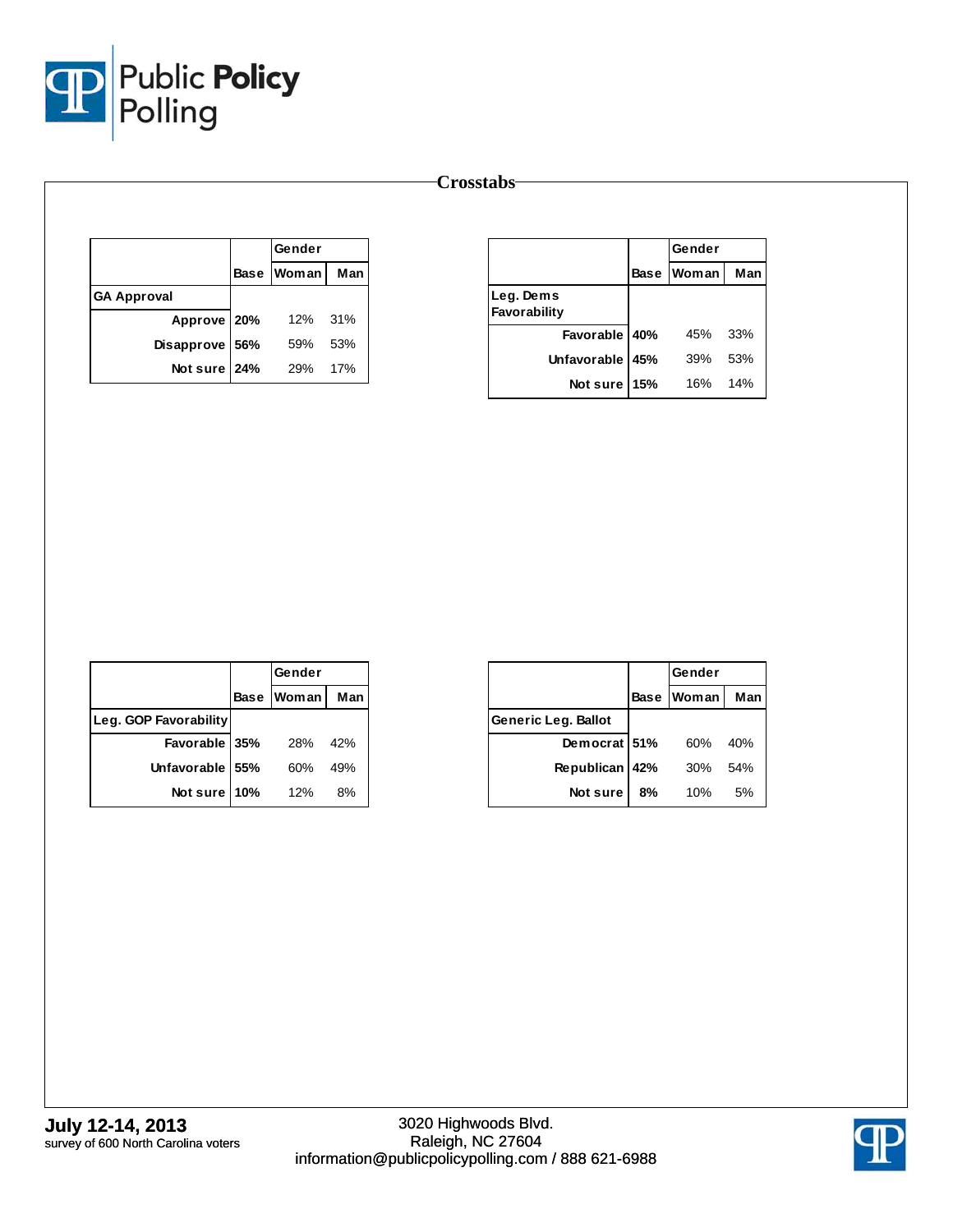

|                        | Gender              |     |  |
|------------------------|---------------------|-----|--|
|                        | Base Woman          | Man |  |
| <b>GA Transparent?</b> |                     |     |  |
|                        | It is   19% 18% 21% |     |  |
| It is not $51%$        | 47%                 | 57% |  |
| Not sure 29%           | 35%                 | 23% |  |

|                                              |             | Gender     |     |
|----------------------------------------------|-------------|------------|-----|
|                                              |             | Base Woman | Man |
| <b>GA Causing NC Nat'l</b><br>Embarrassment? |             |            |     |
|                                              | It is $46%$ | 51% 40%    |     |
| It is not $36%$                              |             | 27%        | 47% |
| Not sure 18%                                 |             | 22%        | 12% |

|                                        | Gender            |     |
|----------------------------------------|-------------------|-----|
|                                        | <b>Base Woman</b> | Man |
| Support/Oppose<br><b>Abortion Bill</b> |                   |     |
| Support 34%                            | 29%               | 41% |
| Oppose 47%                             | 51%               | 42% |
| Not sure 19%                           | 20%               | 17% |

|                                                         |     | Gender       |     |
|---------------------------------------------------------|-----|--------------|-----|
|                                                         |     | Base   Woman | Man |
| <b>Should McCrory Sign</b><br>or Veto Abortion<br>Bill? |     |              |     |
| Sign it 33%                                             |     | 27% 41%      |     |
| Veto it 48%                                             |     | 53%          | 42% |
| Not sure                                                | 19% | 20%          | 17% |

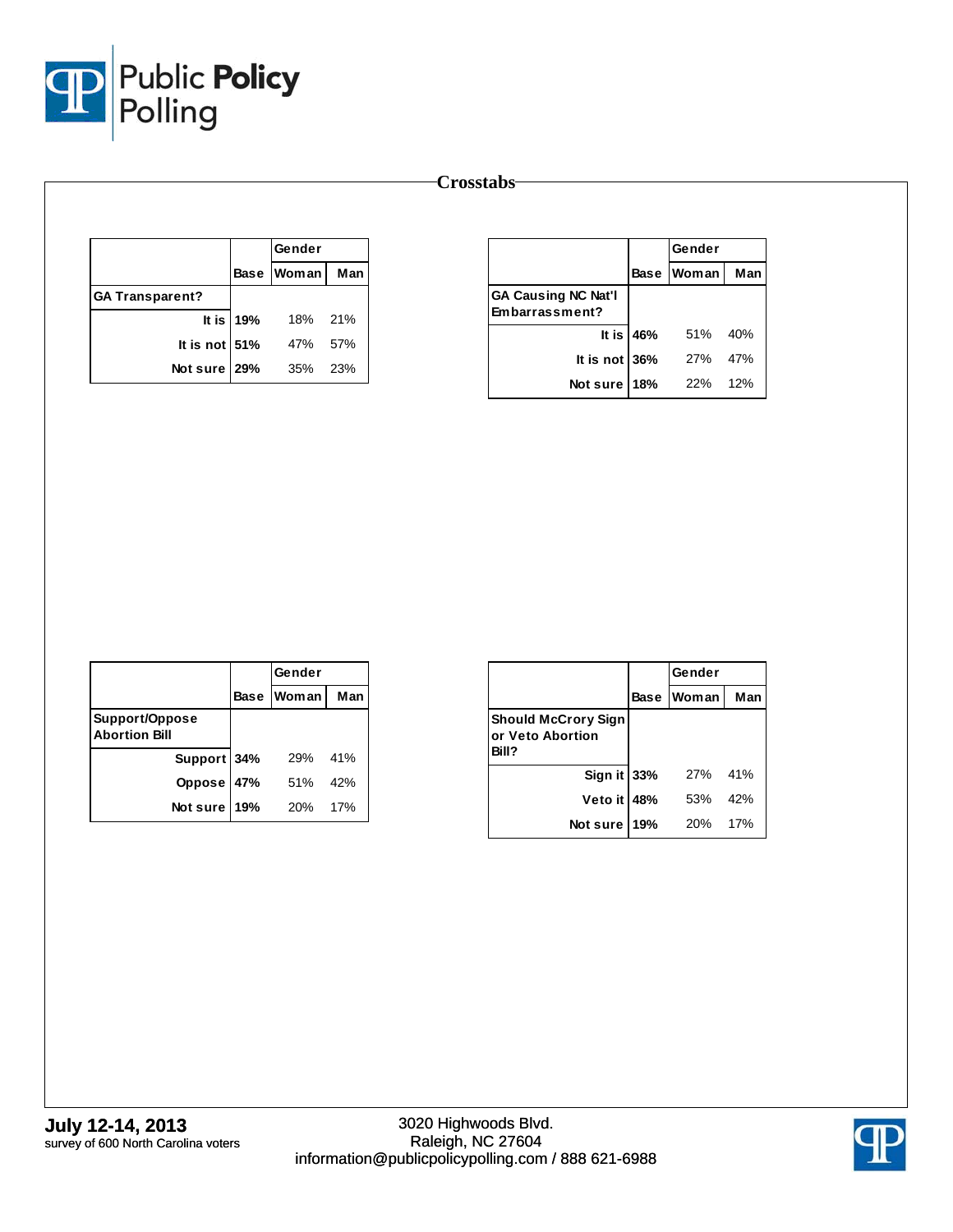

|                                                                            |      | Gender |     |
|----------------------------------------------------------------------------|------|--------|-----|
|                                                                            | Base | Woman  | Man |
| Appropriate to<br><b>Combo Abortion w/</b><br>Motorcycle & Sharia<br>Regs? |      |        |     |
| Appropriate                                                                | 8%   | 7%     | 11% |
| Inappropriate                                                              | 80%  | 81%    | 79% |
| Not sure                                                                   | 11%  | 12%    | 10% |

|                                        |           | Gender     |     |  |
|----------------------------------------|-----------|------------|-----|--|
|                                        |           | Base Woman | Man |  |
| Sharia Law a<br><b>Pressing Issue?</b> |           |            |     |  |
|                                        | It is 17% | 13% 21%    |     |  |
| It is not 46%                          |           | 36%        | 57% |  |
| Not sure 37%                           |           | 51% 22%    |     |  |

|                                                        |      | Gender |     |  |
|--------------------------------------------------------|------|--------|-----|--|
|                                                        | Base | Woman  | Man |  |
| Support/Oppose<br>Unemployment<br><b>Benefits Loss</b> |      |        |     |  |
| Support 29%                                            |      | 21%    | 38% |  |
| Oppose                                                 | 55%  | 60%    | 50% |  |
| Not sure                                               | 16%  | 19%    | 13% |  |

|                                                                       |             | Gender       |     |
|-----------------------------------------------------------------------|-------------|--------------|-----|
|                                                                       | <b>Base</b> | <b>Woman</b> | Man |
| Support/Oppose<br>Requiring Fracking<br>Co's to Disclose<br>Chemicals |             |              |     |
| Support 76%                                                           |             | 78%          | 74% |
| Oppose                                                                | 13%         | 9%           | 17% |
| Not sure                                                              | 11%         | 12%          | 9%  |

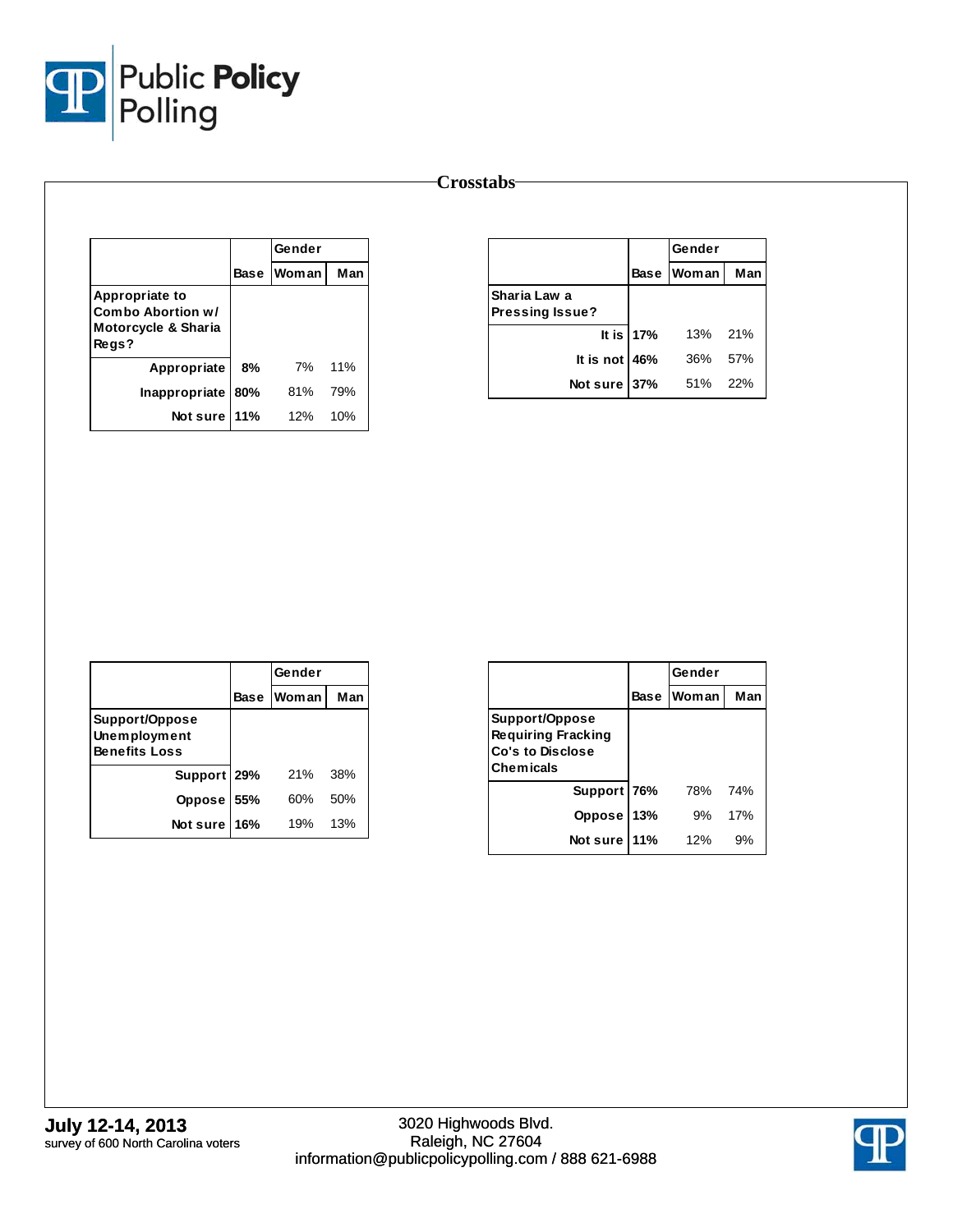

| <b>Crosstabs</b> |  |
|------------------|--|
|------------------|--|

|                                   |     | Gender            |     |
|-----------------------------------|-----|-------------------|-----|
|                                   |     | <b>Base Woman</b> | Man |
| <b>Protesters</b><br>Favorability |     |                   |     |
| Favorable 47%                     |     | 53%               | 40% |
| Unfavorable                       | 40% | 30%               | 50% |
| Not sure                          | 13% | 17%               | 9%  |

|                                               |      | Gender       |     |
|-----------------------------------------------|------|--------------|-----|
|                                               | Base | <b>Woman</b> | Man |
| <b>Higher Opinion of GA</b><br>or Protesters? |      |              |     |
| The General 41%<br>Assembly                   |      | 32%          | 51% |
| The people<br>protesting them                 | 47%  | 52%          | 41% |
| Not sure                                      | 12%  | 16%          | 8%  |

|                                                                                    |             | Gender       |     |
|------------------------------------------------------------------------------------|-------------|--------------|-----|
|                                                                                    | <b>Base</b> | <b>Woman</b> | Man |
| <b>Protesters:</b><br><b>More/Less Likely to</b><br><b>Support Their</b><br>Agenda |             |              |     |
| More likely 41%                                                                    |             | 46%          | 34% |
| Less likely 36%                                                                    |             | 28%          | 46% |
| Doesn't make a 21%<br>difference                                                   |             | 22%          | 19% |
| Notsure                                                                            | 2%          | 3%           | 1%  |

|                                                                                    |             | Gender       |     |
|------------------------------------------------------------------------------------|-------------|--------------|-----|
|                                                                                    | <b>Base</b> | <b>Woman</b> | Man |
| Support/Oppose<br><b>Mandatory Drug</b><br><b>Testing for GA</b><br><b>Members</b> |             |              |     |
| Support 78%                                                                        |             | 79%          | 76% |
| Oppose                                                                             | 12%         | 8%           | 17% |
| Not sure                                                                           | 10%         | 13%          | 7%  |

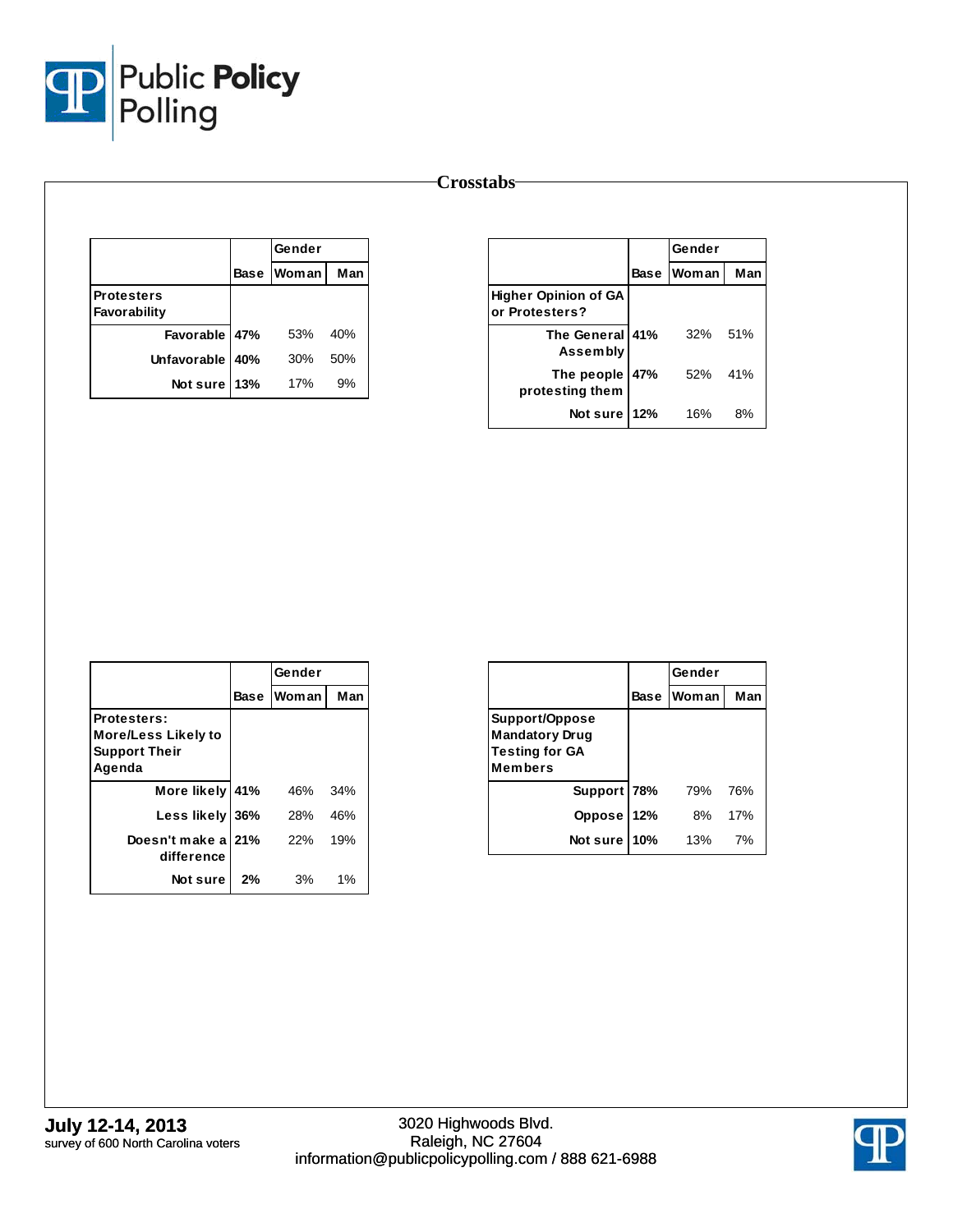

|                         |             | Party |     |                                       |                           | Party |     |                                            |
|-------------------------|-------------|-------|-----|---------------------------------------|---------------------------|-------|-----|--------------------------------------------|
|                         | <b>Base</b> |       |     | Democrat Republican Independent/Other |                           |       |     | Base Democrat Republican Independent/Other |
| <b>McCrory Approval</b> |             |       |     |                                       | <b>GOP Gov't Approval</b> |       |     |                                            |
| Approve 40%             |             | 17%   | 70% | 41%                                   | Approve 35%               | 10%   | 68% | 38%                                        |
| Disapprove 49%          |             | 70%   | 21% | 49%                                   | Disapprove 55%            | 83%   | 20% | 51%                                        |
| Not sure 11%            |             | 13%   | 9%  | 11%                                   | Not sure 10%              | 7%    | 12% | 11%                                        |

|                                |      | Party |     |                                       |  |  |
|--------------------------------|------|-------|-----|---------------------------------------|--|--|
|                                | Base |       |     | Democrat Republican Independent/Other |  |  |
| <b>GA Approval</b>             |      |       |     |                                       |  |  |
| Approve 20%                    |      | 9%    | 37% | 19%                                   |  |  |
| Disapprove 56%<br>Not sure 24% |      | 69%   | 33% | 64%                                   |  |  |
|                                |      | 22%   | 30% | 17%                                   |  |  |

|                           |             | Party |     |                                       |  |  |  |
|---------------------------|-------------|-------|-----|---------------------------------------|--|--|--|
|                           | <b>Base</b> |       |     | Democrat Republican Independent/Other |  |  |  |
| Leg. Dems<br>Favorability |             |       |     |                                       |  |  |  |
| Favorable 40%             |             | 65%   | 11% | 31%                                   |  |  |  |
| Unfavorable               | 45%         | 16%   | 79% | 53%                                   |  |  |  |
| Not sure 15%              |             | 18%   | 10% | 16%                                   |  |  |  |

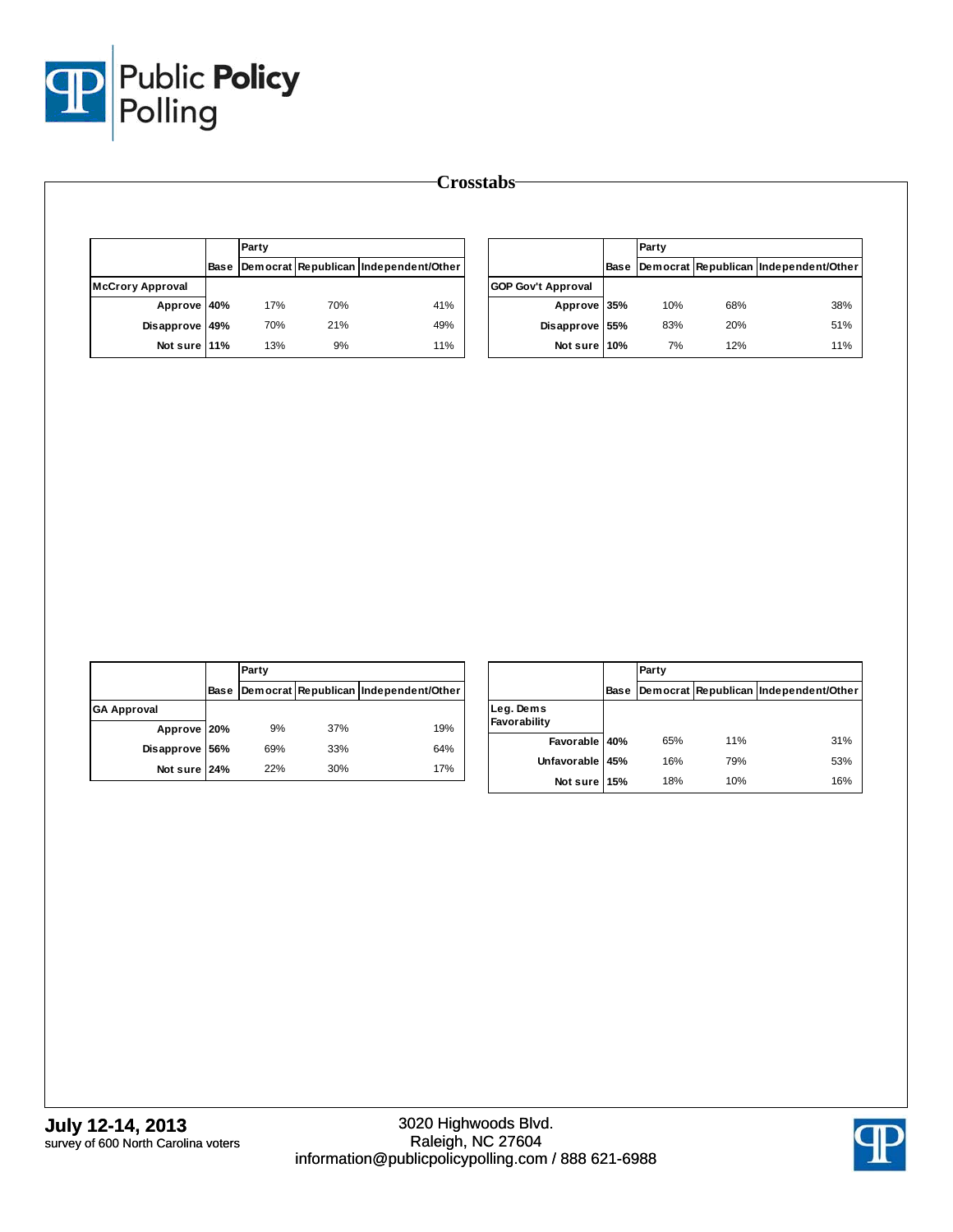

|                       | Party |     |                                            |                     |    | Party |     |                                            |
|-----------------------|-------|-----|--------------------------------------------|---------------------|----|-------|-----|--------------------------------------------|
|                       |       |     | Base Democrat Republican Independent/Other |                     |    |       |     | Base Democrat Republican Independent/Other |
| Leg. GOP Favorability |       |     |                                            | Generic Leg. Ballot |    |       |     |                                            |
| Favorable 35%         | 12%   | 64% | 35%                                        | Democrat 51%        |    | 84%   | 14% | 40%                                        |
| Unfavorable 55%       | 80%   | 21% | 58%                                        | Republican 42%      |    | 11%   | 81% | 44%                                        |
| Not sure 10%          | 8%    | 16% | 7%                                         | Not sure            | 8% | 6%    | 5%  | 16%                                        |

|                        |             | Party |     |                                       |
|------------------------|-------------|-------|-----|---------------------------------------|
|                        | <b>Base</b> |       |     | Democrat Republican Independent/Other |
| <b>GA Transparent?</b> |             |       |     |                                       |
|                        | It is $19%$ | 18%   | 20% | 22%                                   |
| It is not 51%          |             | 55%   | 42% | 61%                                   |
| Not sure 29%           |             | 27%   | 39% | 17%                                   |

|                                              |            | Party |     |                                       |  |  |
|----------------------------------------------|------------|-------|-----|---------------------------------------|--|--|
|                                              | Base       |       |     | Democrat Republican Independent/Other |  |  |
| <b>GA Causing NC Nat'l</b><br>Embarrassment? |            |       |     |                                       |  |  |
|                                              | It is 146% | 67%   | 18% | 47%                                   |  |  |
| It is not 36%                                |            | 15%   | 60% | 44%                                   |  |  |
| Not sure 18%                                 |            | 18%   | 22% | 9%                                    |  |  |

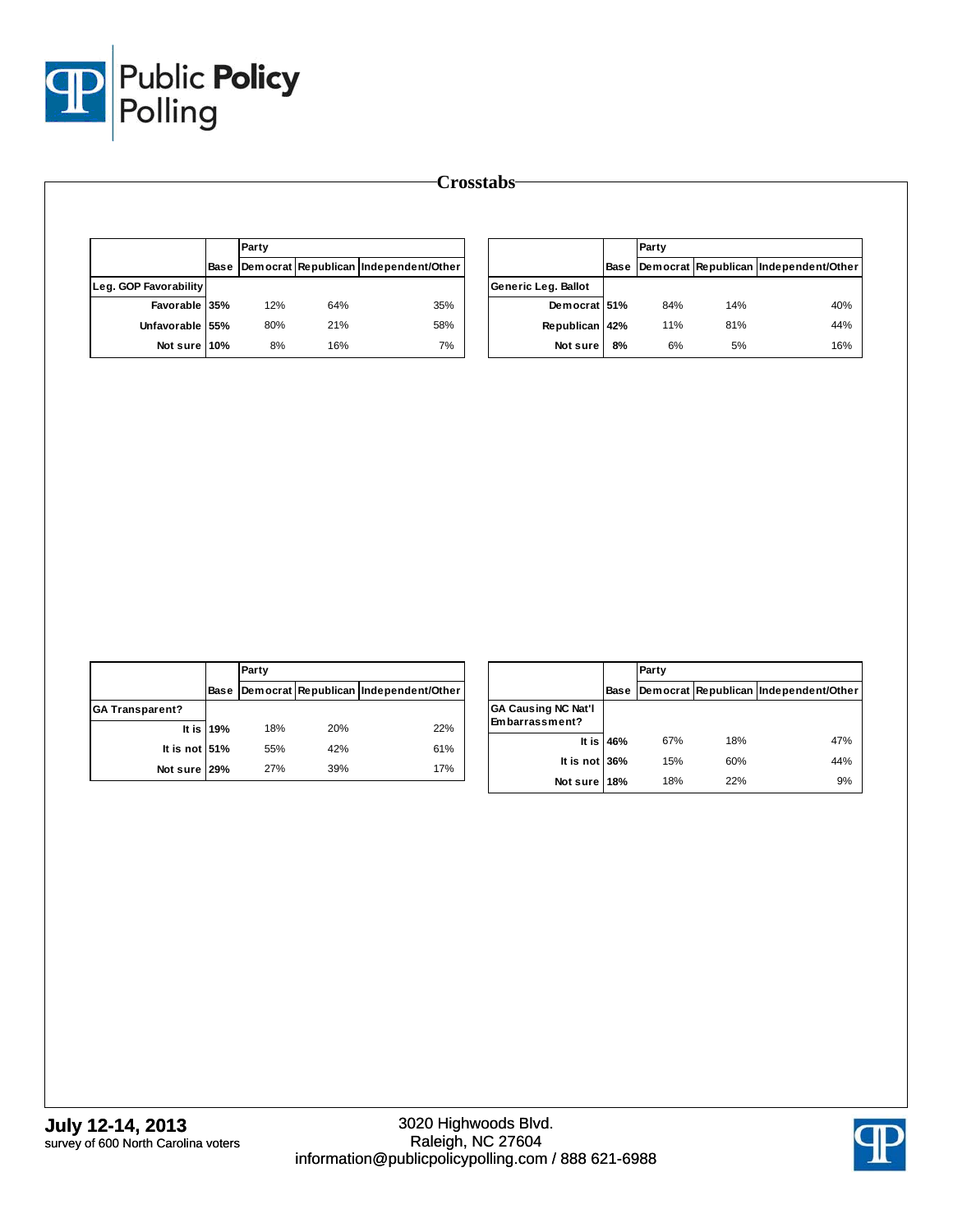

|                                        |      | Party |     |                                       |  |
|----------------------------------------|------|-------|-----|---------------------------------------|--|
|                                        | Base |       |     | Democrat Republican Independent/Other |  |
| Support/Oppose<br><b>Abortion Bill</b> |      |       |     |                                       |  |
| Support 34%                            |      | 20%   | 51% | 38%                                   |  |
| Oppose 47%                             |      | 62%   | 26% | 48%                                   |  |
| Not sure 19%                           |      | 17%   | 23% | 14%                                   |  |

|                                                         |             | Party |     |                                       |  |
|---------------------------------------------------------|-------------|-------|-----|---------------------------------------|--|
|                                                         | <b>Base</b> |       |     | Democrat Republican Independent/Other |  |
| <b>Should McCrory Sign</b><br>or Veto Abortion<br>Bill? |             |       |     |                                       |  |
| Sign it 33%                                             |             | 18%   | 52% | 37%                                   |  |
| Veto it                                                 | 48%         | 64%   | 25% | 51%                                   |  |
| Not sure                                                | 19%         | 18%   | 23% | 12%                                   |  |

|                                                                     |      | Party |     |                                       |  |
|---------------------------------------------------------------------|------|-------|-----|---------------------------------------|--|
|                                                                     | Base |       |     | Democrat Republican Independent/Other |  |
| Appropriate to<br>Combo Abortion w/<br>Motorcycle & Sharia<br>Regs? |      |       |     |                                       |  |
| Appropriate                                                         | 8%   | 6%    | 13% | 5%                                    |  |
| Inappropriate                                                       | 80%  | 82%   | 72% | 89%                                   |  |
| Not sure 11%                                                        |      | 11%   | 15% | 6%                                    |  |

|                                        |             | Party |     |                                       |
|----------------------------------------|-------------|-------|-----|---------------------------------------|
|                                        | Base        |       |     | Democrat Republican Independent/Other |
| Sharia Law a<br><b>Pressing Issue?</b> |             |       |     |                                       |
|                                        | It is $17%$ | 11%   | 23% | 19%                                   |
| It is not 46%                          |             | 48%   | 38% | 55%                                   |
| Not sure 37%                           |             | 41%   | 40% | 26%                                   |

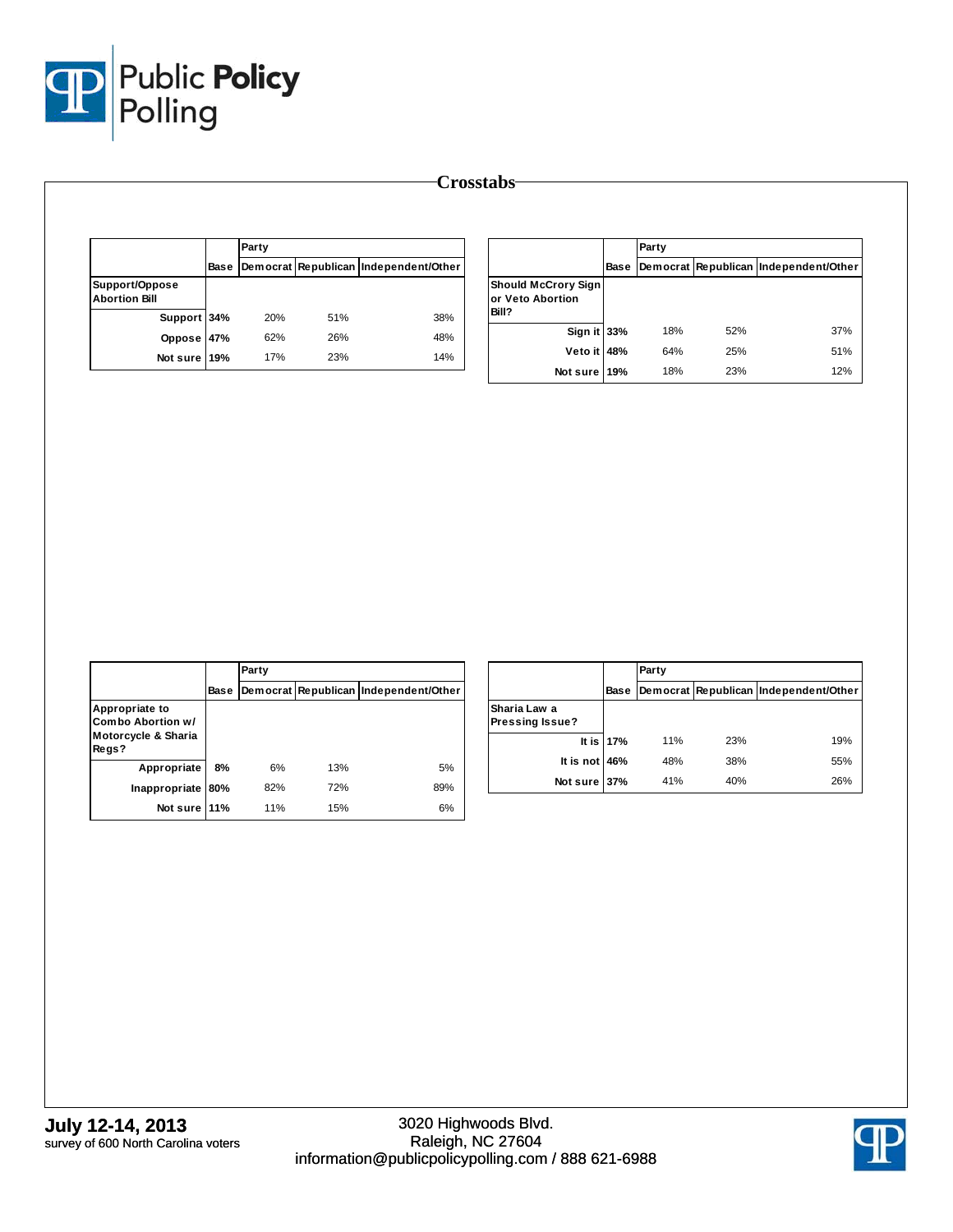

|                                                        |             | Party |     |                                       |  |
|--------------------------------------------------------|-------------|-------|-----|---------------------------------------|--|
|                                                        | <b>Base</b> |       |     | Democrat Republican Independent/Other |  |
| Support/Oppose<br>Unemployment<br><b>Benefits Loss</b> |             |       |     |                                       |  |
| Support                                                | 29%         | 10%   | 53% | 32%                                   |  |
| Oppose                                                 | 55%         | 78%   | 24% | 55%                                   |  |
| Not sure 16%                                           |             | 12%   | 23% | 13%                                   |  |

|                                                                              |      | Party |     |                                       |  |
|------------------------------------------------------------------------------|------|-------|-----|---------------------------------------|--|
|                                                                              | Base |       |     | Democrat Republican Independent/Other |  |
| Support/Oppose<br><b>Requiring Fracking</b><br>Co's to Disclose<br>Chemicals |      |       |     |                                       |  |
| Support 76%                                                                  |      | 80%   | 68% | 81%                                   |  |
| Oppose                                                                       | 13%  | 9%    | 18% | 13%                                   |  |
| Not sure 11%                                                                 |      | 11%   | 14% | 6%                                    |  |

|                                   |      | Party |     |                                       |  |  |
|-----------------------------------|------|-------|-----|---------------------------------------|--|--|
|                                   | Base |       |     | Democrat Republican Independent/Other |  |  |
| <b>Protesters</b><br>Favorability |      |       |     |                                       |  |  |
| Favorable 47%                     |      | 68%   | 23% | 41%                                   |  |  |
| Unfavorable                       | 40%  | 18%   | 65% | 44%                                   |  |  |
| Not sure 13%                      |      | 14%   | 12% | 15%                                   |  |  |

|                                        |      | Party |     |                                       |  |
|----------------------------------------|------|-------|-----|---------------------------------------|--|
|                                        | Base |       |     | Democrat Republican Independent/Other |  |
| Higher Opinion of GA<br>or Protesters? |      |       |     |                                       |  |
| The General 41%<br>Assembly            |      | 17%   | 69% | 46%                                   |  |
| The people<br>protesting them          | 47%  | 70%   | 17% | 47%                                   |  |
| Not sure 12%                           |      | 13%   | 14% | 7%                                    |  |

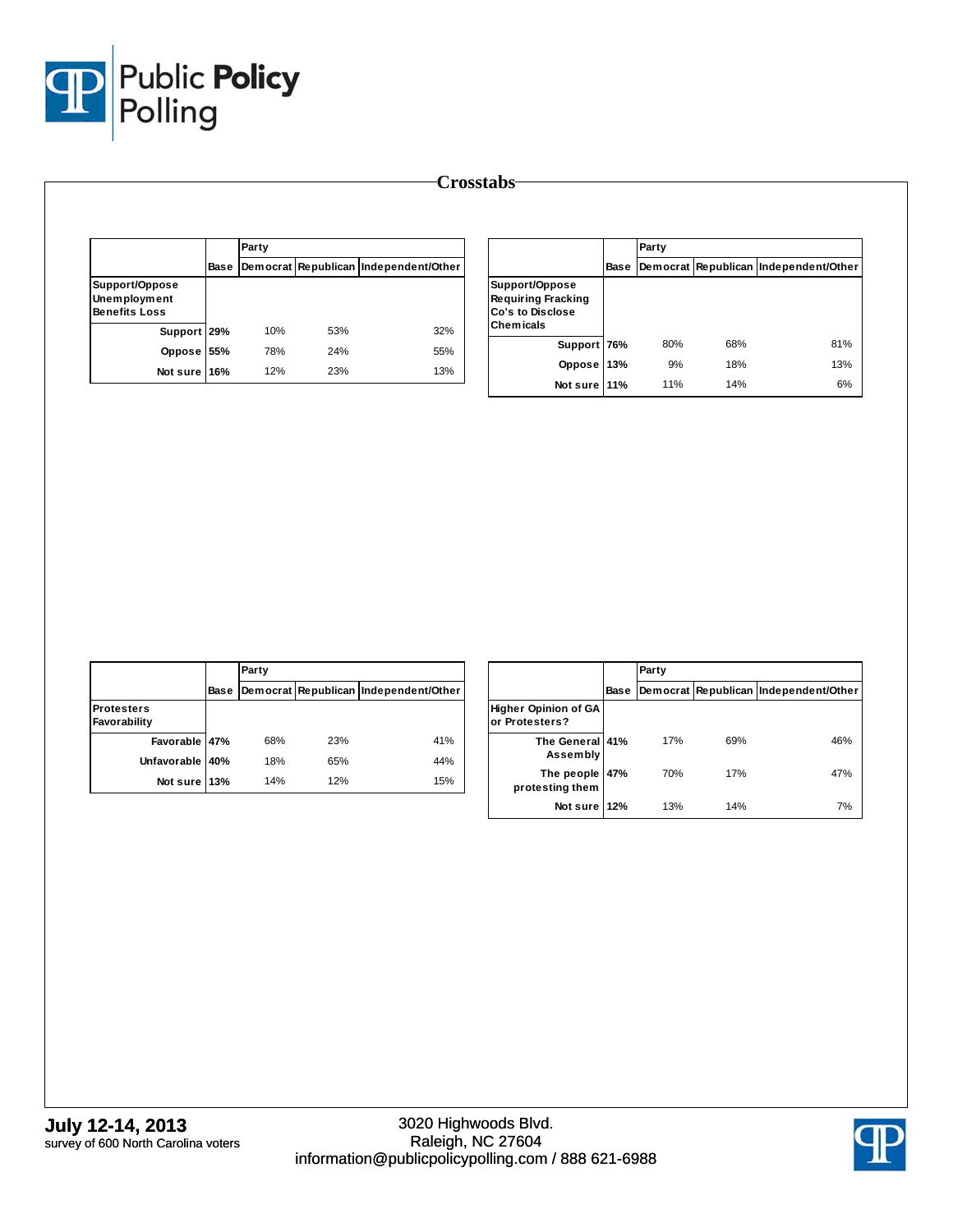

|                                                                             |      | Party |     |                                       |  |
|-----------------------------------------------------------------------------|------|-------|-----|---------------------------------------|--|
|                                                                             | Base |       |     | Democrat Republican Independent/Other |  |
| Protesters:<br><b>More/Less Likely to</b><br><b>Support Their</b><br>Agenda |      |       |     |                                       |  |
| More likely 41%                                                             |      | 63%   | 18% | 29%                                   |  |
| Less likely 36%                                                             |      | 16%   | 56% | 47%                                   |  |
| Doesn't make a 21%<br>difference                                            |      | 18%   | 24% | 22%                                   |  |
| Not sure                                                                    | 2%   | 3%    | 2%  | 2%                                    |  |

|                                                                                    |      | Party |     |                                       |
|------------------------------------------------------------------------------------|------|-------|-----|---------------------------------------|
|                                                                                    | Base |       |     | Democrat Republican Independent/Other |
| Support/Oppose<br><b>Mandatory Drug</b><br><b>Testing for GA</b><br><b>Members</b> |      |       |     |                                       |
| Support 78%                                                                        |      | 70%   | 83% | 84%                                   |
| Oppose                                                                             | 12%  | 15%   | 9%  | 11%                                   |
| Not sure 10%                                                                       |      | 14%   | 8%  | 4%                                    |

|                         |             | Race |                                  |     |
|-------------------------|-------------|------|----------------------------------|-----|
|                         | <b>Base</b> |      | African-<br>White American Other |     |
| <b>McCrory Approval</b> |             |      |                                  |     |
| Approve 40% 48%         |             |      | 13%                              | 20% |
| Disapprove 49%          |             | 43%  | 72%                              | 63% |
| Not sure   11% 10%      |             |      | 15%                              | 17% |

|                           |      | Race |                                  |     |
|---------------------------|------|------|----------------------------------|-----|
|                           | Base |      | African-<br>White American Other |     |
| <b>GOP Gov't Approval</b> |      |      |                                  |     |
| Approve 35% 42%           |      |      | 8%                               | 34% |
| Disapprove $ 55%$         |      | 47%  | 86%                              | 64% |
| Not sure 10%              |      | 11%  | 6%                               | 1%  |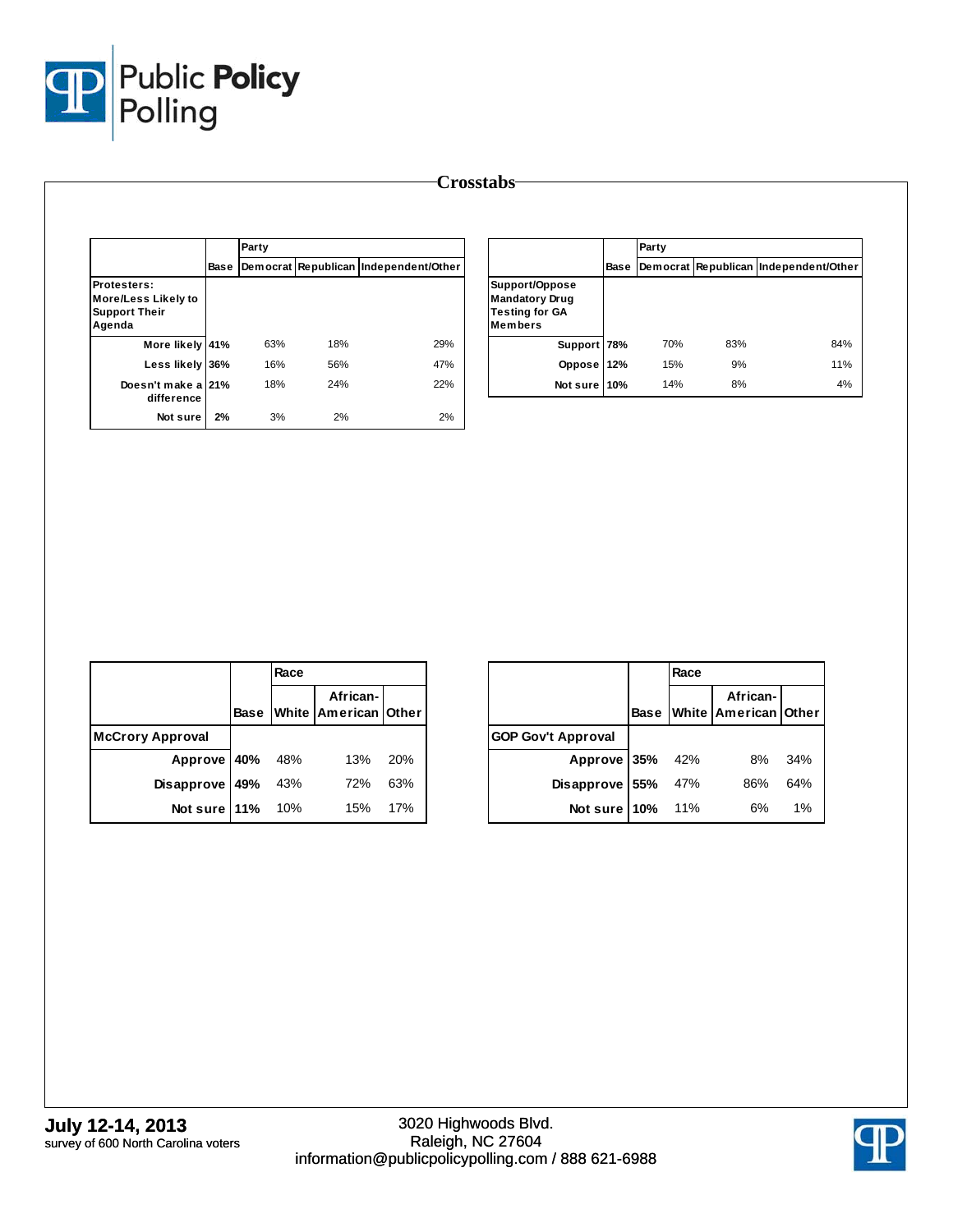

|                    |      | Race |                                      |     |              |             | Race |                                  |     |
|--------------------|------|------|--------------------------------------|-----|--------------|-------------|------|----------------------------------|-----|
|                    | Base |      | African-<br>White   American   Other |     |              | <b>Base</b> |      | African-<br>White American Other |     |
| <b>GA Approval</b> |      |      |                                      |     | Leg. Dems    |             |      |                                  |     |
| Approve 20%        |      | 23%  | 12%                                  | 12% | Favorability |             |      |                                  |     |
| <b>Disapprove</b>  | 56%  | 55%  | 59%                                  | 64% | Favorable    | 40%         | 33%  | 68%                              | 47% |
| Not sure $24%$     |      | 22%  | 30%                                  | 23% | Unfavorable  | 45%         | 55%  | 8%                               | 33% |
|                    |      |      |                                      |     | Not sure 15% |             | 13%  | 24%                              | 20% |

|                       |             | Race |                                  |     |
|-----------------------|-------------|------|----------------------------------|-----|
|                       | <b>Base</b> |      | African-<br>White American Other |     |
| Leg. GOP Favorability |             |      |                                  |     |
| Favorable 35% 42%     |             |      | 5%                               | 26% |
| Unfavorable 55%       |             | 48%  | 81%                              | 70% |
| Not sure 10%          |             | 10%  | 13%                              | 3%  |

|                     |             | Race |                                  |     |
|---------------------|-------------|------|----------------------------------|-----|
|                     | <b>Base</b> |      | African-<br>White American Other |     |
| Generic Leg. Ballot |             |      |                                  |     |
| Democrat $51\%$ 42% |             |      | 89%                              | 58% |
| Republican 42%      |             | 50%  | 8%                               | 25% |
| Not sure            | 8%          | 8%   | 2%                               | 17% |

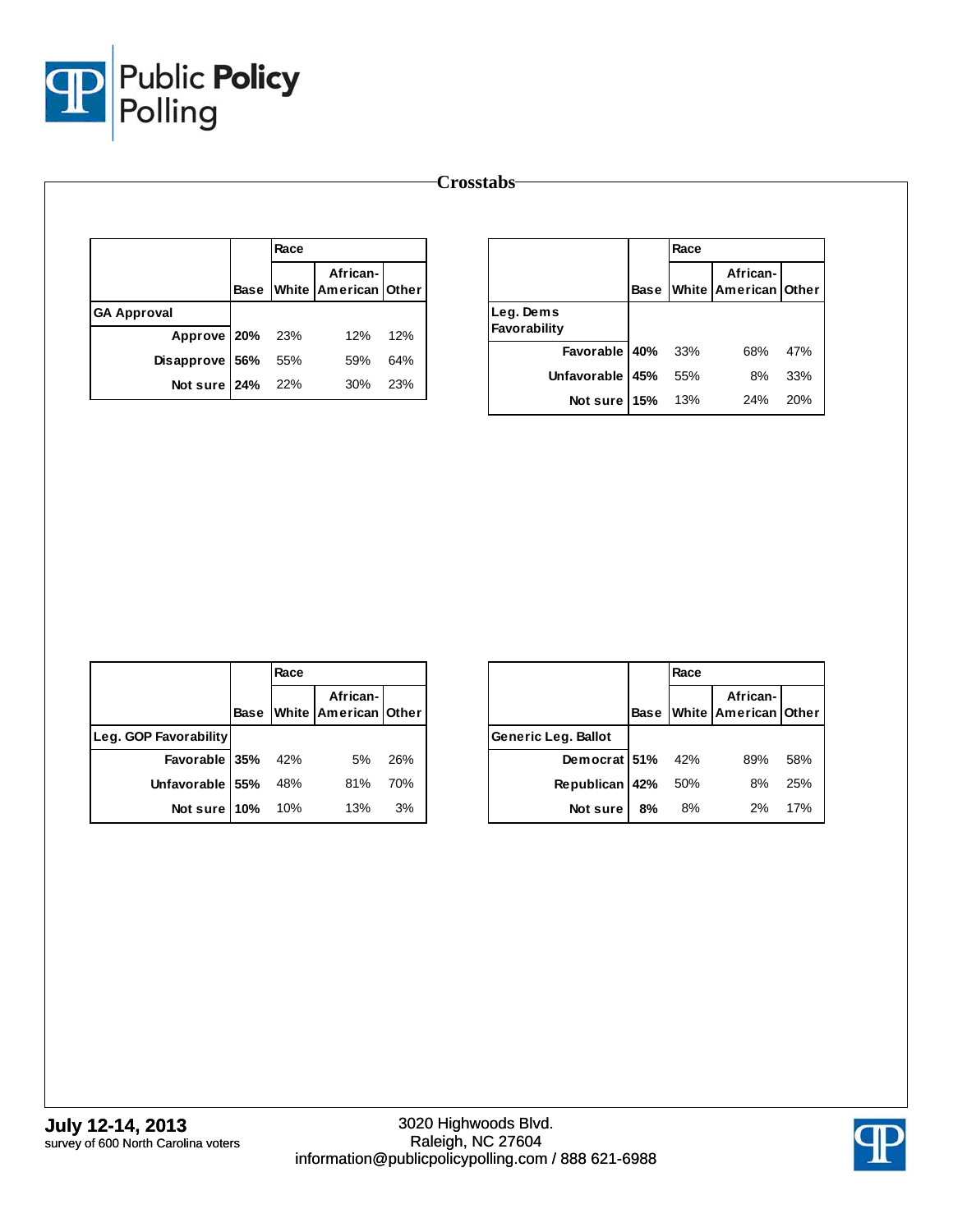

|                        |             | Race |                                  |     |  |  |
|------------------------|-------------|------|----------------------------------|-----|--|--|
|                        | Base        |      | African-<br>White American Other |     |  |  |
| <b>GA Transparent?</b> |             |      |                                  |     |  |  |
|                        | It is $19%$ | 18%  | 26%                              | 28% |  |  |
| It is not $151%$       |             | 52%  | 48%                              | 56% |  |  |
| Not sure 29%           |             | 30%  | 27%                              | 16% |  |  |

|                                              |                       | Race |                                         |     |
|----------------------------------------------|-----------------------|------|-----------------------------------------|-----|
|                                              | Base                  |      | African-<br><b>White American Other</b> |     |
| <b>GA Causing NC Nat'l</b><br>Embarrassment? |                       |      |                                         |     |
|                                              | It is $ 46\% - 43\% $ |      | 60%                                     | 44% |
| It is not $36%$                              |                       | 40%  | 16%                                     | 45% |
| Not sure   18% 17%                           |                       |      | 24%                                     | 11% |

|                                        |      | Race |                                      |     |
|----------------------------------------|------|------|--------------------------------------|-----|
|                                        | Base |      | African-<br>White   American   Other |     |
| Support/Oppose<br><b>Abortion Bill</b> |      |      |                                      |     |
| Support 34% 38%                        |      |      | 17%                                  | 33% |
| Oppose 47%                             |      | 42%  | 65%                                  | 60% |
| Not sure 19%                           |      | 19%  | 19%                                  | 8%  |

|                                                         |      | Race  |                                      |     |  |
|---------------------------------------------------------|------|-------|--------------------------------------|-----|--|
|                                                         | Base |       | African-<br>White   American   Other |     |  |
| <b>Should McCrory Sign</b><br>or Veto Abortion<br>Bill? |      |       |                                      |     |  |
| Sign it $33%$                                           |      | - 36% | 18%                                  | 42% |  |
| Veto it 48%                                             |      | 45%   | 63%                                  | 45% |  |
| Not sure 19%                                            |      | 19%   | 19%                                  | 12% |  |

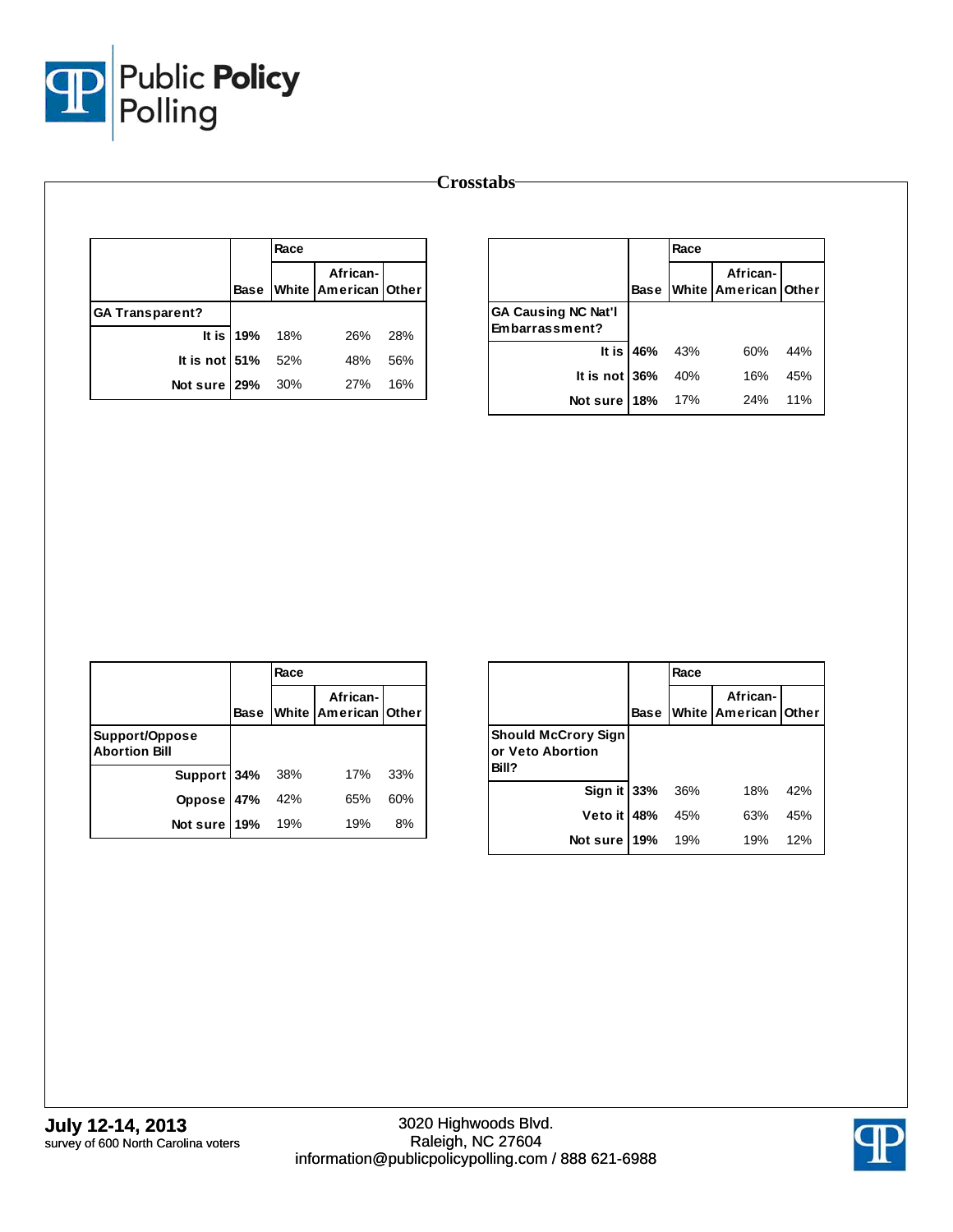

|                                                                     |             | Race |                                      |     |
|---------------------------------------------------------------------|-------------|------|--------------------------------------|-----|
|                                                                     | <b>Base</b> |      | African-<br>White   American   Other |     |
| Appropriate to<br>Combo Abortion w/<br>Motorcycle & Sharia<br>Regs? |             |      |                                      |     |
| Appropriate                                                         | 8%          | 8%   | 11%                                  | 8%  |
| Inappropriate                                                       | 80%         | 82%  | 72%                                  | 81% |
| Not sure 11%                                                        |             | 10%  | 16%                                  | 11% |

|                                        |                  | Race |                                       |     |  |  |
|----------------------------------------|------------------|------|---------------------------------------|-----|--|--|
|                                        |                  |      | African-<br>Base White American Other |     |  |  |
| Sharia Law a<br><b>Pressing Issue?</b> |                  |      |                                       |     |  |  |
|                                        | It is $17\%$ 17% |      | 14%                                   | 15% |  |  |
| It is not $46\%$ 46%                   |                  |      | 46%                                   | 47% |  |  |
| Not sure 37% 37%                       |                  |      | 40%                                   | 38% |  |  |

|                                                        |      | Race  |                                  |     |
|--------------------------------------------------------|------|-------|----------------------------------|-----|
|                                                        | Base |       | African-<br>White American Other |     |
| Support/Oppose<br>Unemployment<br><b>Benefits Loss</b> |      |       |                                  |     |
| Support 29%                                            |      | - 32% | 11%                              | 43% |
| <b>Oppose</b>                                          | 55%  | 48%   | 85%                              | 55% |
| Not sure 16%                                           |      | 19%   | 4%                               | 2%  |

|                                                                                     |      | Race |                                  |     |
|-------------------------------------------------------------------------------------|------|------|----------------------------------|-----|
|                                                                                     | Base |      | African-<br>White American Other |     |
| Support/Oppose<br><b>Requiring Fracking</b><br>Co's to Disclose<br><b>Chemicals</b> |      |      |                                  |     |
| Support 76%                                                                         |      | 76%  | 76%                              | 79% |
| <b>Oppose</b>                                                                       | 13%  | 12%  | 18%                              | 9%  |
| Not sure                                                                            | 11%  | 12%  | 6%                               | 11% |

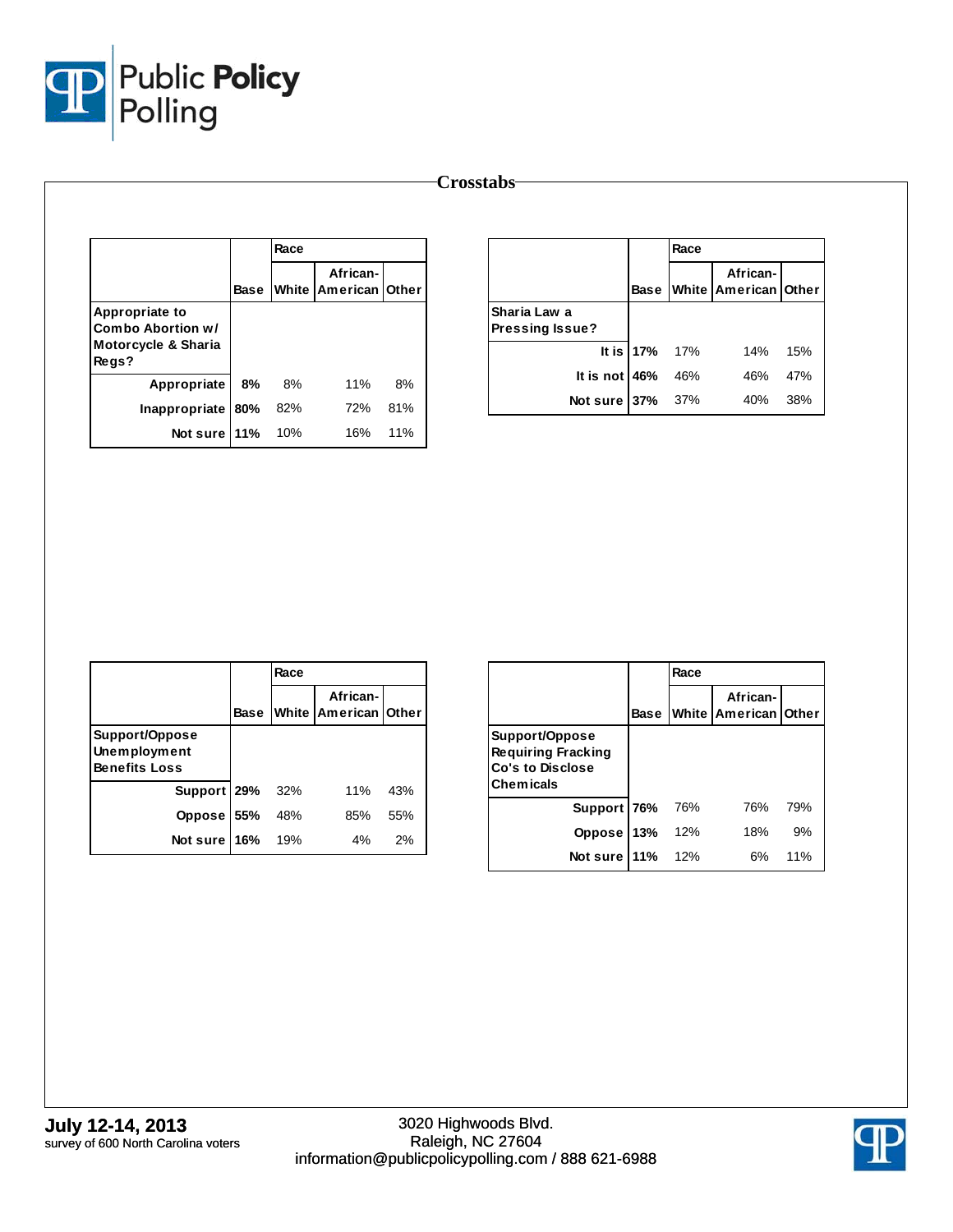

|                            |             |      |                                      |     | <b>Crosstabs-</b>                             |     |      |                                              |     |
|----------------------------|-------------|------|--------------------------------------|-----|-----------------------------------------------|-----|------|----------------------------------------------|-----|
|                            |             | Race |                                      |     |                                               |     | Race |                                              |     |
|                            | <b>Base</b> |      | African-<br>White   American   Other |     |                                               |     |      | African-<br><b>Base White American Other</b> |     |
| Protesters<br>Favorability |             |      |                                      |     | <b>Higher Opinion of GA</b><br>or Protesters? |     |      |                                              |     |
| Favorable 47%              |             | 41%  | 74%                                  | 44% | The General 41%                               |     | 47%  | 15%                                          | 41% |
| <b>Unfavorable</b>         | 40%         | 46%  | 12%                                  | 34% | Assembly                                      |     |      |                                              |     |
| Not sure 13%               |             | 13%  | 14%                                  | 22% | The people $ 47%$<br>protesting them          |     | 41%  | 75%                                          | 45% |
|                            |             |      |                                      |     | Not sure                                      | 12% | 13%  | 10%                                          | 14% |

|                                                                                    |     | Race |                                       |     |
|------------------------------------------------------------------------------------|-----|------|---------------------------------------|-----|
|                                                                                    |     |      | African-<br>Base White American Other |     |
| <b>Protesters:</b><br><b>More/Less Likely to</b><br><b>Support Their</b><br>Agenda |     |      |                                       |     |
| More likely 41%                                                                    |     | 32%  | 77%                                   | 44% |
| Less likely                                                                        | 36% | 43%  | 8%                                    | 32% |
| Doesn't make a 21%<br>difference                                                   |     | 23%  | 9%                                    | 24% |
| Notsure l                                                                          | 2%  | 2%   | 6%                                    |     |

|                                                                                    |             | Race |                                              |     |
|------------------------------------------------------------------------------------|-------------|------|----------------------------------------------|-----|
|                                                                                    | <b>Base</b> |      | African-<br><b>IWhite   American   Other</b> |     |
| Support/Oppose<br><b>Mandatory Drug</b><br><b>Testing for GA</b><br><b>Members</b> |             |      |                                              |     |
| Support 78%                                                                        |             | 76%  | 85%                                          | 82% |
| Oppose                                                                             | 12%         | 13%  | 8%                                           | 16% |
| Not sure $10%$                                                                     |             | 11%  | 7%                                           | 2%  |

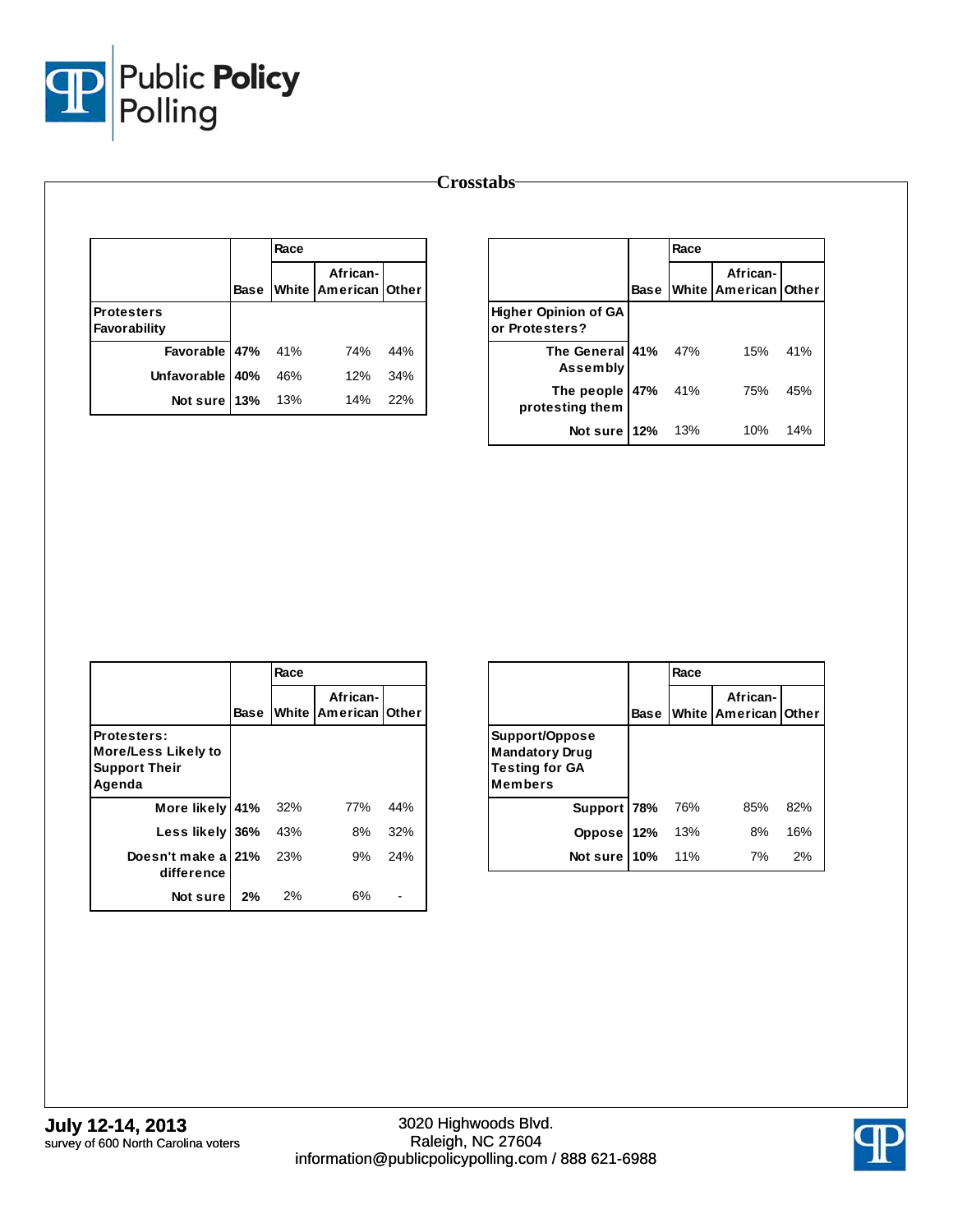

|                         |             | Age                    |             |       |                     |                           |             | Age                    |             |       |                     |
|-------------------------|-------------|------------------------|-------------|-------|---------------------|---------------------------|-------------|------------------------|-------------|-------|---------------------|
|                         | <b>Base</b> | 18 <sub>to</sub><br>29 | 30 to<br>45 | 46 to | Older<br>65 than 65 |                           | <b>Base</b> | 18 <sub>to</sub><br>29 | 30 to<br>45 | 46 to | Older<br>65 than 65 |
| <b>McCrory Approval</b> |             |                        |             |       |                     | <b>GOP Gov't Approval</b> |             |                        |             |       |                     |
| Approve 40%             |             | 37%                    | 39%         | 39%   | 45%                 | Approve 35%               |             | 29%                    | 41%         | 32%   | 42%                 |
| Disapprove 49%          |             | 51%                    | 54%         | 49%   | 40%                 | Disapprove 55%            |             | 60%                    | 52%         | 59%   | 46%                 |
| Not sure 11%            |             | 11%                    | 7%          | 11%   | 15%                 | Not sure 10%              |             | 11%                    | 7%          | 9%    | 13%                 |

|                                   |      | Age |  |                                             |
|-----------------------------------|------|-----|--|---------------------------------------------|
|                                   | Base |     |  | 18 to 30 to 46 to Older<br>29 45 65 than 65 |
| <b>GA Approval</b>                |      |     |  |                                             |
| Approve 20% 31% 22% 15% 21%       |      |     |  |                                             |
| <b>Disapprove</b> 56% 47% 50% 62% |      |     |  | 56%                                         |
| Not sure 24% 22% 28% 22% 23%      |      |     |  |                                             |

|                                  |             | Age                    |               |       |                     |
|----------------------------------|-------------|------------------------|---------------|-------|---------------------|
|                                  | <b>Base</b> | 18 <sub>to</sub><br>29 | $30$ to<br>45 | 46 to | Older<br>65 than 65 |
| Leg. Dems<br>Favorability        |             |                        |               |       |                     |
| <b>Favorable 40%</b> 41% 39% 41% |             |                        |               |       | 37%                 |
| Unfavorable                      | 45%         | 38% 48% 45%            |               |       | 48%                 |
| Not sure 15% 21% 13% 14%         |             |                        |               |       | 15%                 |

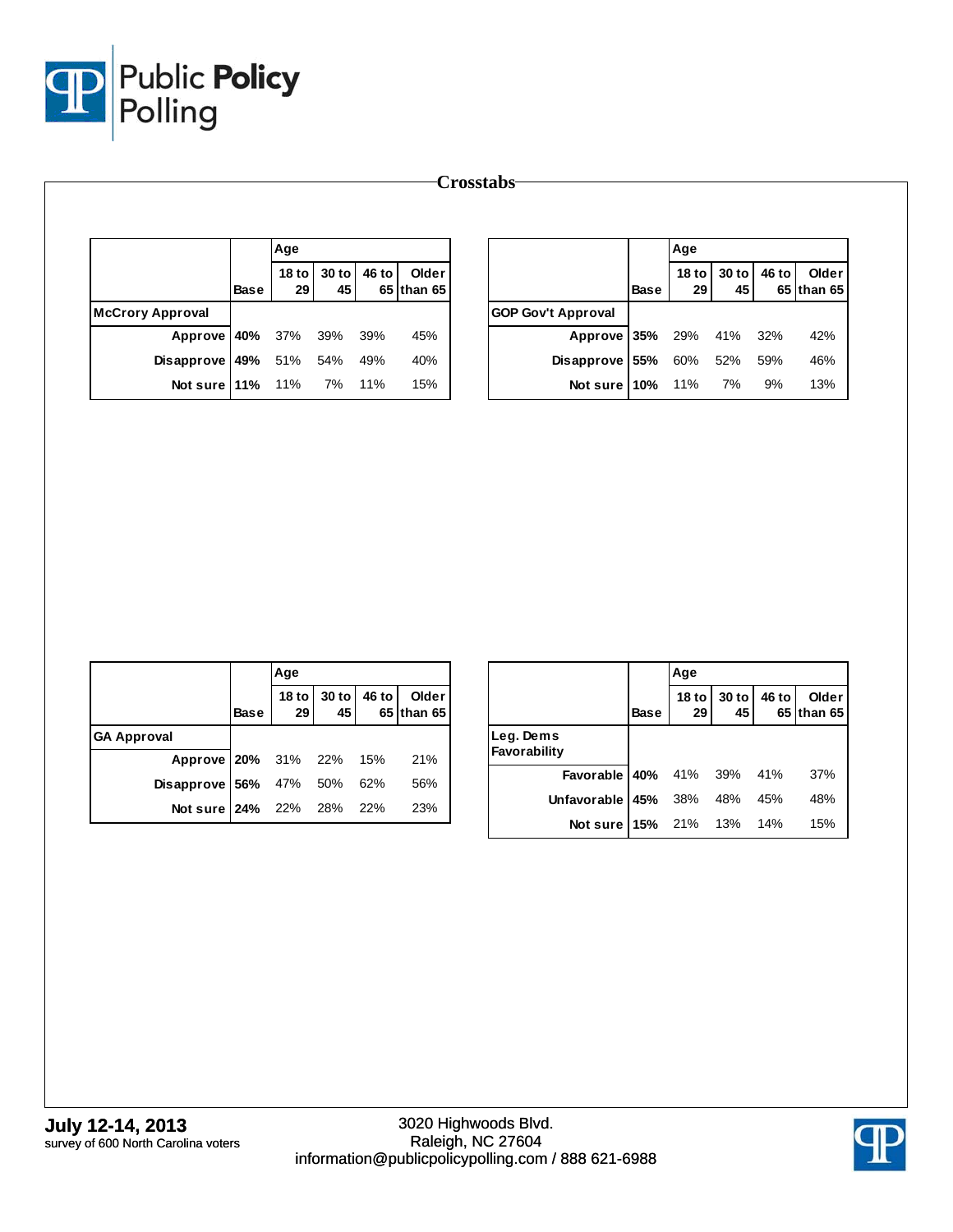

|                       |             | Age                 |               |       | Age                 |                     |             |                        |             |       |                     |
|-----------------------|-------------|---------------------|---------------|-------|---------------------|---------------------|-------------|------------------------|-------------|-------|---------------------|
|                       | <b>Base</b> | 18 to $\vert$<br>29 | $30$ to<br>45 | 46 to | Older<br>65 than 65 |                     | <b>Base</b> | 18 <sub>to</sub><br>29 | 30 to<br>45 | 46 to | Older<br>65 than 65 |
| Leg. GOP Favorability |             |                     |               |       |                     | Generic Leg. Ballot |             |                        |             |       |                     |
| Favorable 35%         |             | 35%                 | 32%           | 33%   | 41%                 | Democrat 51%        |             | 68%                    | 41%         | 53%   | 45%                 |
| Unfavorable 55%       |             | 56%                 | 55%           | 59%   | 45%                 | Republican $ 42%$   |             | 26%                    | 52%         | 38%   | 50%                 |
| Not sure 10%          |             | 9%                  | 13%           | 8%    | 14%                 | Not sure            | 8%          | 6%                     | 7%          | 10%   | 5%                  |

|                                 |      | Age                       |                            |                         |  |  |
|---------------------------------|------|---------------------------|----------------------------|-------------------------|--|--|
|                                 | Base |                           | 18 to 30 to 46 to 29 45 65 | Older<br>$65$ than $65$ |  |  |
| <b>GA Transparent?</b>          |      |                           |                            |                         |  |  |
|                                 |      | It is 19% 27% 22% 18% 15% |                            |                         |  |  |
| It is not $51\%$ 37% 51% 57%    |      |                           |                            | 52%                     |  |  |
| <b>Not sure 29%</b> 37% 27% 25% |      |                           |                            | 33%                     |  |  |

|                                              |             | Age                       |               |       |                       |  |
|----------------------------------------------|-------------|---------------------------|---------------|-------|-----------------------|--|
|                                              | <b>Base</b> | 18 <sub>to</sub><br>29    | $30$ to<br>45 | 46 to | Older<br>$65$ than 65 |  |
| <b>GA Causing NC Nat'l</b><br>Embarrassment? |             |                           |               |       |                       |  |
|                                              |             | It is $ 46\%$ 56% 35% 48% |               |       | 45%                   |  |
| It is not $36\%$ 24% 45% 36%                 |             |                           |               |       | 38%                   |  |
| Not sure 18% 21% 20% 16%                     |             |                           |               |       | 17%                   |  |

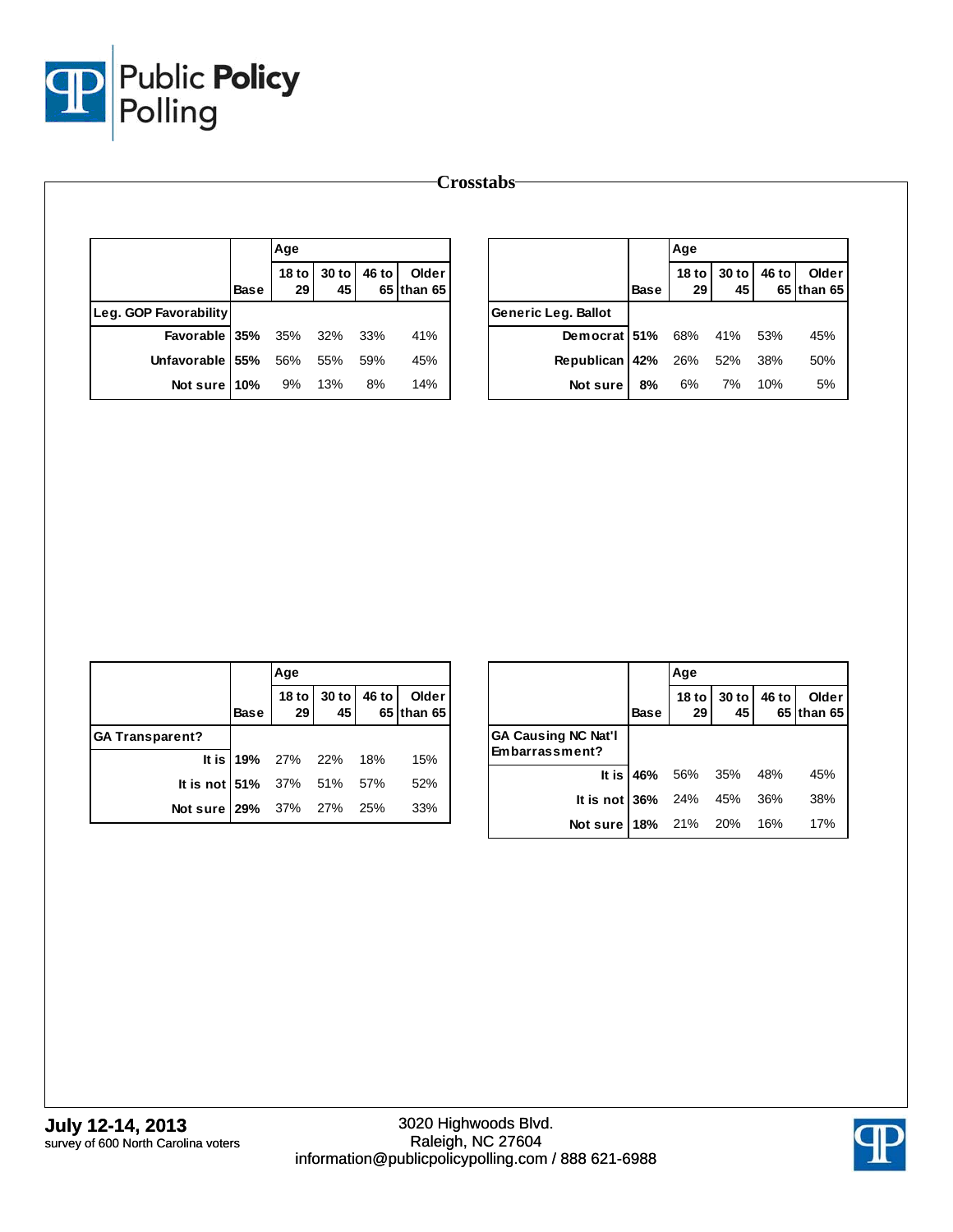

|                                        |             | Age                                    |             |       |                     |                                                |             | Age                    |                        |       |                     |
|----------------------------------------|-------------|----------------------------------------|-------------|-------|---------------------|------------------------------------------------|-------------|------------------------|------------------------|-------|---------------------|
|                                        | <b>Base</b> | $18$ to $\overline{\phantom{a}}$<br>29 | 30 to<br>45 | 46 to | Older<br>65 than 65 |                                                | <b>Base</b> | 18 <sub>to</sub><br>29 | 30 <sub>to</sub><br>45 | 46 to | Older<br>65 than 65 |
| Support/Oppose<br><b>Abortion Bill</b> |             |                                        |             |       |                     | <b>Should McCrory Sign</b><br>or Veto Abortion |             |                        |                        |       |                     |
| Support 34%                            |             | 35%                                    | 41%         | 31%   | 33%                 | Bill?                                          |             |                        |                        |       |                     |
| Oppose 47%                             |             | 38%                                    | 43%         | 53%   | 46%                 | Sign it $33%$                                  |             | 32%                    | 38%                    | 31%   | 34%                 |
| Not sure 19%                           |             | 26%                                    | 16%         | 16%   | 21%                 | Veto it 48%                                    |             | 44%                    | 45%                    | 51%   | 48%                 |
|                                        |             |                                        |             |       |                     | Not sure                                       | 19%         | 24%                    | 17%                    | 18%   | 18%                 |

|                                            |             | Age           |             |             |                         |  |  |  |
|--------------------------------------------|-------------|---------------|-------------|-------------|-------------------------|--|--|--|
|                                            | <b>Base</b> | $18$ to<br>29 | 30 to<br>45 | 46 to<br>65 | <b>Older</b><br>than 65 |  |  |  |
|                                            |             |               |             |             |                         |  |  |  |
| Appropriate to<br><b>Combo Abortion w/</b> |             |               |             |             |                         |  |  |  |
| Motorcycle & Sharia                        |             |               |             |             |                         |  |  |  |
| Regs?                                      |             |               |             |             |                         |  |  |  |
| Appropriate                                | 8%          | 7%            | 16%         | 7%          | 5%                      |  |  |  |
| Inappropriate                              | 80%         | 74%           | 73%         | 84%         | 83%                     |  |  |  |
| Not sure 11%                               |             | 19%           | 12%         | 9%          | 12%                     |  |  |  |

|                                        |             | Age                       |                   |       |                     |  |  |  |
|----------------------------------------|-------------|---------------------------|-------------------|-------|---------------------|--|--|--|
|                                        | <b>Base</b> | 29                        | 18 to 30 to<br>45 | 46 to | Older<br>65 than 65 |  |  |  |
| Sharia Law a<br><b>Pressing Issue?</b> |             |                           |                   |       |                     |  |  |  |
|                                        |             | It is 17% 15% 18% 17% 17% |                   |       |                     |  |  |  |
| It is not $ 46\%$ 30% 47% 48%          |             |                           |                   |       | 50%                 |  |  |  |
| Not sure 37% 56% 35% 35%               |             |                           |                   |       | 32%                 |  |  |  |

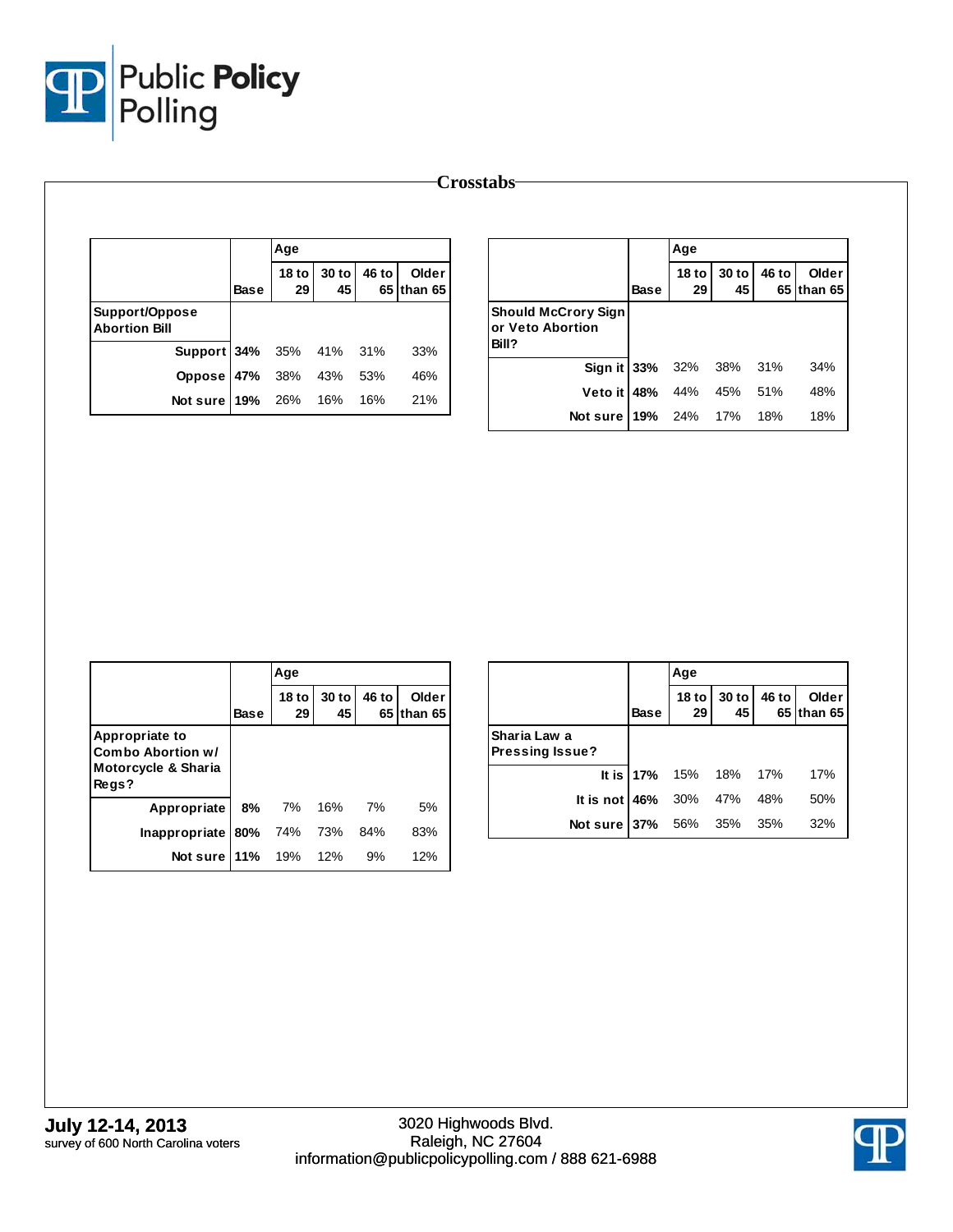

|                                                        |             |                        |               |       |                     | Crosstabs                                                       |             |                        |             |           |                     |
|--------------------------------------------------------|-------------|------------------------|---------------|-------|---------------------|-----------------------------------------------------------------|-------------|------------------------|-------------|-----------|---------------------|
|                                                        | Age         |                        |               |       |                     |                                                                 |             | Age                    |             |           |                     |
|                                                        | <b>Base</b> | 18 <sub>to</sub><br>29 | $30$ to<br>45 | 46 to | Older<br>65 than 65 |                                                                 | <b>Base</b> | 18 <sub>to</sub><br>29 | 30 to<br>45 | 46 to     | Older<br>65 than 65 |
| Support/Oppose<br>Unemployment<br><b>Benefits Loss</b> |             |                        |               |       |                     | Support/Oppose<br><b>Requiring Fracking</b><br>Co's to Disclose |             |                        |             |           |                     |
| Support 29%                                            |             | 22%                    | 40%           | 26%   | 30%                 | <b>Chemicals</b>                                                |             |                        |             |           |                     |
| Oppose                                                 | 55%         | 44%                    | 40%           | 66%   | 54%                 | Support 76%                                                     |             | 63%                    | 72%         | 80%       | 80%                 |
| Not sure                                               | 16%         | 33%                    | 21%           | 8%    | 16%                 | Oppose<br>Not sure 11%                                          | 13%         | 15%<br>22%             | 15%<br>13%  | 13%<br>7% | 10%<br>9%           |

|                                   |             | Age                    |               |       |                     |  |  |  |  |
|-----------------------------------|-------------|------------------------|---------------|-------|---------------------|--|--|--|--|
|                                   | <b>Base</b> | 18 <sub>to</sub><br>29 | $30$ to<br>45 | 46 to | Older<br>65 than 65 |  |  |  |  |
| <b>Protesters</b><br>Favorability |             |                        |               |       |                     |  |  |  |  |
| <b>Favorable 47%</b> 57% 38% 51%  |             |                        |               |       | 41%                 |  |  |  |  |
| Unfavorable                       | 40%         | 26% 49%                |               | 37%   | 46%                 |  |  |  |  |
| Not sure 13% 17% 13%              |             |                        |               | 13%   | 13%                 |  |  |  |  |

|                                               |             | Age                 |               |       |                     |
|-----------------------------------------------|-------------|---------------------|---------------|-------|---------------------|
|                                               | <b>Base</b> | 18 to $\vert$<br>29 | $30$ to<br>45 | 46 to | Older<br>65 than 65 |
| <b>Higher Opinion of GA</b><br>or Protesters? |             |                     |               |       |                     |
| The General 41%<br>Assembly                   |             | - 34%               | 48%           | 38%   | 46%                 |
| The people<br>protesting them                 | 47%         | 49% 41%             |               | 52%   | 42%                 |
| Not sure                                      | 12%         | 17%                 | 11%           | 11%   | 13%                 |

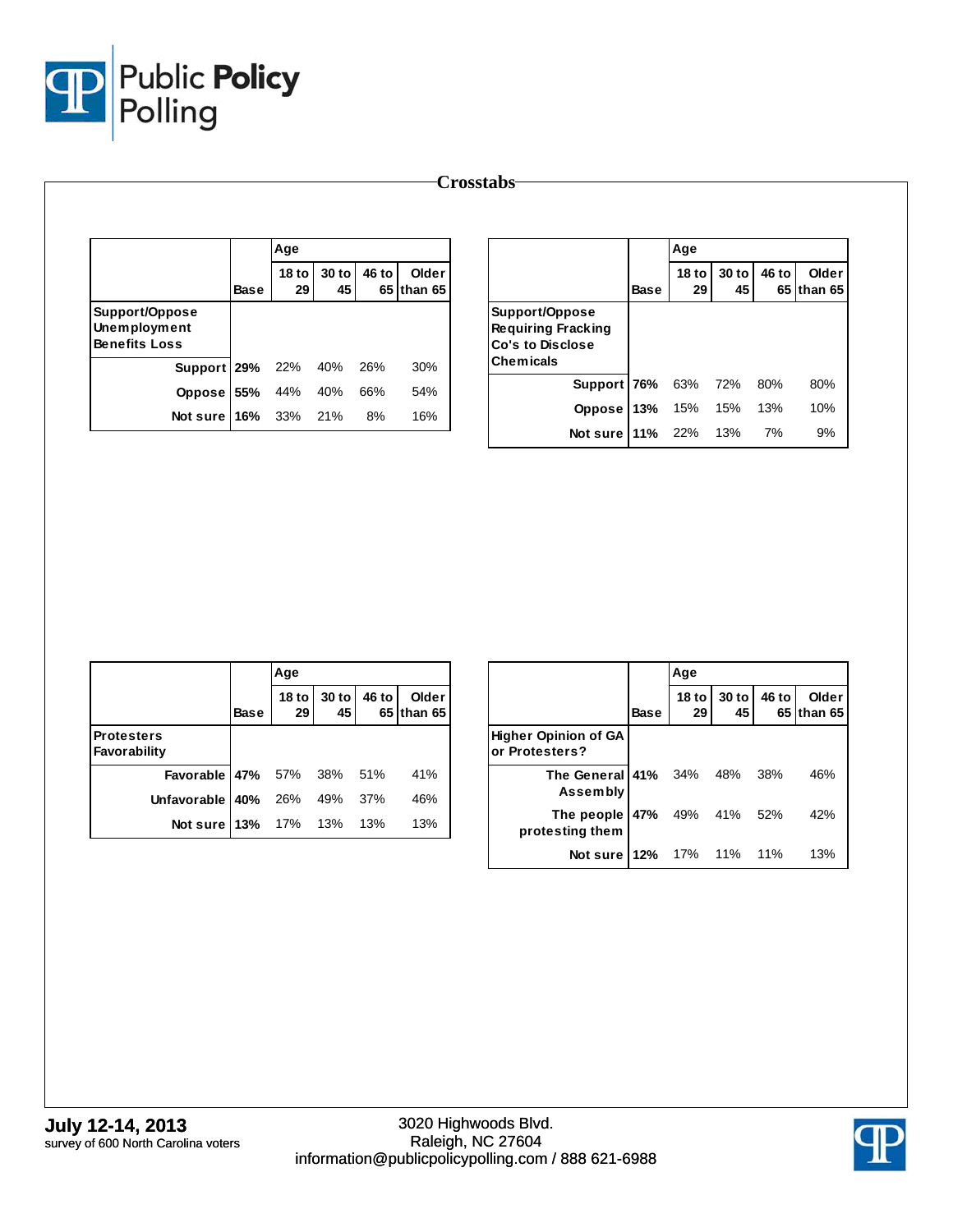

|                                                                                    |             |                          |             |       |                            | <b>Crosstabs</b>                                                                   |             |                     |               |       |                   |
|------------------------------------------------------------------------------------|-------------|--------------------------|-------------|-------|----------------------------|------------------------------------------------------------------------------------|-------------|---------------------|---------------|-------|-------------------|
|                                                                                    |             | Age                      |             |       |                            |                                                                                    |             | Age                 |               |       |                   |
|                                                                                    | <b>Base</b> | 18 <sub>to</sub><br>29   | 30 to<br>45 | 46 to | <b>Older</b><br>65 than 65 |                                                                                    | <b>Base</b> | 18 to $\vert$<br>29 | $30$ to<br>45 | 46 to | Olde<br>65 than 6 |
| <b>Protesters:</b><br><b>More/Less Likely to</b><br><b>Support Their</b><br>Agenda |             |                          |             |       |                            | Support/Oppose<br><b>Mandatory Drug</b><br><b>Testing for GA</b><br><b>Members</b> |             |                     |               |       |                   |
| More likely 41%                                                                    |             | 43%                      | 34%         | 46%   | 33%                        | Support 78%                                                                        |             | 80%                 | 74%           | 79%   | 76%               |
| Less likely 36%                                                                    |             | 31%                      | 39%         | 34%   | 41%                        | 12%<br><b>Oppose</b>                                                               |             | 8%                  | 17%           | 11%   | 13%               |
| Doesn't make a 21%<br>difference                                                   |             | 26%                      | 25%         | 16%   | 23%                        | 10%<br>Not sure                                                                    |             | 12%                 | 9%            | 10%   | 11%               |
| Not sure                                                                           | 2%          | $\overline{\phantom{a}}$ | 2%          | 4%    | 2%                         |                                                                                    |             |                     |               |       |                   |

| Area Code                                                                        |     |  |  |  |  |  |
|----------------------------------------------------------------------------------|-----|--|--|--|--|--|
| 252<br>828<br>704<br>336<br>704<br>910<br>910<br>919<br>828<br><b>Base</b>       | 919 |  |  |  |  |  |
| <b>GOP Gov't Approval</b>                                                        |     |  |  |  |  |  |
| Approve 35% 38% 36% 36% 31% 47% 28%<br>Approve 40% 39% 39% 47% 39%<br>27%<br>54% |     |  |  |  |  |  |
| Disapprove $55\%$ 49%<br>52%<br>51%<br>53%<br>60%<br>45% 67%<br>60%<br>35%       |     |  |  |  |  |  |
| 13%<br>12%<br>10%<br>11%<br>12% 12%<br>9%<br>8%<br>Not sure 10%                  | 5%  |  |  |  |  |  |
|                                                                                  |     |  |  |  |  |  |



**65 than 65 Older**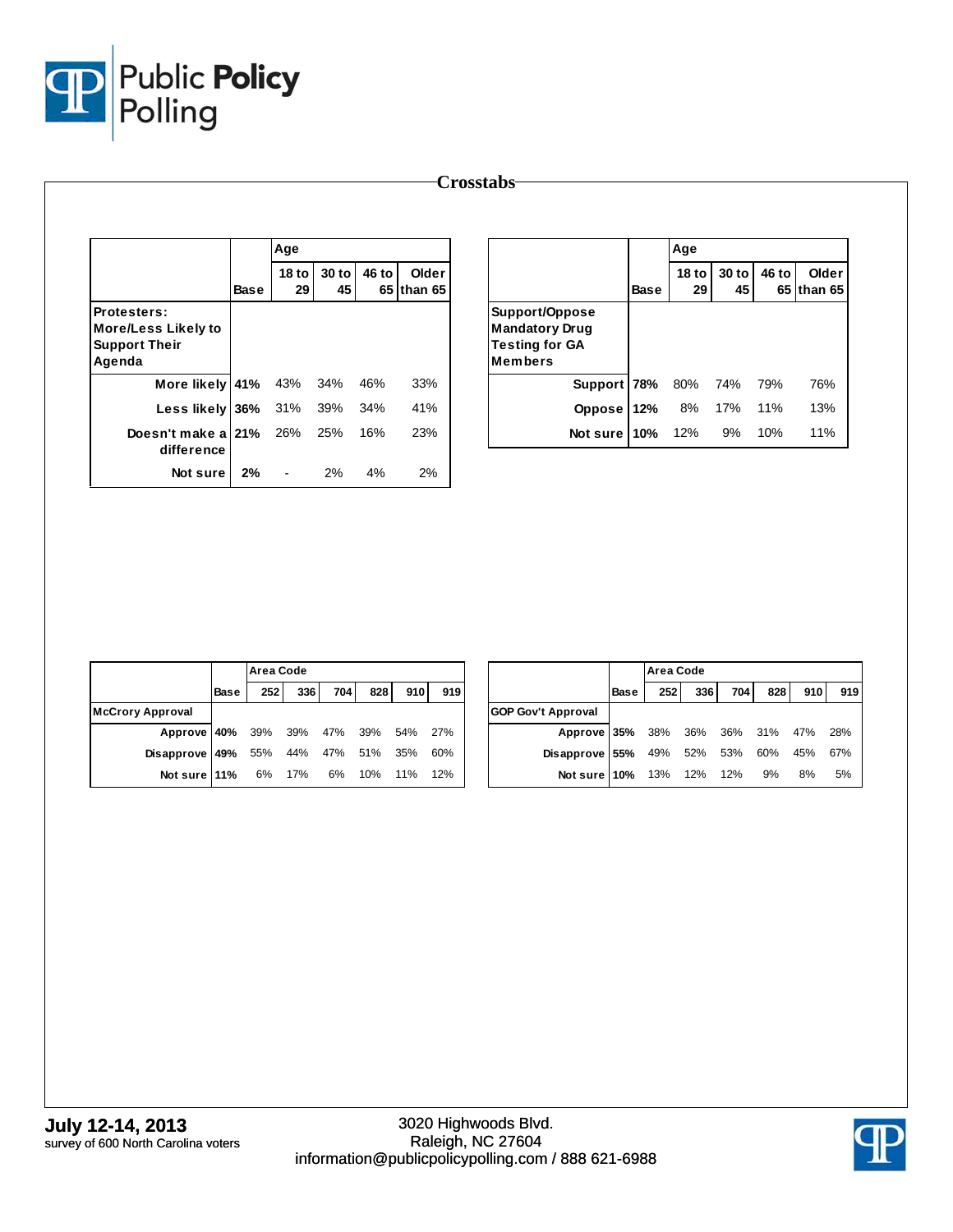

|                                     |             | Area Code |     |     |     |     |     |  |
|-------------------------------------|-------------|-----------|-----|-----|-----|-----|-----|--|
|                                     | <b>Base</b> | 252       | 336 | 704 | 828 | 910 | 919 |  |
| <b>GA Approval</b>                  |             |           |     |     |     |     |     |  |
| Approve 20% 16% 19% 17% 13% 33% 24% |             |           |     |     |     |     |     |  |
| Disapprove 56% 65% 56% 50% 62% 41%  |             |           |     |     |     |     | 63% |  |
| Not sure 24% 19% 25% 33% 25%        |             |           |     |     |     | 26% | 13% |  |

|                                      |             | <b>Area Code</b> |                 |     |     |     |     |  |  |  |
|--------------------------------------|-------------|------------------|-----------------|-----|-----|-----|-----|--|--|--|
|                                      | <b>Base</b> | 252              | 336             | 704 | 828 | 910 | 919 |  |  |  |
| Leg. Dems<br>Favorability            |             |                  |                 |     |     |     |     |  |  |  |
| <b>Favorable 40%</b> 32% 32% 37% 52% |             |                  |                 |     |     | 33% | 51% |  |  |  |
| Unfavorable 45%                      |             |                  | 52% 54% 44% 36% |     |     | 47% | 39% |  |  |  |
| Not sure 15%                         |             |                  | 16% 14% 19%     |     | 12% | 20% | 11% |  |  |  |

|                                      |      | Area Code |     |     |     |     |     |  |  |  |  |
|--------------------------------------|------|-----------|-----|-----|-----|-----|-----|--|--|--|--|
|                                      | Base | 252       | 336 | 704 | 828 | 910 | 919 |  |  |  |  |
| Leg. GOP Favorability                |      |           |     |     |     |     |     |  |  |  |  |
| <b>Favorable 35%</b> 32% 34% 41% 28% |      |           |     |     |     | 45% | 28% |  |  |  |  |
| Unfavorable 55% 55% 54% 46% 62%      |      |           |     |     |     | 44% | 67% |  |  |  |  |
| Not sure 10% 13% 12% 14% 10%         |      |           |     |     |     | 11% | 4%  |  |  |  |  |

|                              |      | <b>Area Code</b> |     |     |     |     |     |  |  |  |
|------------------------------|------|------------------|-----|-----|-----|-----|-----|--|--|--|
|                              | Base | 252              | 336 | 704 | 828 | 910 | 919 |  |  |  |
| Generic Leg. Ballot          |      |                  |     |     |     |     |     |  |  |  |
| Democrat 51% 45% 44% 51% 54% |      |                  |     |     |     | 45% | 63% |  |  |  |
| Republican 42%               |      | 40% 46% 44% 41%  |     |     |     | 44% | 34% |  |  |  |
| Not sure I                   | 8%   | 15% 10% 5% 5%    |     |     |     | 11% | 3%  |  |  |  |

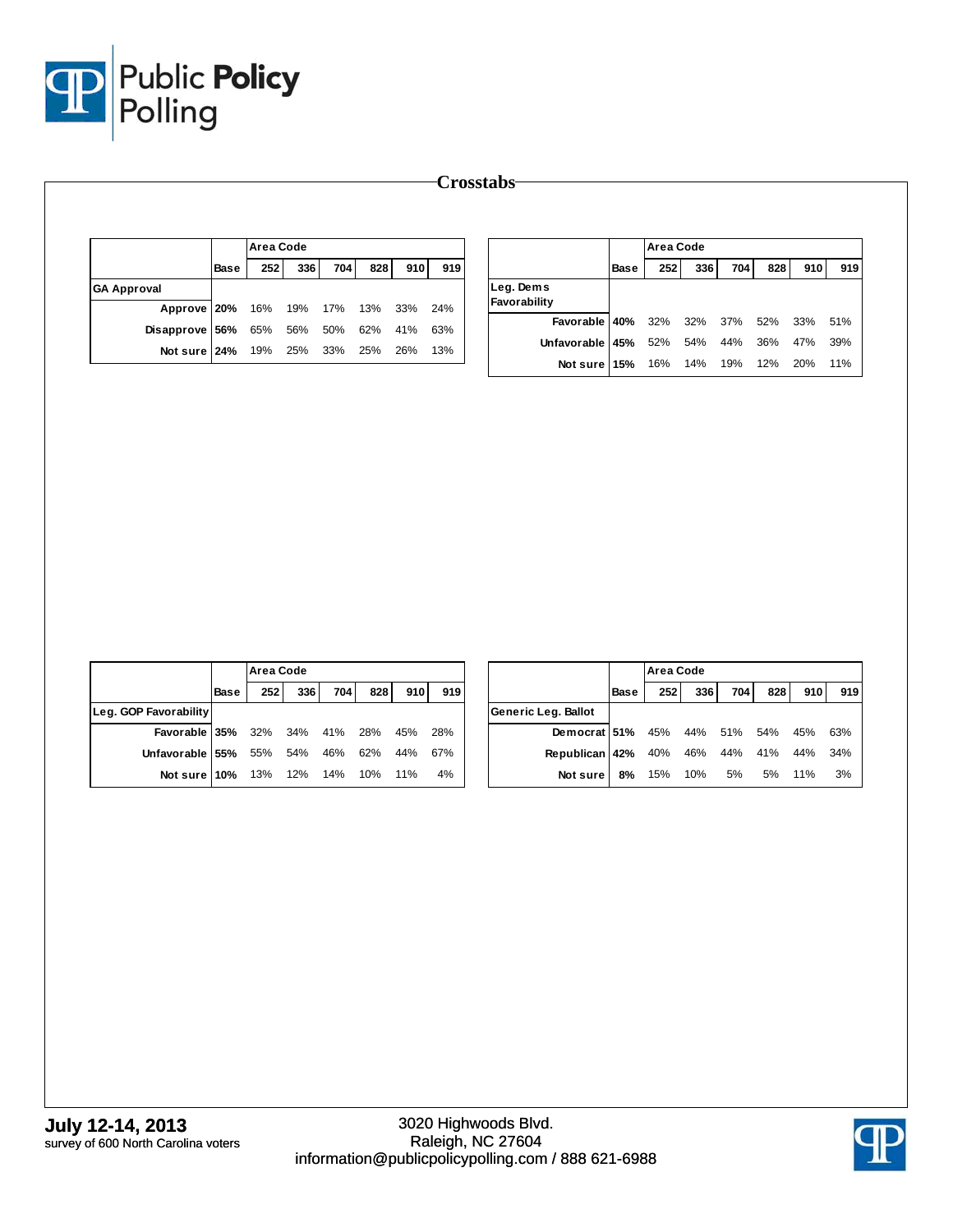

|                                   |             | Area Code                            |     |     |     |     |     |
|-----------------------------------|-------------|--------------------------------------|-----|-----|-----|-----|-----|
|                                   | <b>Base</b> | 252                                  | 336 | 704 | 828 | 910 | 919 |
| <b>GA Transparent?</b>            |             |                                      |     |     |     |     |     |
|                                   |             | <b>It is 19%</b> 31% 15% 16% 14% 32% |     |     |     |     | 18% |
| It is not 51% 48% 53% 45% 50% 46% |             |                                      |     |     |     |     | 62% |
| Not sure 29% 21% 32% 39% 36% 22%  |             |                                      |     |     |     |     | 20% |

|                                              |      | Area Code             |     |     |       |     |     |  |  |  |  |  |
|----------------------------------------------|------|-----------------------|-----|-----|-------|-----|-----|--|--|--|--|--|
|                                              | Base | 252                   | 336 | 704 | 828   | 910 | 919 |  |  |  |  |  |
| <b>GA Causing NC Nat'l</b><br>Embarrassment? |      |                       |     |     |       |     |     |  |  |  |  |  |
|                                              |      | It is 46% 57% 45% 39% |     |     | 49%   | 25% | 60% |  |  |  |  |  |
| It is not $36%$                              |      | 30%                   | 32% | 36% | - 33% | 61% | 30% |  |  |  |  |  |
| Not sure 18%                                 |      | 14% 22%               |     | 25% | 18%   | 15% | 9%  |  |  |  |  |  |

|                                        |      |     | Area Code |     |     |     |     |  |  |  |  |  |
|----------------------------------------|------|-----|-----------|-----|-----|-----|-----|--|--|--|--|--|
|                                        | Base | 252 | 336       | 704 | 828 | 910 | 919 |  |  |  |  |  |
| Support/Oppose<br><b>Abortion Bill</b> |      |     |           |     |     |     |     |  |  |  |  |  |
| Support 34% 28% 28% 31% 43% 45%        |      |     |           |     |     |     | 33% |  |  |  |  |  |
| Oppose 47% 49% 56% 36% 39% 37%         |      |     |           |     |     |     | 59% |  |  |  |  |  |
| Not sure 19% 23% 16% 33% 18%           |      |     |           |     |     | 18% | 8%  |  |  |  |  |  |

|                                                         |      |     | <b>Area Code</b> |     |     |     |     |  |  |  |  |  |  |
|---------------------------------------------------------|------|-----|------------------|-----|-----|-----|-----|--|--|--|--|--|--|
|                                                         | Base | 252 | 336              | 704 | 828 | 910 | 919 |  |  |  |  |  |  |
| <b>Should McCrory Sign</b><br>or Veto Abortion<br>Bill? |      |     |                  |     |     |     |     |  |  |  |  |  |  |
| Sign it 33%                                             |      | 29% | 31%              | 30% | 39% | 46% | 29% |  |  |  |  |  |  |
| Veto it 48%                                             |      | 53% | 50%              | 41% | 44% | 35% | 61% |  |  |  |  |  |  |
| Not sure 19%                                            |      | 18% | 18%              | 29% | 17% | 19% | 11% |  |  |  |  |  |  |

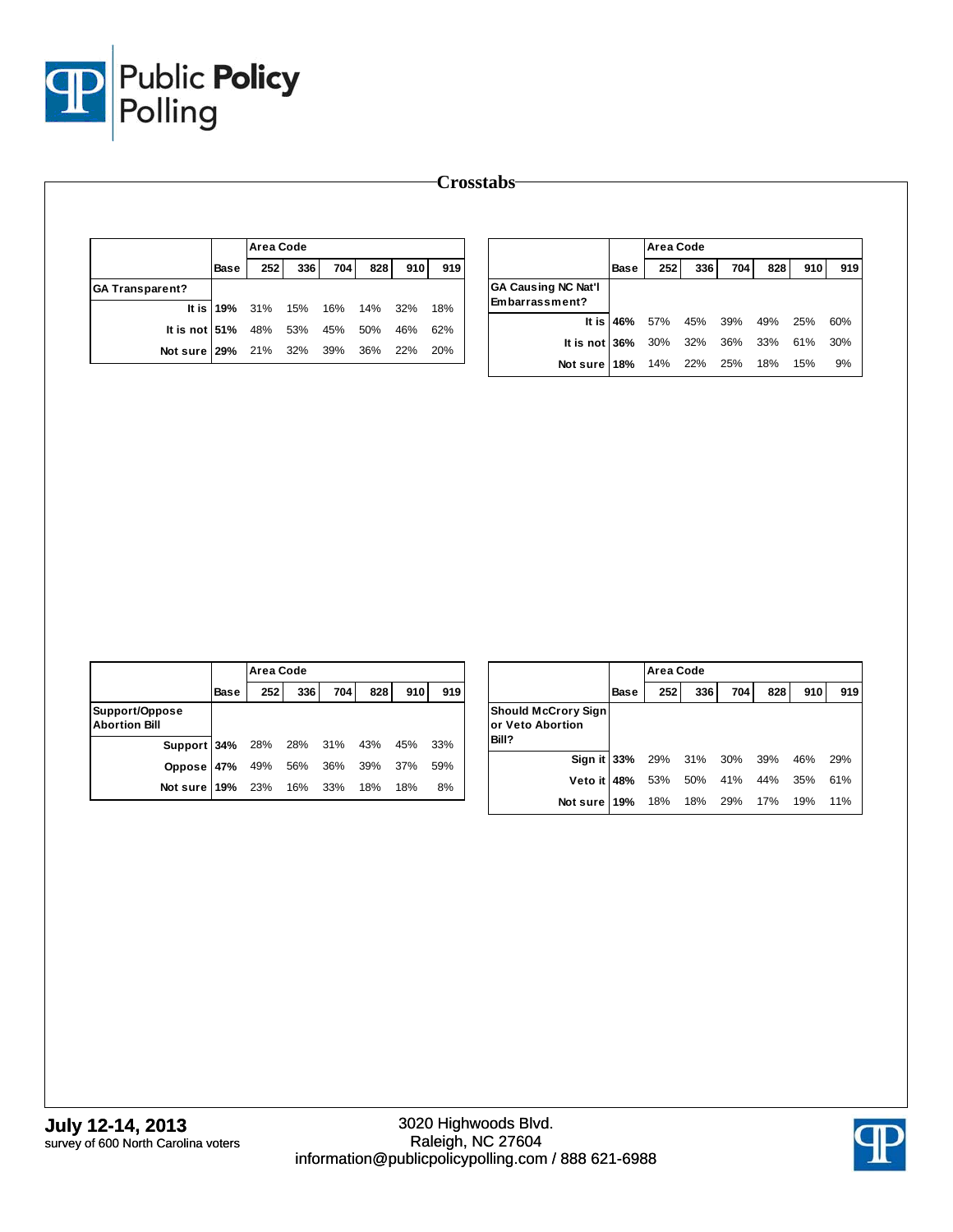

|                                     |             | <b>Area Code</b> |     |     |     |     |     |                                        |             | <b>Area Code</b> |     |     |     |     |     |
|-------------------------------------|-------------|------------------|-----|-----|-----|-----|-----|----------------------------------------|-------------|------------------|-----|-----|-----|-----|-----|
|                                     | <b>Base</b> | 252              | 336 | 704 | 828 | 910 | 919 |                                        | <b>Base</b> | 252              | 336 | 704 | 828 | 910 | 919 |
| Appropriate to<br>Combo Abortion w/ |             |                  |     |     |     |     |     | Sharia Law a<br><b>Pressing Issue?</b> |             |                  |     |     |     |     |     |
| Motorcycle & Sharia<br>Regs?        |             |                  |     |     |     |     |     |                                        | It is $17%$ | 20%              | 17% | 11% | 20% | 15% | 18% |
| Appropriate                         | 8%          | 9%               | 9%  | 4%  | 13% | 10% | 7%  | It is not $46%$                        |             | 41%              | 40% | 41% | 49% | 38% | 59% |
| Inappropriate 80%                   |             | 85%              | 76% | 85% | 70% | 78% | 87% | Not sure 37%                           |             | 39%              | 42% | 48% | 30% | 47% | 22% |
| Not sure 11%                        |             | 6%               | 15% | 11% | 18% | 13% | 6%  |                                        |             |                  |     |     |     |     |     |

|                                                        |             | Area Code       |        |             |     |     |     |
|--------------------------------------------------------|-------------|-----------------|--------|-------------|-----|-----|-----|
|                                                        | <b>Base</b> | 252             | 336    | 704         | 828 | 910 | 919 |
| Support/Oppose<br>Unemployment<br><b>Benefits Loss</b> |             |                 |        |             |     |     |     |
| Support 29%                                            |             | 42% 34% 25% 24% |        |             |     | 33% | 24% |
| Oppose 55%                                             |             |                 |        | 55% 48% 59% | 56% | 46% | 63% |
| Notsure 16%                                            |             |                 | 3% 18% | 16%         | 20% | 21% | 13% |

|                                                                                     |      | Area Code |     |     |     |     |     |
|-------------------------------------------------------------------------------------|------|-----------|-----|-----|-----|-----|-----|
|                                                                                     | Base | 252       | 336 | 704 | 828 | 910 | 919 |
| Support/Oppose<br><b>Requiring Fracking</b><br>Co's to Disclose<br><b>Chemicals</b> |      |           |     |     |     |     |     |
| Support 76%                                                                         |      | 77%       | 68% | 81% | 70% | 78% | 82% |
| <b>Oppose</b>                                                                       | 13%  | 17%       | 19% | 8%  | 14% | 13% | 8%  |
| Not sure                                                                            | 11%  | 5%        | 13% | 11% | 16% | 9%  | 9%  |